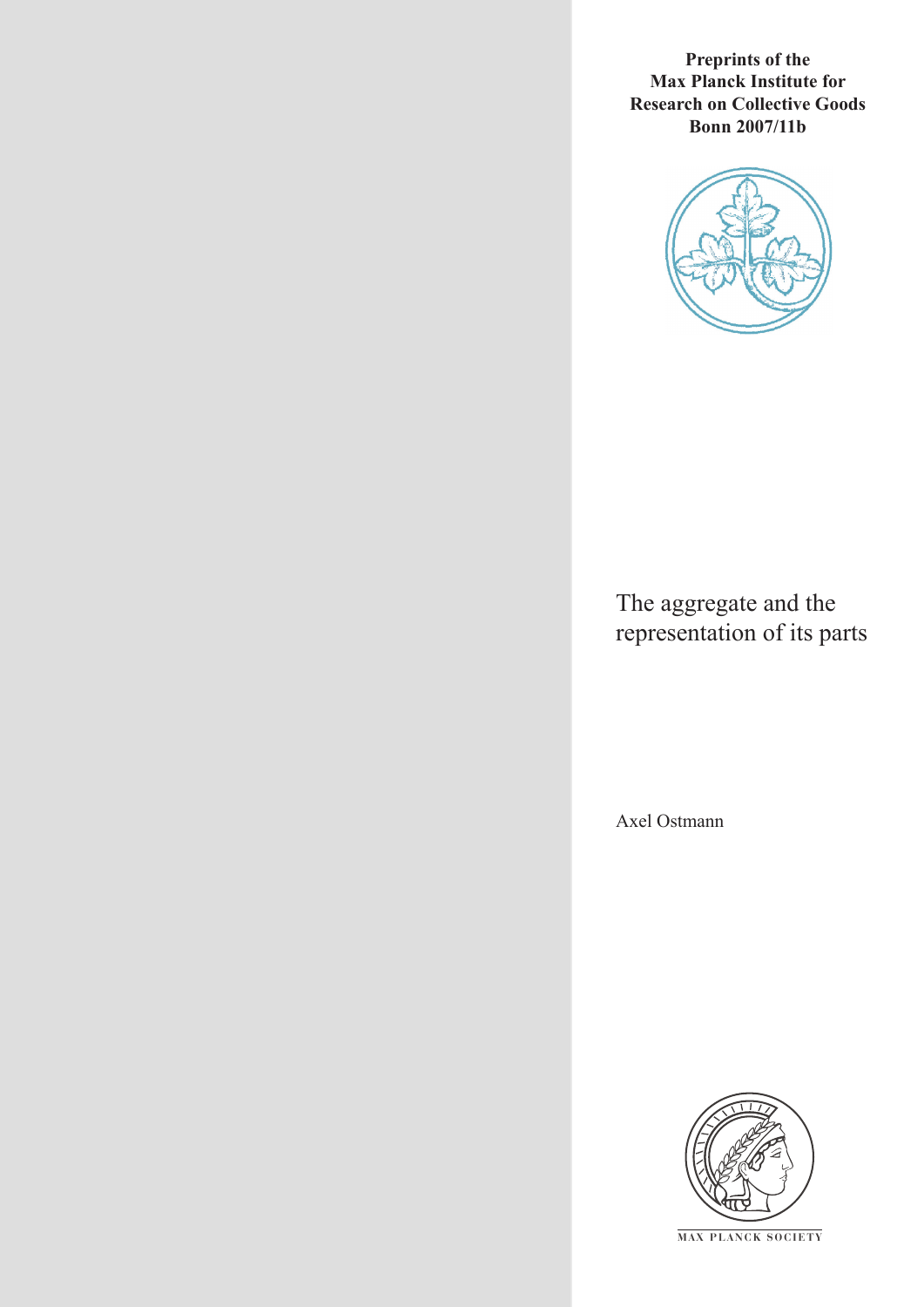

# **The aggregate and the representation of its parts**

Axel Ostmann

October 2006

Max Planck Institute for Research on Collective Goods, Kurt-Schumacher-Str. 10, D-53113 Bonn http://www.coll.mpg.de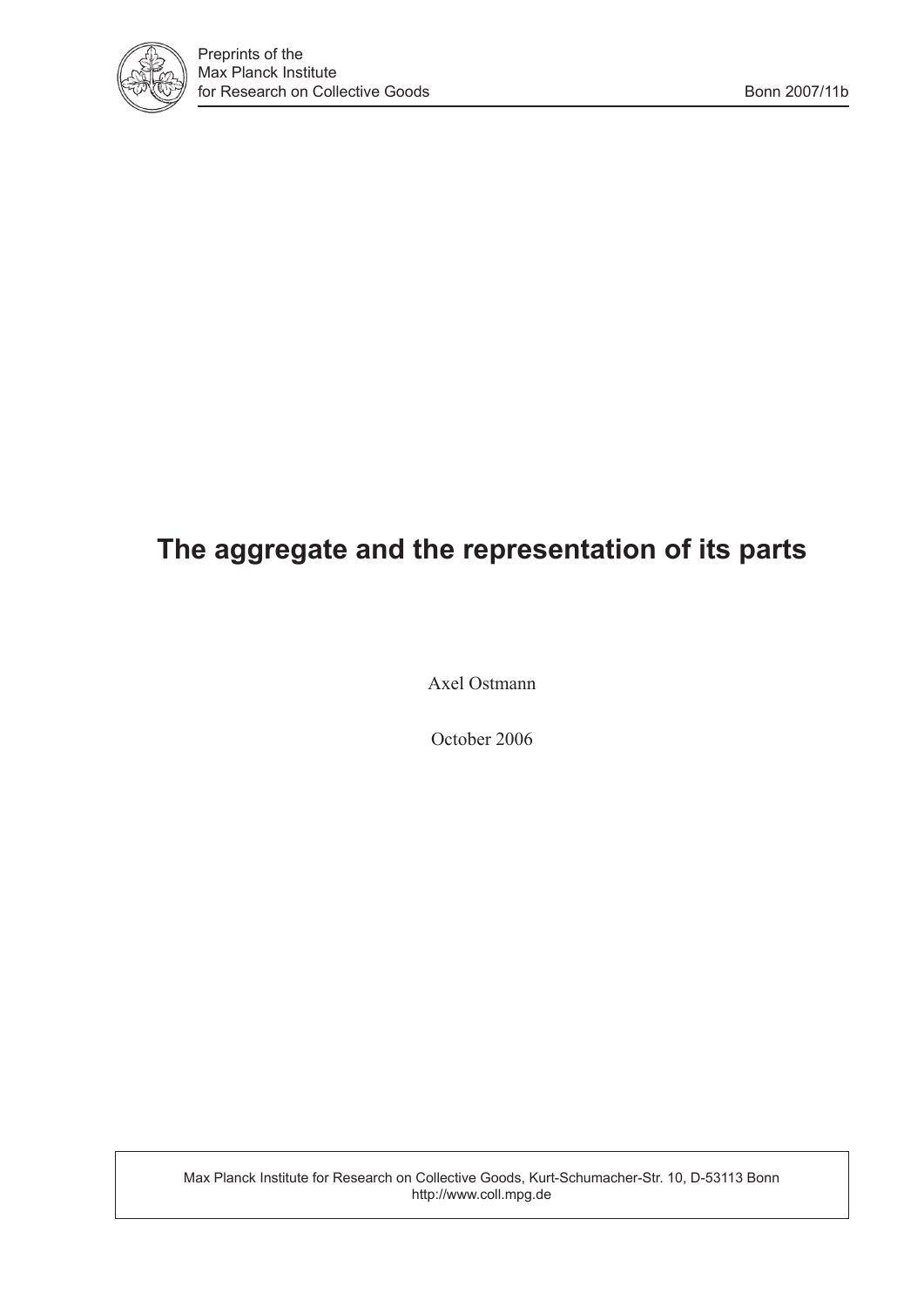# The aggregate and the representation of its parts

Axel Ostmann<sup>∗</sup>

October 2006

<sup>∗</sup>AfOK, Saarbrucken, Germany, e-mail: a.ostmann@mx.uni-saarland.de ¨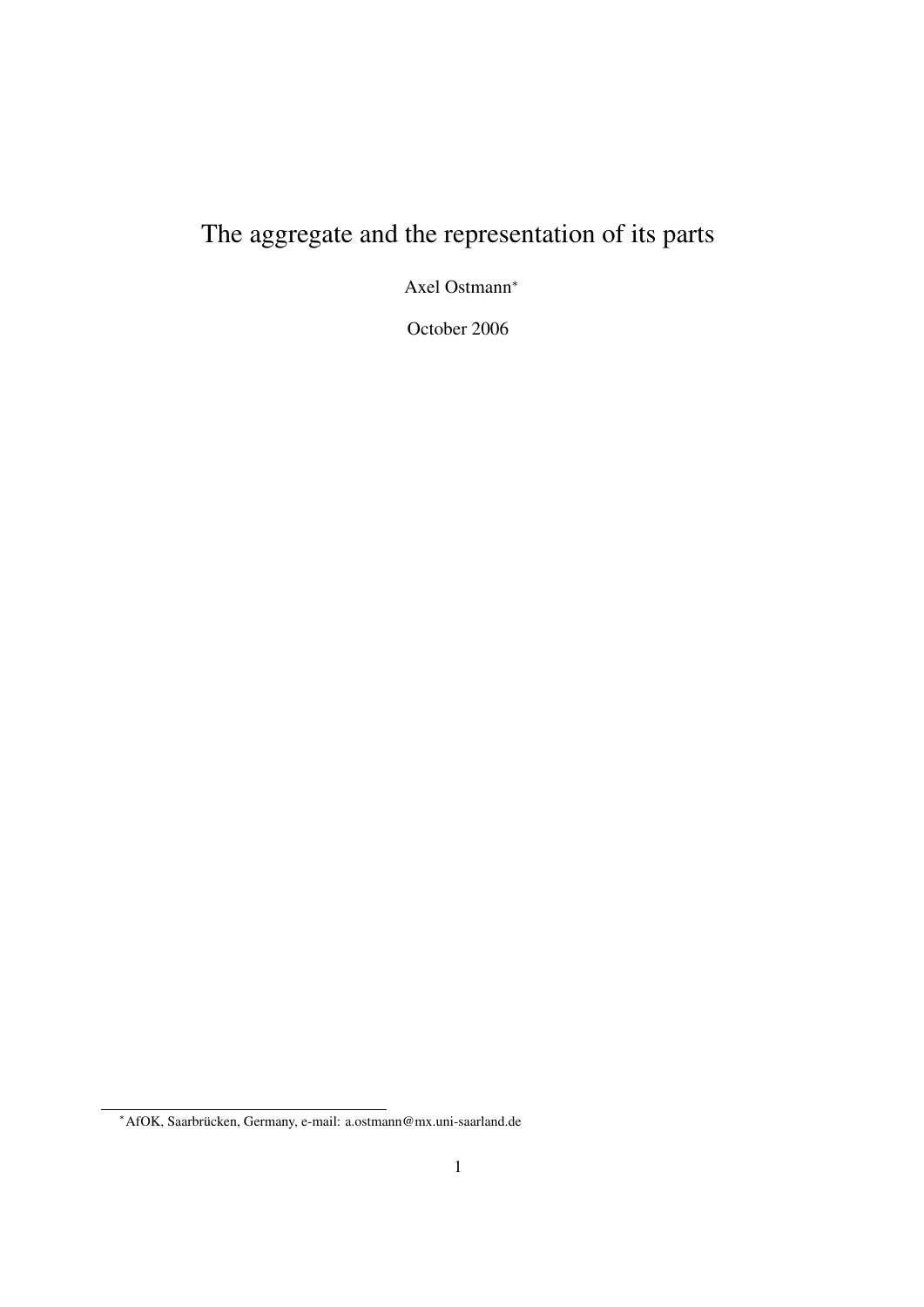# **CONTENTS**

| $\mathbf{1}$            |     | <b>Introduction</b>                                       | 3  |
|-------------------------|-----|-----------------------------------------------------------|----|
| 2                       |     | Prologue: A mathematician establishes a societal calculus | 3  |
| 3                       |     | The logical calculus                                      | 5  |
|                         | 3.1 |                                                           | 5  |
|                         | 3.2 |                                                           | 6  |
|                         | 3.3 |                                                           | 8  |
|                         | 3.4 |                                                           | 10 |
| $\overline{\mathbf{4}}$ |     | Domains of alternatives and judgements of preference      | 13 |
|                         | 4.1 |                                                           | 13 |
|                         | 4.2 |                                                           | 15 |
|                         | 4.3 |                                                           | 17 |
|                         | 4.4 |                                                           | 17 |
| 5                       |     | Access to truth - a calculus of probabilities             | 20 |
| 6                       |     | <b>Add-on simple games</b>                                | 22 |
|                         | 6.1 |                                                           | 22 |
|                         | 6.2 |                                                           | 22 |
|                         | 6.3 |                                                           | 24 |
| 7                       |     | <b>Aggregation and representation</b>                     | 25 |
|                         | 7.1 |                                                           | 25 |
|                         | 7.2 |                                                           | 26 |
|                         | 7.3 |                                                           | 27 |
|                         | 7.4 |                                                           | 28 |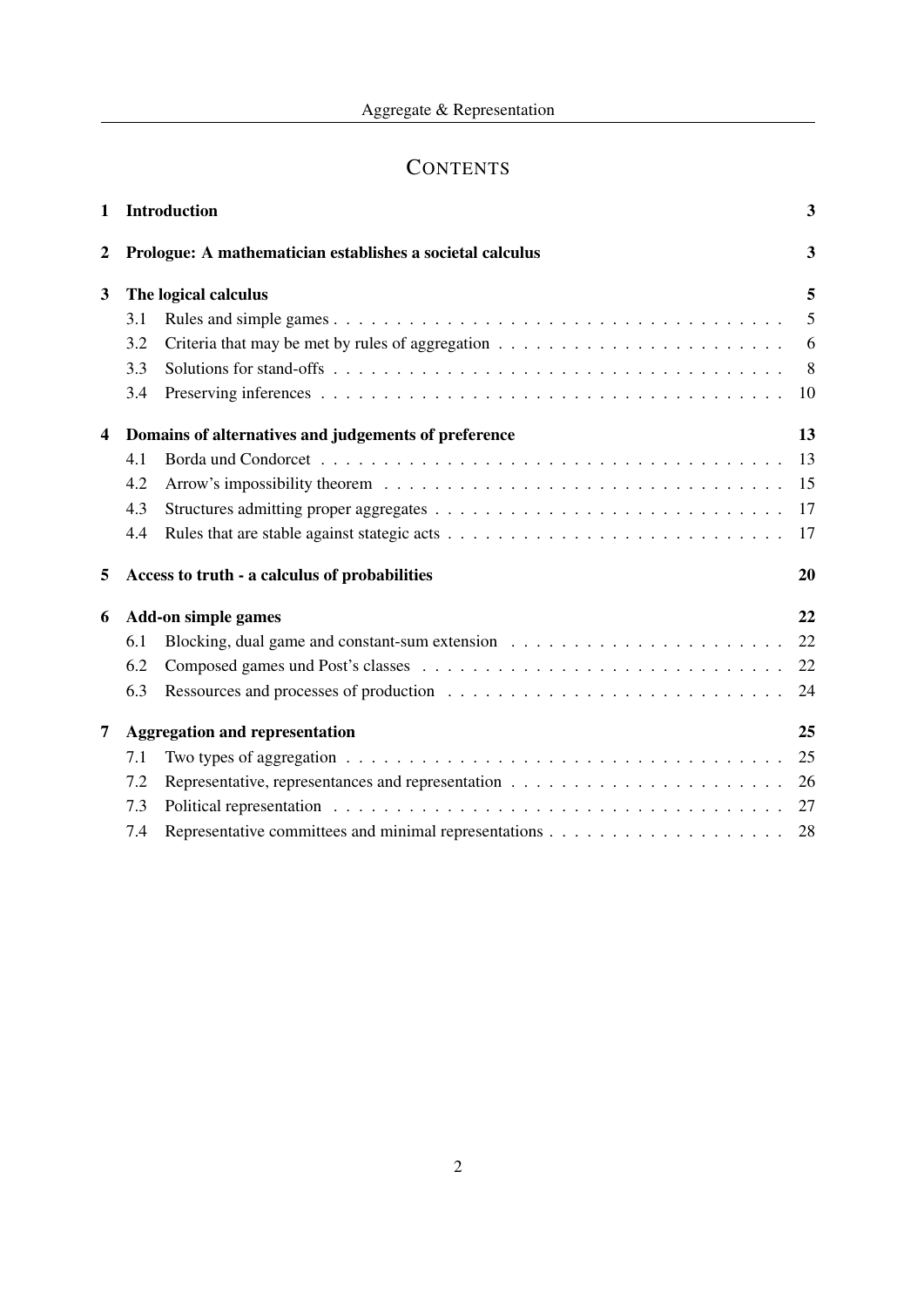## 1 INTRODUCTION

The main concern of this contribution is to review the approach Condorcet applied to problems of aggregation and representation. The modern viewpoint usually chosen for these topic is mainly driven by social choice theory. Here the viewpoint was altered and the problems and solutions were presented in a setting which uses cooperative game theory.

After the introductory notes on Condorcet's basic ideas, we follow one logical path for an initial analysis of rules (Section 3). We present some new facts on the solutions to stand-offs. After connecting the logical appraoch and the social choice approach in Section 4, we discuss the probabilistic models introduced by Condorcet (Section 5). In Section 6 we provide additional structural insight, which can be derived from the game theoretic viewpoint. Based on the results of the previous sections, in Section 7 we analyse representation procedures. We develope a major tool for representation, namely the minimal representation of a weighted majority game. We discuss its construction and provide examples based on the results of the German Bundestag election in the year 2005.

# 2 PROLOGUE: A MATHEMATICIAN ESTABLISHES A SOCIETAL CALCULUS

## A maze - I try to recover the path Antoine Condorcet.

Marie Jean Antoine Nicolas Caritat Marquis de Condorcet was born in 1743. Despite his family's objection, he became a mathematician. Moreover, he became an astute publicist and participated in the two path-breaking endeavors of his time: the encyclopedia and the revolution. In 1769, he became a member of the Académie des Sciences. He designed a project of *instruction publique*, sketched out the constitution and the declaration of human rights. His uncompromising defense of human rights made him a "persona non grata" with both the "enlightened" sovereigns and with the revolutionaries. He was incarcerated three months before the murderous frenzy of the revolution ended. He died on March 30, 1794, in the prison of Bourg-la-Reine (Wahlster 1979).

As a mathematician, if one wants to separate this from today's perspective, Condorcet was a "geometer", as he used to call himself. He was an analysist and probability theorist, even though at that time these classifications would not have been used. However, Condorcet's characterisation by the historian of mathematics, Todhunter (Todhunter 1865), justifies this description (vgl. Granger 1956, Rashed 1974).

In its struggle for liberation against the clerical and secular domination, the Enlightenment had established how the world becomes explicable and manageable by reason-driven curiosity, through individual critique and *libre examen*. Mathematics already played an important rôle in this process. In particular, Condorcet's friend Turgot encouraged him to focus on topics relevant for society.

Finally, Condorcet developed the project *mathématique sociale* (Tableau général, Œuvres, tome 1). This is nothing less than an attempt to integrate individual insights and demands into an *interêt général* that is able to support a development targeted at the *bonheur public* by preserving the "natural" individual rights.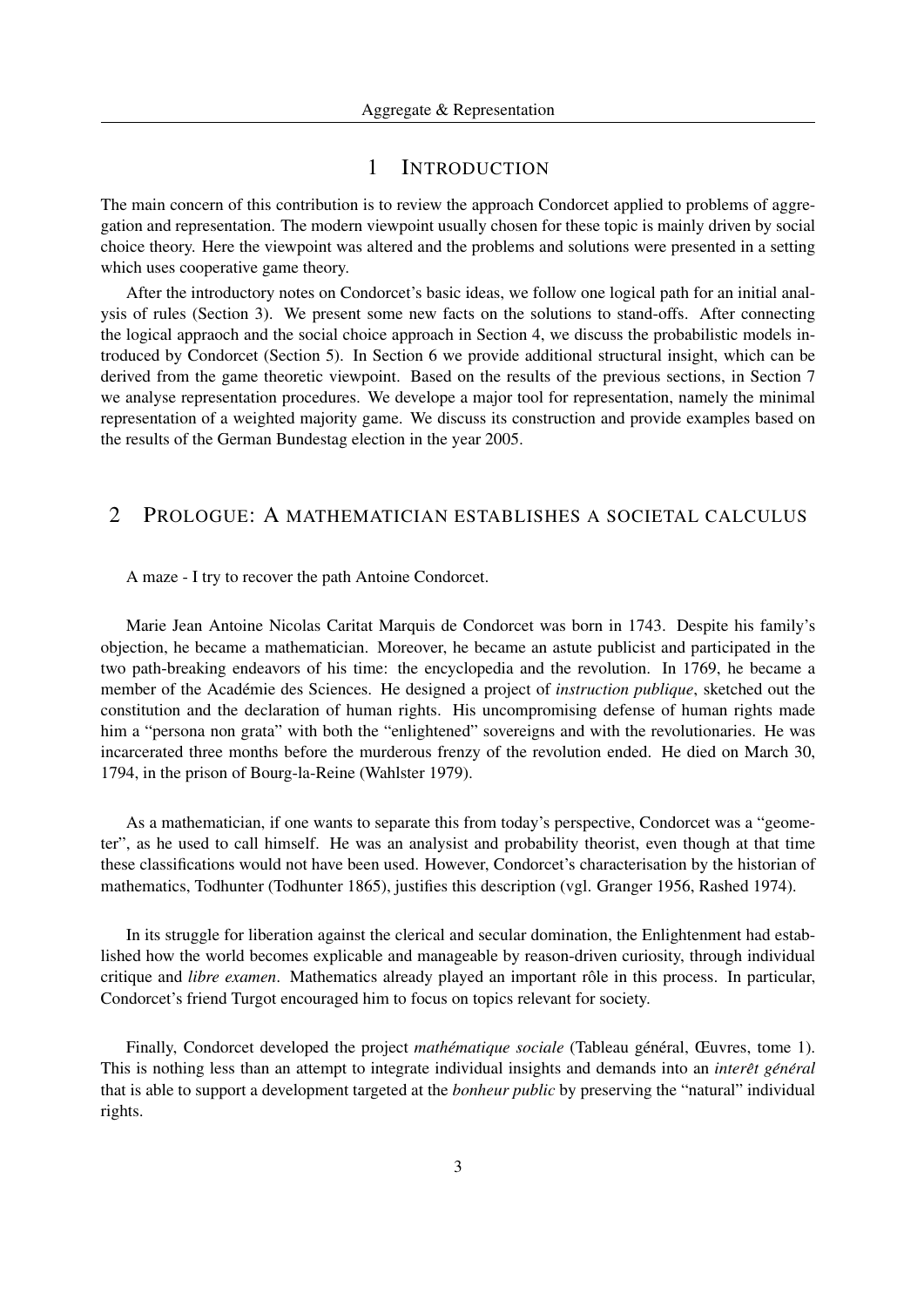For our topic on aggregation and representation, we focus on a small part of this programme. This part mainly deals with voting procedures and elections. At Condorcet's time the demand for free and equal elections was a revolutionary one. The *Tiers* (i.e. people of the third rank) called for *vôte par tête* instead of *vote par ordre ˆ* .

Condorcet was actively involved in the design of provincial assemblies (see the respective essay published in 1788) and of other decentralised committees for establishing participation.

Il suffira de répondre que tout homme a le droit de discuter publiquement des intérêts communs a tous les hommes. (Essai ..., Œuvres, tome 8, p.119) `

Condorcet gives priority to a process of public discussion and of democratisation, which he thinks should be carried out before holding elections for responsible representatives.

Il fallait donc affirmer les fondements de l'édifice avant de penser à en poser le comble. Avant de songer de donner des chefs aux citoyens, il fallait qu'il y eût des citoyens, il fallait qu'il y eût des citoyens en état de les choisir. (Vie de M. Turgot, Œuvres, tome 5, p.142)

Only such representatives would pursue the interest of the whole and not their own interest or the interest of a (non-legitimated) group. They should behave as representatives in the true sense of the word and not as predators.

Condorcet criticised the American constitution. Here he rejected Locke's construct of natural justice, according to which the state is in essence no more than a guarantor of property and security. He demanded that the "truth of the human rights" become the base of all laws and of all administration (see Alexandre Koyre 1948). "Otherwise slaves would remain slaves."

The declaration of human rights is the necessary foundation for all politics that aims at the happiness of all members of the society. This claim also makes demands upon the individual; the intermediation of the wishes of society's members should be a rational process. Since humans by nature are inclined to solidarity and cooperation, if they fail jointly this must be due to conditions of inequality. Hence Condorcet demands the abolishment of slavery, equal rights for both sexes, property and education for everyone. Then:

Les révolutions amenées par le perfectionnement général de l'espèce humaine doivent sans doute la conduire à la raison et au bonheur. (Sur l'instruction publique, Œuvres, tome 7, p. 186)

In order to balance interests, the "conditions" have to be shaped accordingly. The constitution and the election procedures are part of such a process. Individual reason has to be uplifted, a goal not in vain, since humans are perfectable.

In order to shape the conditions and to organise the balance of interests, people have to enter rational discourse. In large part this is a technique. Like others (Leibniz, or later Frege), Condorcet envisages the use of a *langage universelle* and its *combinaisons* and *operations*; we can interpret such a plan as a project of logic (Esquisse, p. 279-281).

... elle servirait à porter sur tous les objets qu'embrassent l'intélligence humaine, une rigueur, une précision qui rendraient la connaisance de la vérité facile et l'erreur presqu'impossible. (p. 281)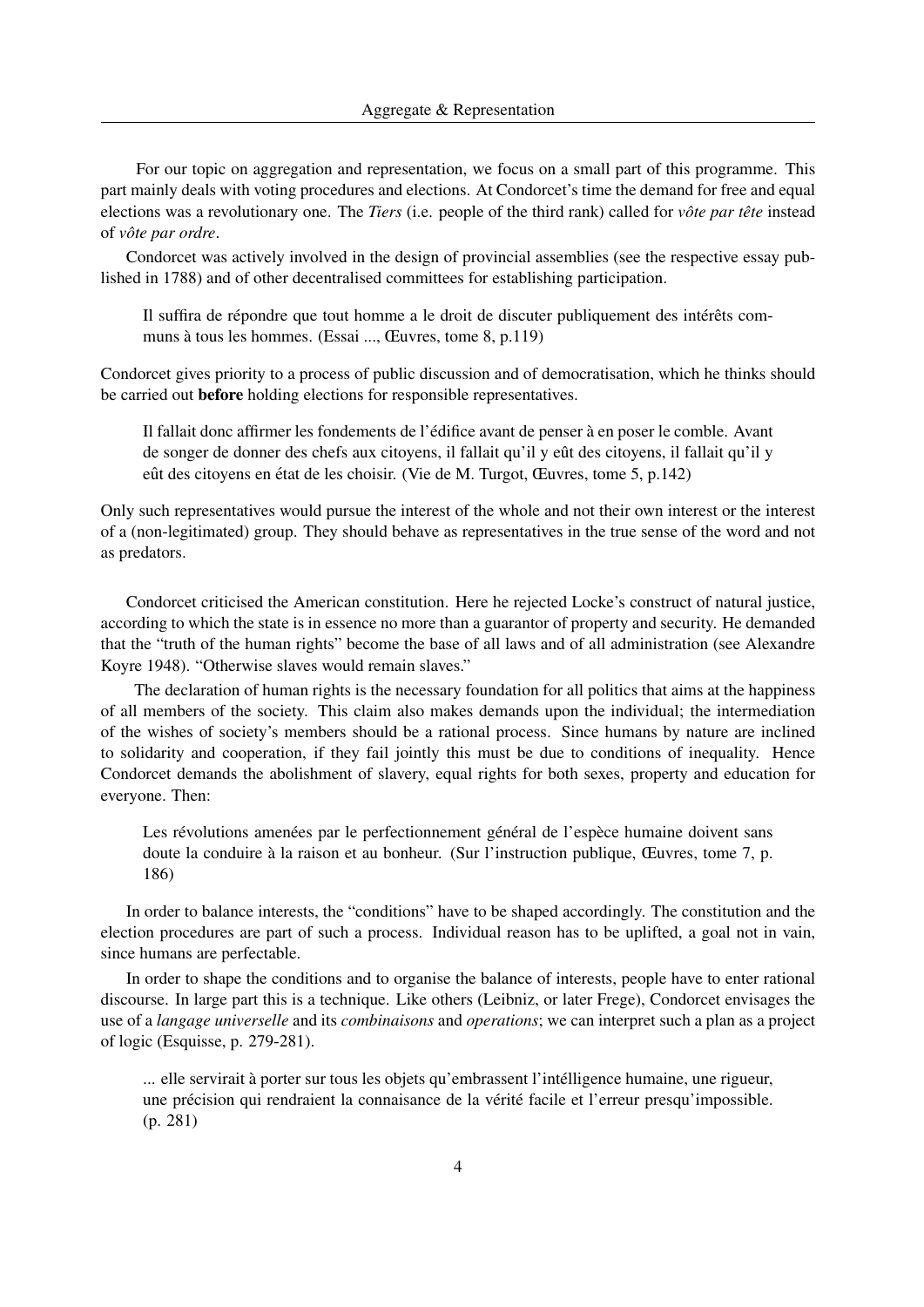Summing up: Favourable conditions being met, it is sufficient to apply logical calculus.

# 3 THE LOGICAL CALCULUS

## 3.1 RULES AND SIMPLE GAMES

In the long run a group N of individuals i, making a **joint decision**, will face a question, which in the simplest case is about who agrees with a specific proposition  $a$ . The subset of all individuals agreeing with proposition a is denoted by [a]. Correspondingly  $[non \ a]$  denotes the subset of all individuals disagreeing.

Subsets of N are called **coalitions**. The set N itself is also called the grand coalition. If the group formally holds a ballot on some issue, then in most cases a rule is fixed beforehand, which determines what coalitions are considered sufficient to effectuate a common resolution.

Normally a decision rule has its "domain of validity", i.e. it is used only for a specific class of propositions. Within this domain of "admissible sentences", every individual can evaluate the proposition as "acceptable" and "true" or as "not acceptable" and "false", respectively.

Under the assumption that this domain is fixed, we can conceive of the rule as a specific coalitional game<sup>1</sup> called simple, that means, it is represented as a function assigning the value 1 or 0 to each coalition; a coalition gets the value 1 if it can effectuate a common resolution and it gets the value 0 if it can not do so. Then, with respect to a specific proposition  $a$ , the rule accepts it as "accepted by the group" and "judged as true by the group" if and only if the value of the coalition  $[a]$  is 1.

More formally: let the number of elements of a set M be denoted by  $\#M$ . A simple game is a pair  $(N, v)$ , N being a finite set of size  $n = \#N$ , called a players' set, and v a boolean function

$$
v: 2^N \to \{0, 1\} : S \mapsto v(S).
$$

The binary notation of coalitions can ease some calculations. This is why, in the following, we do not distiguish between set- and vector-notations. In case of  $N = \{1, 2, 3, 4, 5, 6\}$ , the subset  $\{2, 4, 5\}$  will also be represented by  $(0, 1, 0, 1, 1, 0)$  or the simplifications 010110 and 245. A coalition S is called a **winning** coalition if  $v(S) = 1$ ; otherwise it is called losing.

Some of the rules are well known from everyday life:

1. The unanimity rule

 $v(S) = 1$  if and only if  $S = N$ .

2. The majority rule and absolute majority

 $v(S) = 1$  if and only if  $\#S > n/2$  and  $\#[a] > \#[non a]$  respectively. In committees, corresponding rules often are given for the number of votes or shares instead of the number of members.

3. Rules of qualified majority

Here mainly majorities of 2/3 or 3/4 are in use.

<sup>&</sup>lt;sup>1</sup>Sometimes coalitional games are called games in characteristic function form, a somewhat misleading notion because there is no well-defined entity "game" that can be represented in different forms.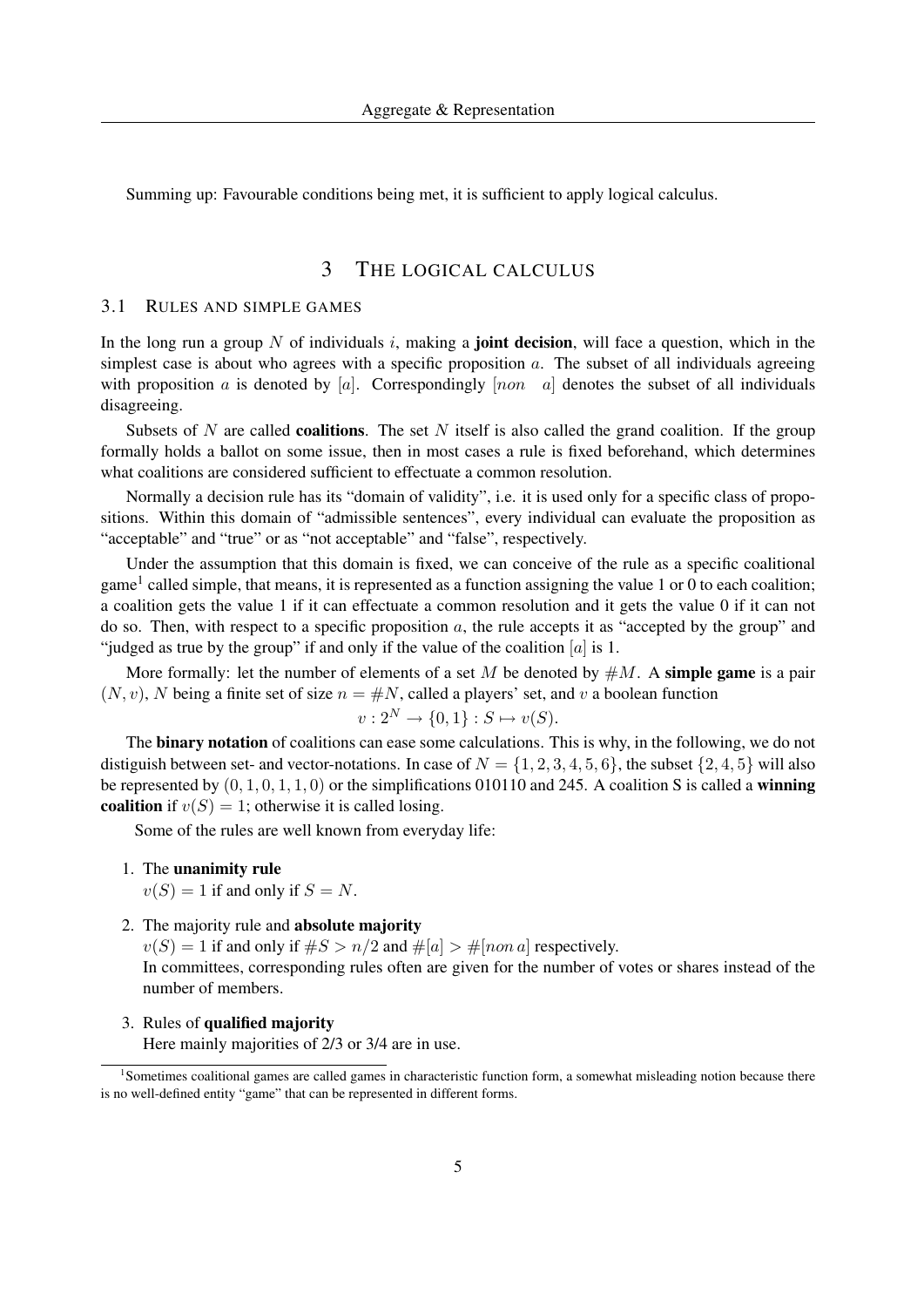4. Rules of (qualified) majority enriched with a hedge clause

In most cases these rules are made to preserve the legitimate rights of minorities. An example is a voting rule that gives one vote to every province and accepts all majorities unless all southern provinces are voting against the proposal. Other examples are found in constitutions that include some guarantee for indigenious rights.

5. Rules that guarantee rights of minority and authorisations

A minority, say of 25% of the members of a parliament, may have the right to initiate a board of inquiry. In a firm, everybody of a specific hierarchical level may have the right to decide within the limits of specific budget; on another level, it may be necessary to get two signatures.

Looking at such rules it becomes evident that the specification of the domain of admissible propositions is an important task in the design of the rules.

#### 6. Rules of multiple qualifications

Rules like those above in 4 and 5 can also be seen as special cases of multiple qualifications. Two widespread rules are the double qualification rules: "Both a majority of states and a majority of deputees" and "both the majority of votes and a majority of contributions."

Some of these rules – but not nearly all of them – can be represented by  $n+1$  natural numbers. Then the unanimity rule can be written in short as  $(n; 1, 1, ..., 1)$ . More generally we set an individual voting weight  $m_i$  for every individual i and a voting threshold of  $\lambda$ . These data, these vectors  $(\lambda; m_1, ..., m_i, ..., m_n)$ generate what is known as the weighted majority games:

$$
v(S) = 1
$$
 if and only if  $m(S) \ge \lambda$ , setting  $m(S) = \sum_{i \in S} m_i$ 

### 3.2 CRITERIA THAT MAY BE MET BY RULES OF AGGREGATION

In the following we discuss some properties that often are found as desirable for rules in order to produce an adequate aggregation. Since we represent a rule by a simple game and a domain of admissible sentences, these properties can be expressed as properties of the game and of the domain.

 $(1)$  v(N)=1.

If all individuals agree upon a proposal, this proposal has to be accepted.

(2)  $v(\emptyset)=0$ .

If no individual agrees upon a proposal, this proposal is rejected.

(3) Monotonicity

If coalition [a] is a winning coalition for a proposal a, additional individuals joining the coalition that backs the proposal should not prevent its acceptance. To state it formally, let S be a subset of T. Then  $v(S)=1$ implies  $v(T)=1$ .

A coalition S is called a **minimal winning coalition** or, in short, a min-win coalition if  $v(S)=1$  and there is no winning coalition T, such that T is contained in S and T is smaller than S. In monotone games the function v is fully determined by the specification of all minimal winning coalitions. The set of all min-win coalitions is denoted by  $M=M(v)=M(N,v)$ . If monotonicity is assumed, then (1) can be replaced by the assumption that a winning coalition exists. The above introduced weighted majority games are monotone.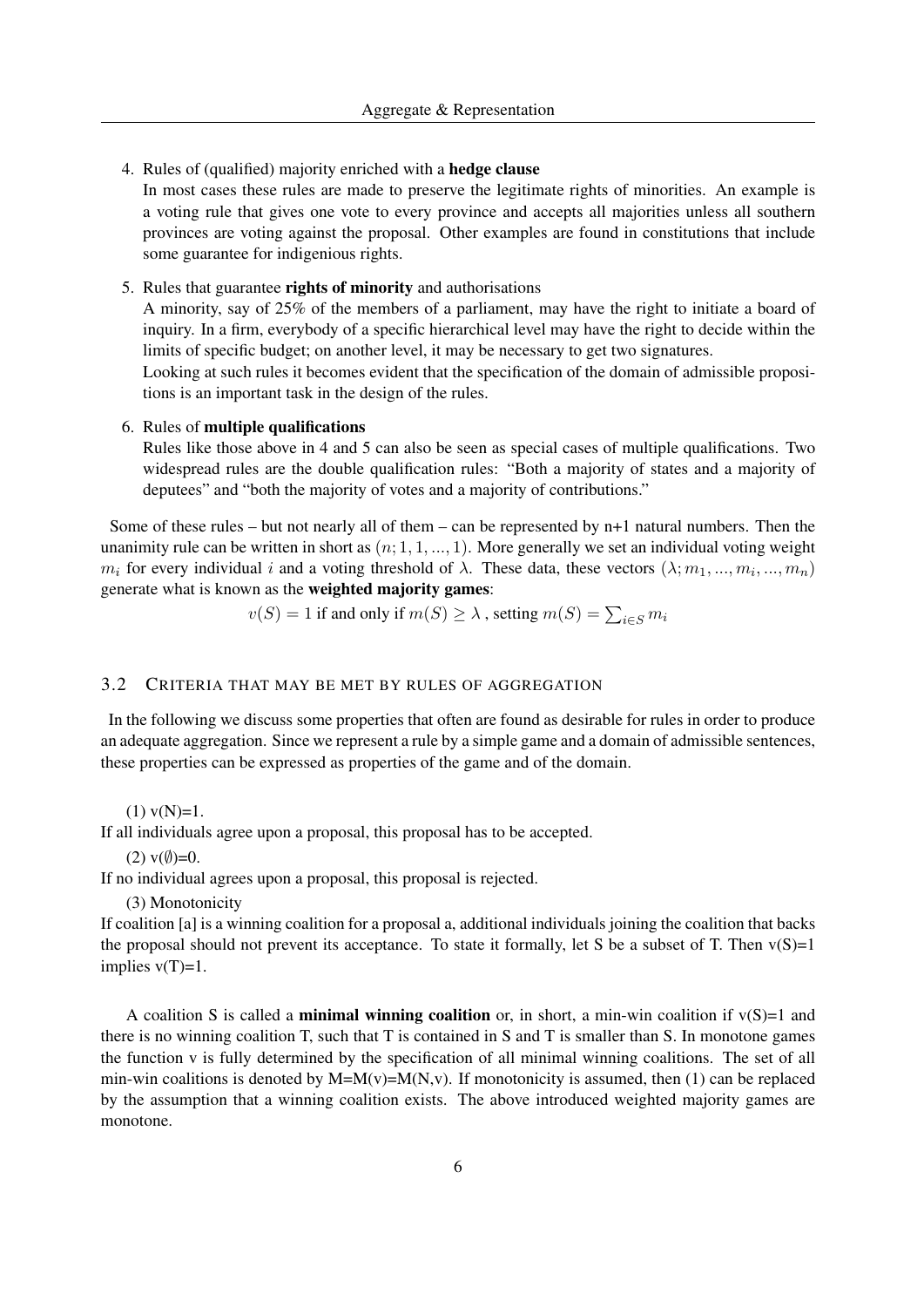## (4) Symmetry and anonymity

There are circumstances where it is desirable to aggregate individual judgements so that each is weighted the same in the final judgement. The group's judgement should be independent from the reputation and status of the individuals, a property which sometimes is called anonymity. This claim can be specified in different ways. The strictest condition of such equal treatment is that applying any permutation<sup>2</sup>  $\pi$  of the set N fixes the values of the coalitions, i.e. for all permutations  $\pi$  and all coalitions S, the equation  $v(S) = v(\pi(S))$  is valid. Weaker versions of equal treatment will be considered below.

(5) Superadditivity and consistency

Should the domain of admissible sentences contain statements a and b, which are logically inconsistent and which cannot be true or fulfilled together, then – assuming individuals to act consistently – coalitions [a] and [b] are disjoint and have an empty intersection  $[a] \cap [b] = \emptyset$ . It is convenient to write  $A + B$  instead of  $A \cup B$  whenever A and B are disjoint.

In order that rules with domains rich enough to contain statements logically inconsistent determine a well-defined result, the respective games should have the property that every two winning coalitions have an non-empty intersection. Otherwise one coalition can determine a specific result and the other one, a result incompatible with the previous one. A game is called **superadditive**<sup>3</sup> if and only if  $v(S + T) \leq$  $v(S) + v(T)$ . Since the maximal value of  $v(S + T)$  is 1, only one of two disjunctive coalitions can be a winning coalition. The property of superadditivity implies monotonicity. Rules like those above in 5. (section 2.1) are not superadditive, but they are monotone. Superadditivity can be seen as a collective version of the law of non-contradiction.

(6) Constant-sum and "tertium non datur"

If the domain of admissible propositions entails any two contradictory statements, i.e. if either both proposition a and its negation non-a or neither of them are elements of the domain (we say, it is closed with respect to negation), then it is often preferred that one of them be accepted. In analogy to classical logic ("tertium non datur"), by such rules, stand-offs are avoided. The corresponding property is equivalent to the following formula:  $v(S)+v(N-S) = 1$  for all coalitions S. Such games are also called **constant-sum** simple games.

It is generally understood that for groups N with an even number of members, i.e. n=2k, absolute majority, corresponding to the game with the representation (k+1; 1,...,1), is not a constant-sum game: a coalition of size k has a complement of the same size, which is not a winning coalition either. Similarly we learn that the game corresponding to absolute majority is constant-sum if the group is of odd size.

<sup>&</sup>lt;sup>2</sup>A permutation of a (finite) set N is a one-to-one mapping  $\pi : N \to N : i \mapsto \pi(i)$ . For all i such that  $i \neq \pi(i)$  the repeated application of  $\pi$  will return to i after  $\#N$  steps at most: there is some  $k = k(i) \in N$  such that  $\pi^k(i) = i$ . This is why we can represent a permutation by simply specifying its cycles. In the example #N=5, (34) the permutation exchanges the element 3 and 4, and all other elements remain fixed. The permutation (13)(254) interchanges 1 and 3, and maps 2 to 5, 5 to 4, and 4 to 2. The number of permutations is the same as the number of orderings on the respective set, i.e.  $\#N!$ .

Identifying the order  $1 > 2 > 3 > 4 > 5$  with the identity (the mapping, fixing all elements), we can identify (13)(254) with  $3 > 5 > 1 > 2 > 4$  and identify other orderings correspondingly.

Every permutation of N also maps subsets  $S \subset N$  on subsets, setting  $\pi(S) = {\pi(i); i \in S}$ . By the definition  $(\pi(v))(S)$  $v(\pi(S))$  the permutation can map games  $(N, v)$  on games  $(N, \pi(v))$ .

<sup>&</sup>lt;sup>3</sup>Shapley and other authors call a superadditive simple game "strong".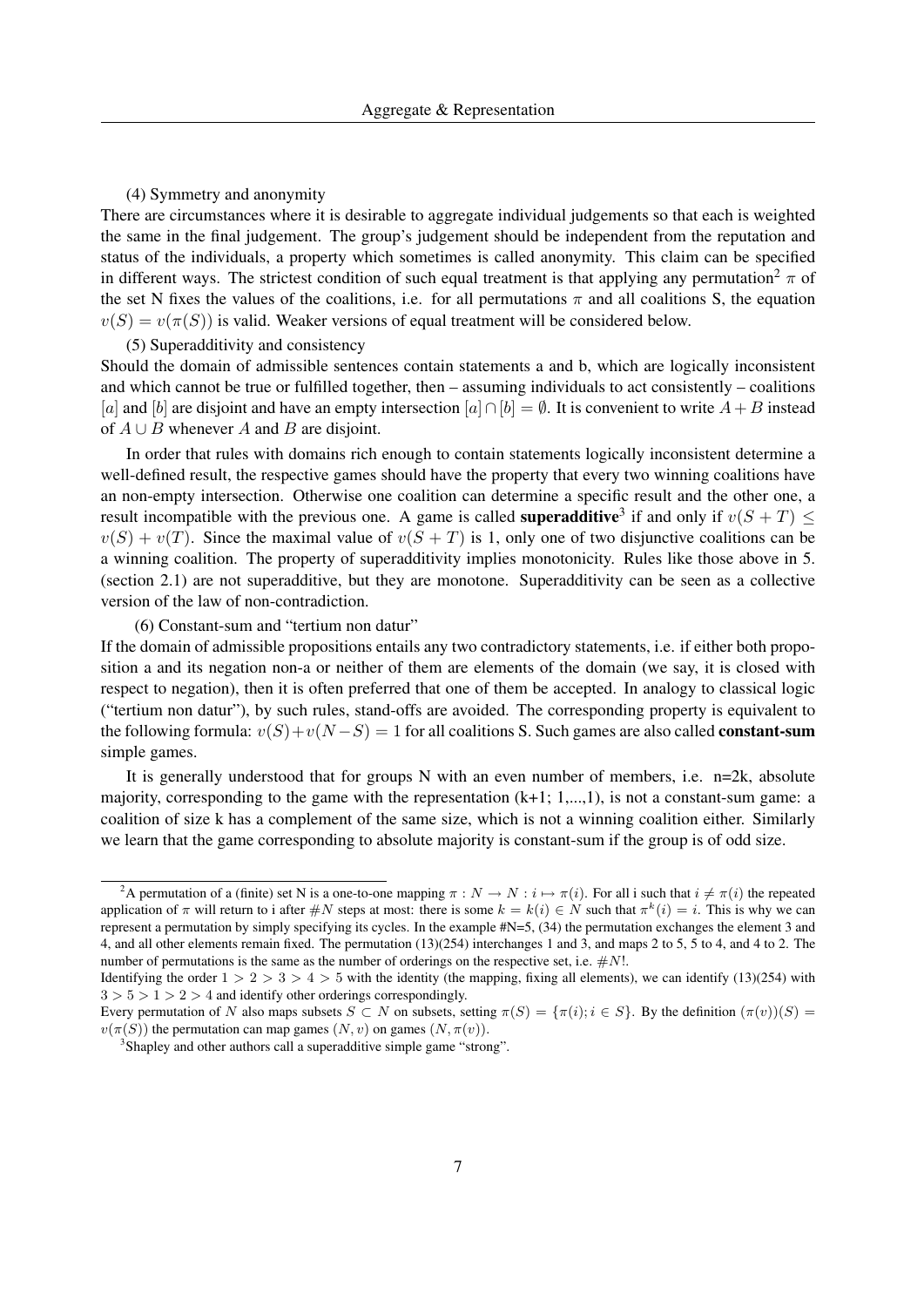#### 3.3 SOLUTIONS FOR STAND-OFFS

As yet it is not clear whether there are any symmetric rules without stand-offs in case of even-sized groups. As reported by Ostmann (1993, p. 261), there is a symmetric constant-sum game for group size 6. Let us examine how this example fits into the above framework.

Let n=2k=6. Considering the rule of absolute majority, we have to add winning coalitions of size  $k=3$ in a proper way. It is especially important to add half of the coalitions of size 3, respecting that for every added coalition S, its opposition N-S has to remain a losing coalition.

We claim that the following ten minimal winning coalitions generate a symmetric constant-sum game.

Summing up the entries of this ten-rows matrix columnwise, for every column we get the sum  $r=5$ . The property that for every individual we get the same number of minimal winning coalitions in which it is a member may be seen as a weak form of equal treatment (cp. property 3). Yet, in general, this property can neither guarantee that the game can be called symmetric nor that the number of winning coalitions each individual is a member in will be the same.

A permutation of N, which preserves the game in the sense that every winning coalition is mapped to a winning coalition, and every losing coalition is mapped to a losing one, is called a symmetry of the game.<sup>4</sup> Thus, the permutation  $\pi$  is a symmetry of the game (N,v) if and only if  $v = \pi(v)$  is valid.

We are now prepared to define an equal treatment condition that is stronger than the ones derived by pure counting and weaker than the strong condition given above in (4). It is given by the following:

Every individual can be mapped to any other one by a symmetry.

The significance of the property of equal treatment (in mathematics one speaks of a group acting transitively on the set N) lies in the fact that every individual plays the same role in such a structure.

In the game given above, the permutations (12345) and (162)(453) are symmetries that generate the set of all symmetries by carrying out one after another repeatedly.<sup>5</sup>

<sup>&</sup>lt;sup>4</sup>The symmetries form a subgroup of the group of all permutations. It is called the group of automorphisms of the game.

 $5$ Moreover, this group of automorphisms acts transitively on N in a twofold mannor, that means that an equal treatment of pairs is guaranteed. The construction of the game uses the means of projective geometry and is mentioned in Ostmann 1993, p. 261. This construction cannot be generalised in full. For reasons that are outlined in projective geometry and in the theory of fields, it becomes clear that the construction can only be done when 2k-1 is a power of a prime. But in other cases it may be possible to reach the simple transitivity instead of the twofold transitivity - and this is fair enough for establishing an equal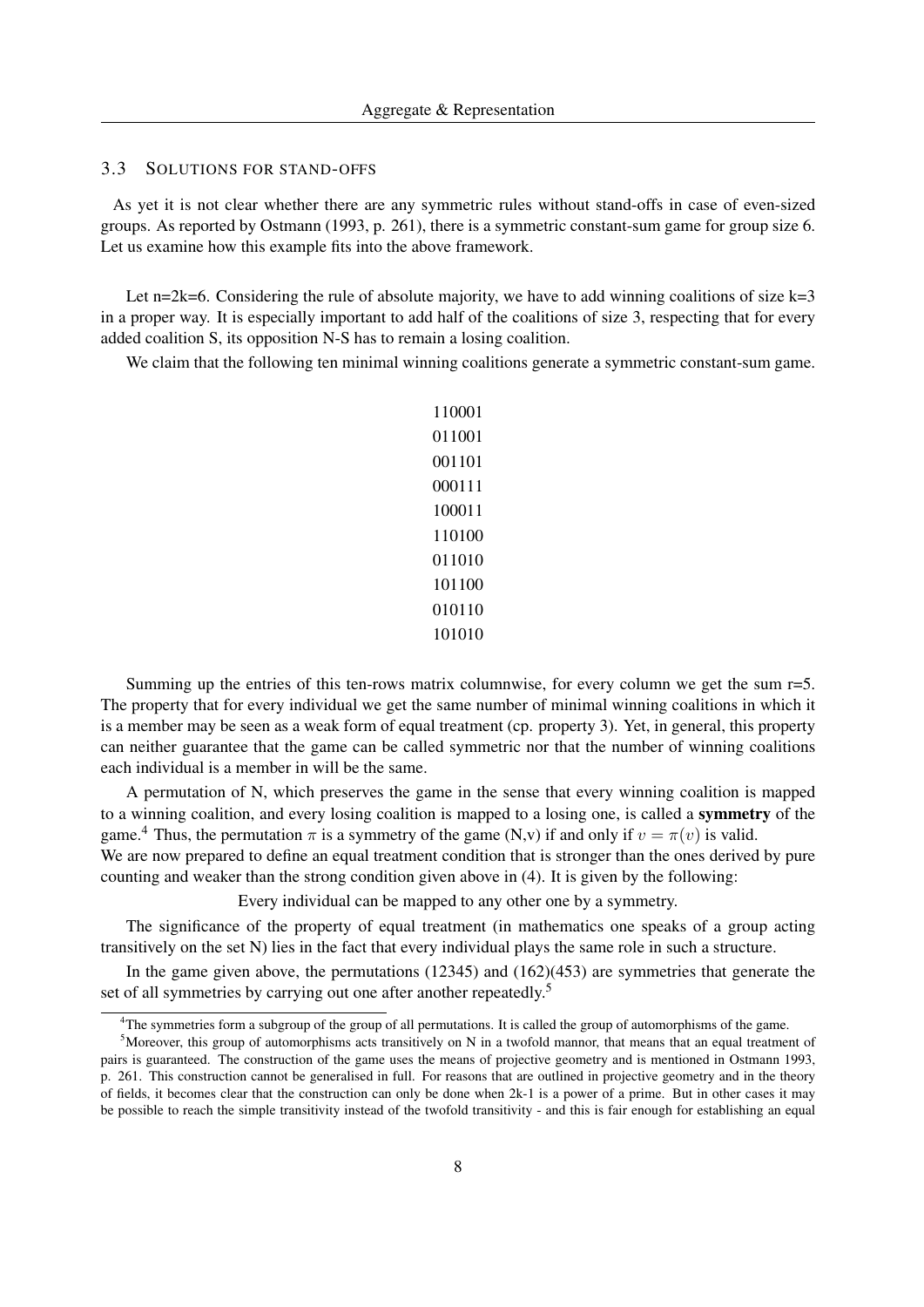Given the above structure, with N as the point set and the 10 coalitions (called blocks), we get the structure of a special block design known as the Steiner-system  $S_2(2,3;6)$  (cp. Beth/Jungnickel/Lenz 1985, p. 44, p. 614). In general, the sets of size k generate a complete block design, the trivial Steinersystem  $S_{\lambda}(2, k; 2k)$  (cf. p.24) such that  $\lambda = \binom{2k-2}{k-2}$  $\binom{2k-2}{k-2}$ .<sup>6</sup> For n=6 from every 4 coalitions of size k that contain a fixed pair of individuals, 2 coalitions are taken as winning.

It is easy to see that symmetry and the constant-sum property are not always compatible.<sup>7</sup> In case of n=2, establishing constant-sum requires that exactly one of the coalitions with one member is winning; however, this is incompatible with the symmetry condition. In case of n=4, we have to select 3 of the  $\binom{4}{2}$  $\binom{4}{2}$  = 6 coalitions as winning. Because these three coalitions exhibit 3k=6 memberships (usually called incidences), they cannot be equally distributed among the four players.

This argument can be generalised. If an individual is a member in r winning coalitions of size k, then by symmetry every individual is member in r winning coalitions of size  $k$ , resulting in  $nr = 2kr$  memberships (incidences) in total.

**Proposition 3.1.** Let #N=n=2k. For odd  $\binom{2k-1}{k-1}$  $\binom{2k-1}{k-1}$ , there is no symmetric constant-sum game (N,v).

*Proof.* The number of coalitions of size k is  $\binom{2k}{k}$  $\binom{2k}{k} = \frac{2k}{k}$ k  $\frac{(2k-1)!}{(k-1)!k!} = 2\binom{2k-1}{k-1}$  $\binom{2k-1}{k-1}$ . Thus we have to select  $\binom{2k-1}{k-1}$  $\binom{2k-1}{k-1}$ coalitions of size k. Since each of these coalitions has k incidences, i.e. memberships, to equally distribute among the 2k individuals, the number  $\binom{2k-1}{k-1}$  $\binom{2k-1}{k-1}$  has to be an even number.

Table: the size of the first selections

| n     | ∼ |        |    |                 |     |     |      | υ    |        |        |         |
|-------|---|--------|----|-----------------|-----|-----|------|------|--------|--------|---------|
|       |   | ◠<br>∽ | ັ  |                 |     |     |      |      |        |        |         |
| $2k-$ |   | -      | ιv | <b>11</b><br>υJ | 126 | 462 | 1716 | 6435 | 24.310 | 92.378 | 352.716 |

From the table – and from applying the above proposition – we know that for  $n=2, 4, 8, 16$  there is no symmetric constant-sum game. This suggests a **conjecture**; namely, that there exists a symmetric constantsum game if and only if the number of individuals is not a power of two. The following proposition proves one part of this conjecture:

**Proposition 3.2.** Let  $#N=n=2k$ . The number  $\binom{2k-1}{k-1}$  $\binom{2k-1}{k-1}$  is odd if and only if  $\#N = n = 2^{s+1}$  for some *number s=0,1,2,... .*

*Proof.* 1. Let  $n = 2^{s+1}$ . We first show that  $\binom{2^{s+1}-1}{2^s-1}$  $\binom{s+1}{2^s-1}$  is odd. We have  $\binom{2^{s+1}-1}{2s-1}$  $\binom{s+1-1}{2^s-1} = \prod_{i} \left\{ \frac{2^s + i}{i} \right\}$  $\frac{1+i}{i}; i = 1, ..., 2<sup>s</sup> - 1$ 

treatment for individuals.

<sup>&</sup>lt;sup>6</sup>Remember the definition  $\binom{a}{b} = \frac{a!}{b!(a-b)!}$ .

 $<sup>7</sup>$ Leaving the model and adding a probabilistic structure compatibility can be reached by rules like throwing a fair coin on</sup> which of the two parties (coalition and its opposition) is to determine the outcome.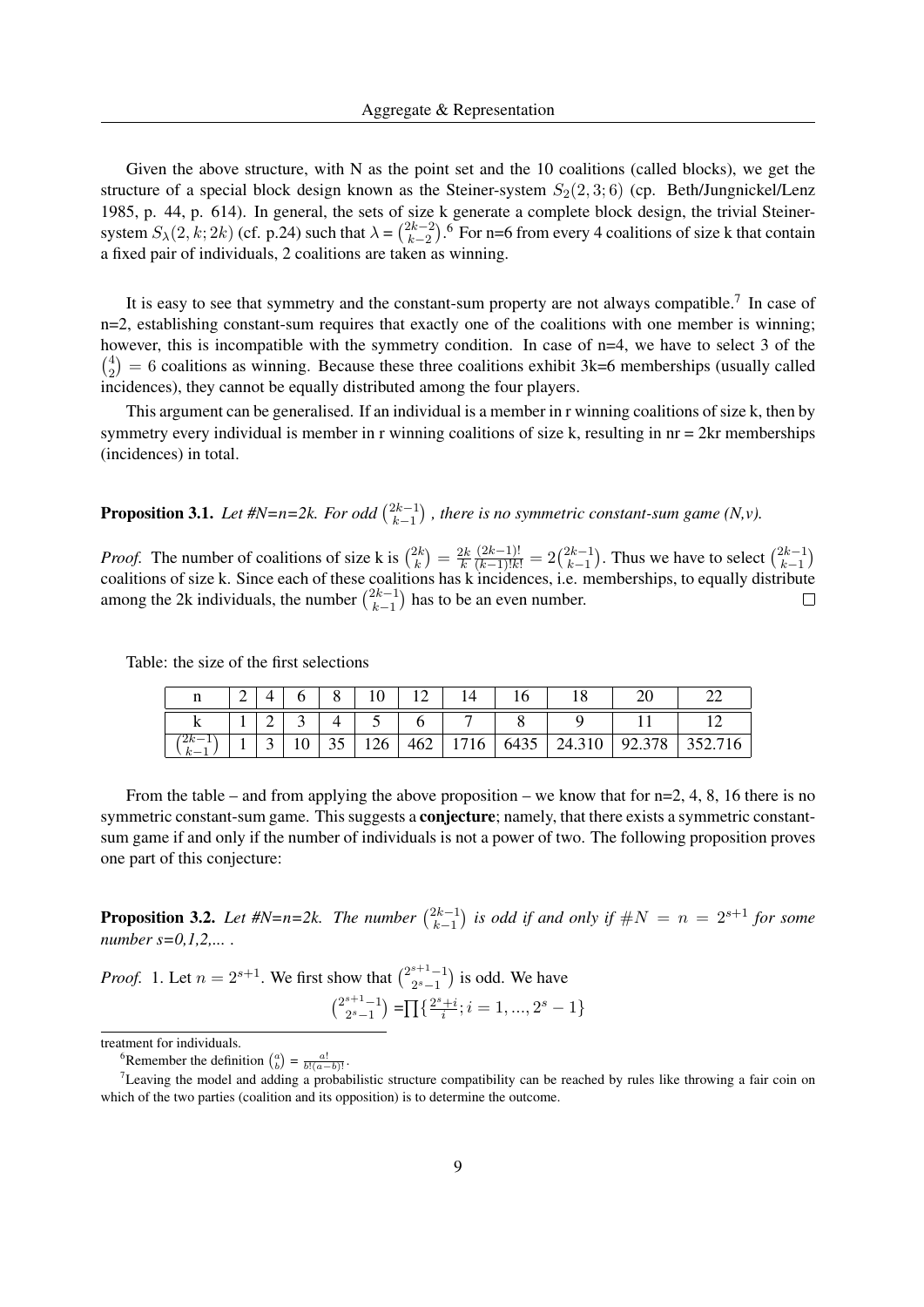Splitting the product into two parts, one product collecting for odd numbers, the other one collecting for even numbers. In both parts we consider the factor

> $2^s+i$ i

For odd i, both the denominator and the numerator are odd. For even i, we can reduce the fraction. We get:

$$
\frac{2^r+j}{j}
$$
 ,  $r < s$  , and j odd.

After reduction, all the factors of the above product are odd. Hence the expression itself is odd.

2. Now consider a case in which n is not a power of two. Then there exists a number s such that  $2^s < n < 2^{s+1}$ . We shall prove that for all numbers  $r < s$ , the following is true:

There are at least as many numbers divisible by  $2^r$  that are elements of the set T={k+1,k+2,...,2k-1} as that are elements of S={1,2,...,k-1}. Let  $2^r i$  be the largest multiple of  $2^r$  in the set S. Then by  $2^{r}i < k \leq 2^{r}(i+1)$ , we get  $2^{r}(2i) < 2k = n \leq 2^{r}(2i+2)$ . Hence S contains i multiples of  $2^{r}$ , and T contains i or i+1 multiples of  $2^r$ .

Let us now reconsider the expression

$$
\binom{2k-1}{k-1} = \prod \{ \frac{k+i}{i}; i = 1, ..., k-1 \}.
$$

In the numerator we find the numbers of T; in the denominator the numbers of S. As we have proven, for each power of two smaller than  $2<sup>s</sup>$ , the numerator contains at least as many numbers as the denominator. Hence we can reduce the fraction in such a way that the denominator becomes an odd number.

It remains to be shown that, after the reduction of the whole expression, the numerator becomes an even number. The only factor not yet reduced (with respect to division by two) is the factor of the maximal power of two, namely

> $2<sup>s</sup>$  $2^s-k$

Even after this factor is reduced, its numerator is an even number. Thus,  $\binom{2k-1}{k-1}$  ${k-1 \choose k-1}$  is an even number.  $\Box$ 

Remark. The property of monotonicity, together with a set of exactly  $2^{n-1}$  winning coalitions ("halfhalf games"), does not guarantee the constant-sum property; the simplest counterexample is given by Shapley's game (p) (Shapley 1962). It will also be mentioned in section 5.2. This simplest game lacks symmetry indeed, but there are other more complicated examples (see Ostmann 1993).

## 3.4 PRESERVING INFERENCES

Statements can show further logical dependences besides inconsistency. If, for example, the expressions "if a then b" and "a" are true, then "b" is implied; moreover "a and b" is true. For the following let us specify what is to be understood under a logical aggregation. Under the general assumption of a classical two-valued logic, statements are evaluated as "true" or "false", which is expressed by the the "truth values" 1 and 0 respectively. Each individual of our group exposes such an evaluation. A rule of aggregation integrates all these individual judgements by applying the corresponding game  $(N, v)$ . The aggregate judgment is "true" or "accepted" if and only if the coalition of individuals that evaluated the respective statement as true is a winning coalition. By this procedure, each statement substantiated with individual judgements gets its "collective truth value".

Without defining formally the domain of admissible sentences, we assume in the following that statements can be connected by the logical operations "non", "and", "or", "either - or", "if - then", "exactly then if", "neither - yet", "during". If all the new statements generated by these logical operations are admissible, we also speak of a **domain closed with respect to logical operations**. If the sentences con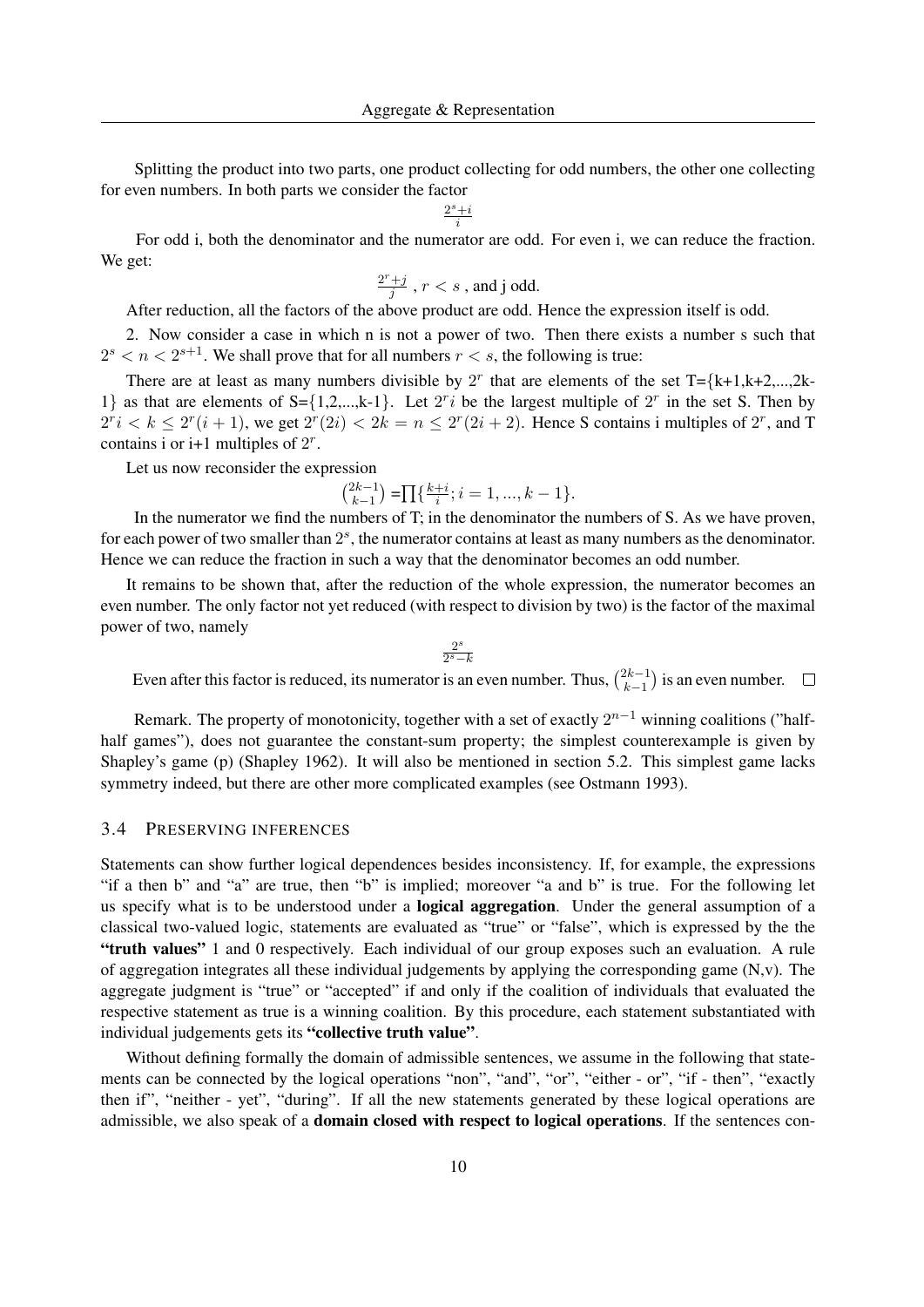tain variables like a and b above, the truth value of the whole sentence is a function of the truth values of the variables. Two sentences are logically equivalent if under all conditions they show the same truth value; this means that both truth functions coincide. Conventionally such functions are shown as truth tables. From the theory of logic it is well known that each formula generated as above is equivalent to an expression that contains only the two logical operations "non" and "if - then".<sup>8</sup>

For example, the expression "a and b" is equivalent to "non (if a then (non b)".

If the domain of the statements contains at least two statements that are able to be substantiated freely, i.e. with judgements showing any possible pair of truth values, and if each statement produced with the operations "non" and "if - then" also belong to the domain, then all of the logical operations can be carried out and all the possible realisations of truth values can be generated.

A rule of aggregation is said to preserve the implication, if the truth table of the implication (i.e. the operation "if - then") of the aggregates coincides with the aggregate of the individual truth values of the "if - then" statements. The aggregate of the individual "if a, then b" statement is true if and only if the coalition [if a, then b] is a winning coalition. Assuming individual logical rationality, the coalition [if a, then b] is the union of the coalitions [(non a) and b], [a and (non b)] and [a and b].

Absolute majority rule does not preserve the implication. In order to construct a counter example, we assume the presence of only three opinions in the group. We consider the corresponding coalitions that internally exhibit identical opinions. Let S be a minimal winning coalition and let us choose an element  $i \in S$ . Then we set the following three coalitions as coalitions of identical opinions:

$$
S - \{i\}, \{i\}, \text{ and } N - S.
$$

None of them are winning. Every union of two of them is winning. Let  $N-S$  accept three statements, a, b, c.; the coalition  $S - \{i\}$  rejects b and c; the coalition  $\{i\}$  rejects a and c. This is the content of the first 4 columns of the table. Evaluating the expression "if (a and b), then c" yields an unanimous judgement of acceptance. In contrast to this aggregate judgement, the logical consequence of the aggregate judgements on a, b, and c is a rejection of the expression "if (a and b), then c" (a and b are evaluated as true, but c as false). In other words  $[a]$  and  $[b]$  and  $[non c]$  are winning coalitions. The last three columns of the table show the fact that the set [(a and b), then c] equals N. N is a winning coalition. Thus the fact that "(a and b), then c" is evaluated as true, contradicts the preservation of the implication.

|                 | a |  | non c | a and b   if (a and b) then c |
|-----------------|---|--|-------|-------------------------------|
|                 |   |  |       |                               |
|                 |   |  |       |                               |
| $N-S$           |   |  |       |                               |
| aggregate value |   |  |       |                               |

From the viewpoint of logic, the above discussed constant-sum property can be characterised as the preservation of the negation.

A rule that preserves both the negation and the implication respects all other logical operations too.<sup>9</sup> A direct consequence of this is the following proposition:

Proposition 3.3. *The game corresponding to a rule that preserves both the implication and the negation*

<sup>&</sup>lt;sup>8</sup>Indeed, there is also the single operation "not both", called the Sheffer stroke, which is enough to generate all formulas up to equivalence.

<sup>&</sup>lt;sup>9</sup>It preserves the algebraic structure; one speaks of a logical homomorphism.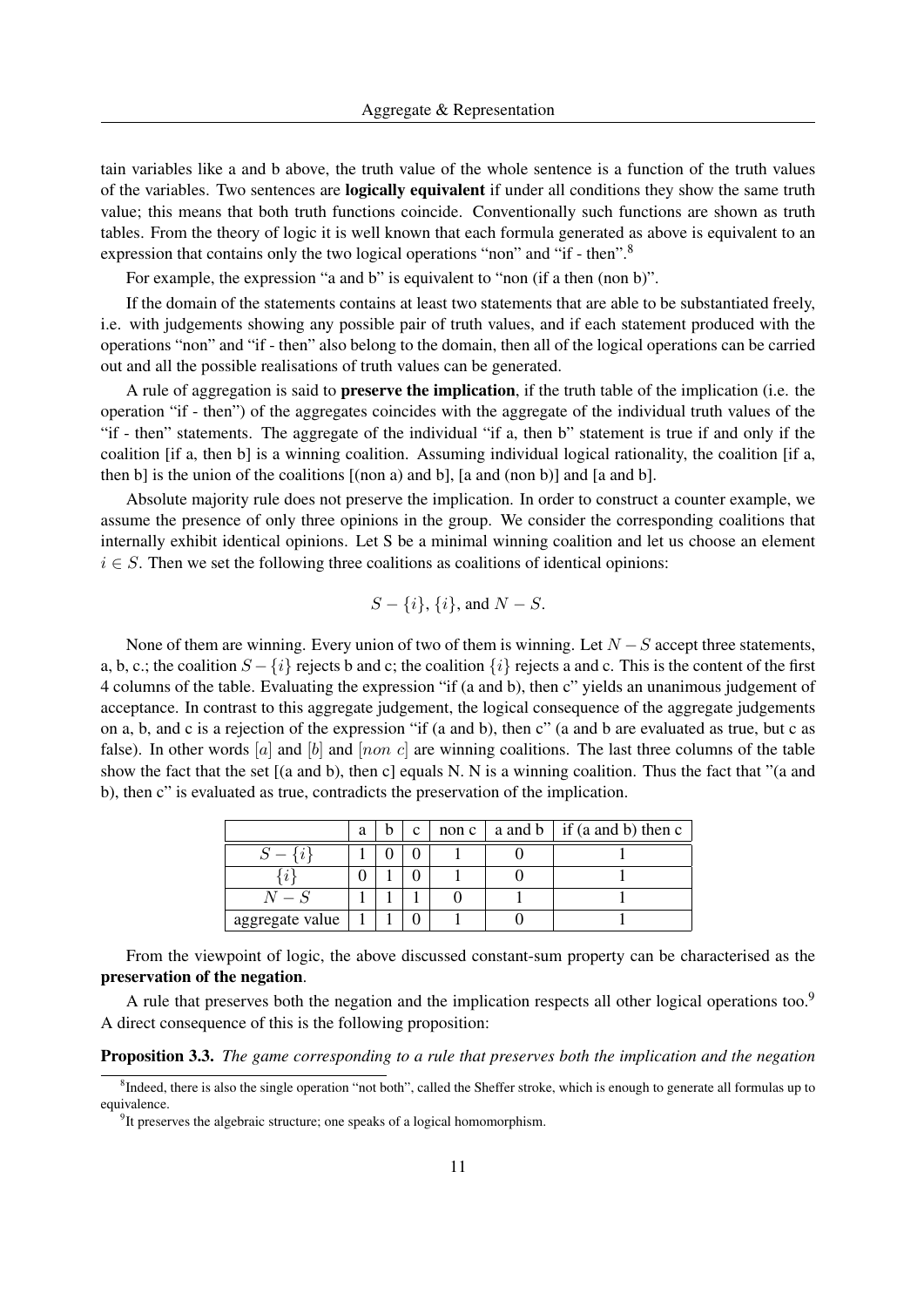*(on a domain that is closed under logical operations)*<sup>10</sup> *has the following property: If both* [a] *and* [b] *are winning coalitions, then* [a] ∩ [b] *is a winning coalition too.*

By definition of [.], [a] ∩ [b] is equivalent to [a and b]; the latter set is a winning coalition too, since the rule is preserving logical operations. In the following table we consider the four possible cases of different truth values for the expressions a and b.

| statement | a   | non a |    | non b   | if a then b   | a and b       |
|-----------|-----|-------|----|---------|---------------|---------------|
| coalition | [a] | non a | b] | [non b] | [if a then b] | $[a$ and $b]$ |
| case 1    |     |       |    |         |               |               |
| case 2    |     |       |    |         |               |               |
| case 3    |     |       |    |         |               |               |
| case 4    |     |       |    |         |               |               |

The intersection of all winning coalitions is called a **veto coalition**; without the agreement of all of the individuals of the veto coalition, no statement is accepted by the group. As a consequence of the previous proposition, the veto coalition is a winning coalition, and by construction the only minimal winning coalition of a logically consistent game. We can obtain more: the veto coalition consists of only one individual, a dictator. Such a game is called dictator game. If i is the dictator, the following formula holds

$$
v(S) = 1
$$
 if and only if  $i \in S$ .

Proposition 3.4. *A rule of aggregation that preserves both the negation and the implication induces a dictator game.*

*Proof.* Let S denote the veto coalition, i.e. the intersection of all winning coalitions. Select  $i \in S$ ; the coalition  $N - \{i\}$  is not winning. By the constant-sum property, the coalition  $N - S + i$  is winning. Since the intersection of winning coalitions is a winning coalition, too, we get

$$
\{i\} = S \cap (N - S + i)
$$

as a winning coalition. Hence individual i is the only element of S.

 $\Box$ 

The existence of a dictator can be seen as a rigorous negation of the symmetry condition. Following this idea, we can state the following as a rigorously weakened symmetry condition:

## There should be no dictator.

Remember that super-additivity, which is still consistent, is a weaker requirement than the constantsum property which corresponds to the preservation of the negation. If we do not want to renounce consistency and preservation of implications, then whenever  $[a]$  and  $[b]$  are winning coalitions, the coalition  $[a] \cap [b]$  is winning too. Therewith the following can be shown:

Proposition 3.5. *The only symmetrical, contradiction free and implication preserving aggregation rule is the unanimity rule (unanimity in N).*

<sup>&</sup>lt;sup>10</sup>This condition of the closed domain can be weakened.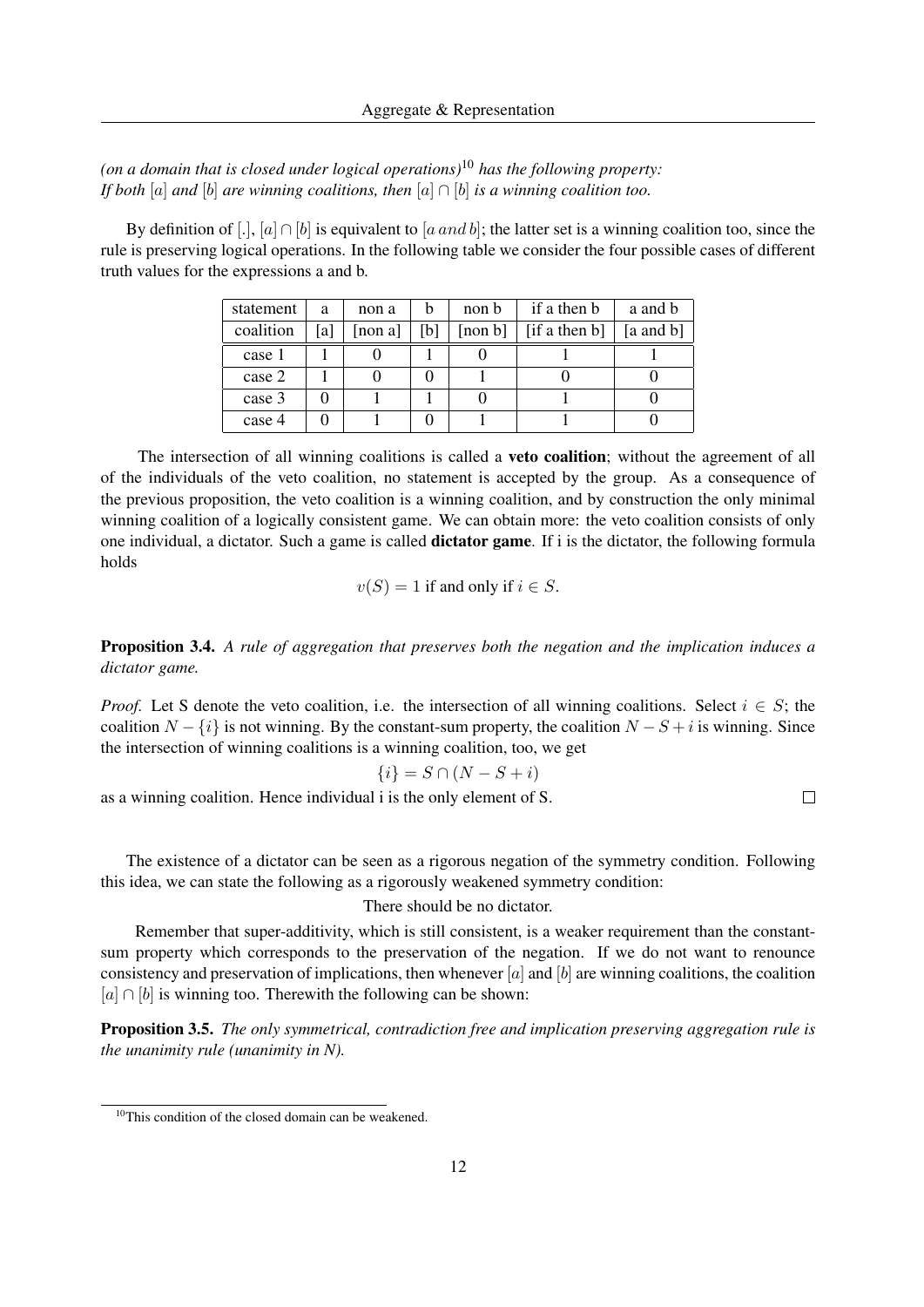## 4 DOMAINS OF ALTERNATIVES AND JUDGEMENTS OF PREFERENCE

#### 4.1 BORDA UND CONDORCET

In 1951, Arrow's book *Social Choice and Individual Values* was published. The analysis of possible aggregation methods for preference orderings contained therein had important effects on all social sciences, far beyond welfare economics. At that time, formalisms that were to explain economic actions as derived from some preassumed preferences (or utility functions) of the individual actors had entered into mainstream of economic thought; moreover these ideas had become predominant.

Considering preference judgements instead of more general (logical) statements, it seems obvious that it is sensible to condense the information of a large set of single "atomic" preference statements like "alternative x is better than y" into a preference relation or function characterising every individual; then, the relation or function generates all single statements. In this approach, the task of aggregation changes. The questions are: How can a set of individual preference relations be aggregated into one preference relation characterising the group (for functions we get the question respective), and can it be done in a satisfactory way?

Let X be a finite set of alternatives and  $#X = m$ , the number of its elements. As possible preference relations, let us consider the set ord(X) of (strict) orderings on X, i.e. binary relations, that are transitive, asymmetric, and complete.<sup>11</sup> We can identify these orderings with the set of permutations. Hence, there are  $m!$  such orderings. Some other types of preferences are found in the literature; for example, the formalisation as a set of reflexive, transitive, and complete relations (Arrow), as a set of reflexive, transitive, and antisymmetric relations (Debreu), etc. All these models agree on the main conclusions, but the notation for the model based on orderings is the simplest; hence we restrict our presentation to preferences modelled as orderings. A further advantage of this approach is that we can easily compare it with the work of Condorcet and Borda.

Orderings on X generate a set of expressions that is spanned by atomic terms  $x > y$  (given  $x, y \in X$ and  $x \neq y$ ), i.e., all other elements of this domain are built combining such atomic expressions by logical operations. From the properties of orderings (transitivity, asymmetry, completeness), it is possible to conclude that it is not possible to freely assign truth values to atoms: There is some logical interdependence.

The question of how preferences should be aggregated was motivated by problems that arise if there is a choice between more than two alternatives. In the political context such alternatives are often alternative candidates. A voting rule is a mapping

$$
f:(ord(X))^N \to X:(\gt_i)_{i \in N} \mapsto x
$$

Mappings that aggregate individual orderings by

$$
f:(ord(X))^N \to ord(X):(>i)_{i \in N} \mapsto
$$

are called **social welfare functions**. A N-vector of orderings, i.e. an element of  $(\text{ord}(X))^N$  is called an order profile.

In the year 1770, Borda (cp. Borda 1784) had reported that simple majority rule may lead to the selection of a candidate who performs worse in all pairwise comparisions with other candidates (Borda effect).

<sup>&</sup>lt;sup>11</sup>Consider a binary relation > on X. The relation is transitive, when  $x > y$  and  $y > z$  implies  $x > z$  for all  $x, y, z$ ; the relation is asymmetric if  $x > y$  implies that  $y > x$  is not true; the relation is complete if  $x > y$  or  $y > x$  for all x, y.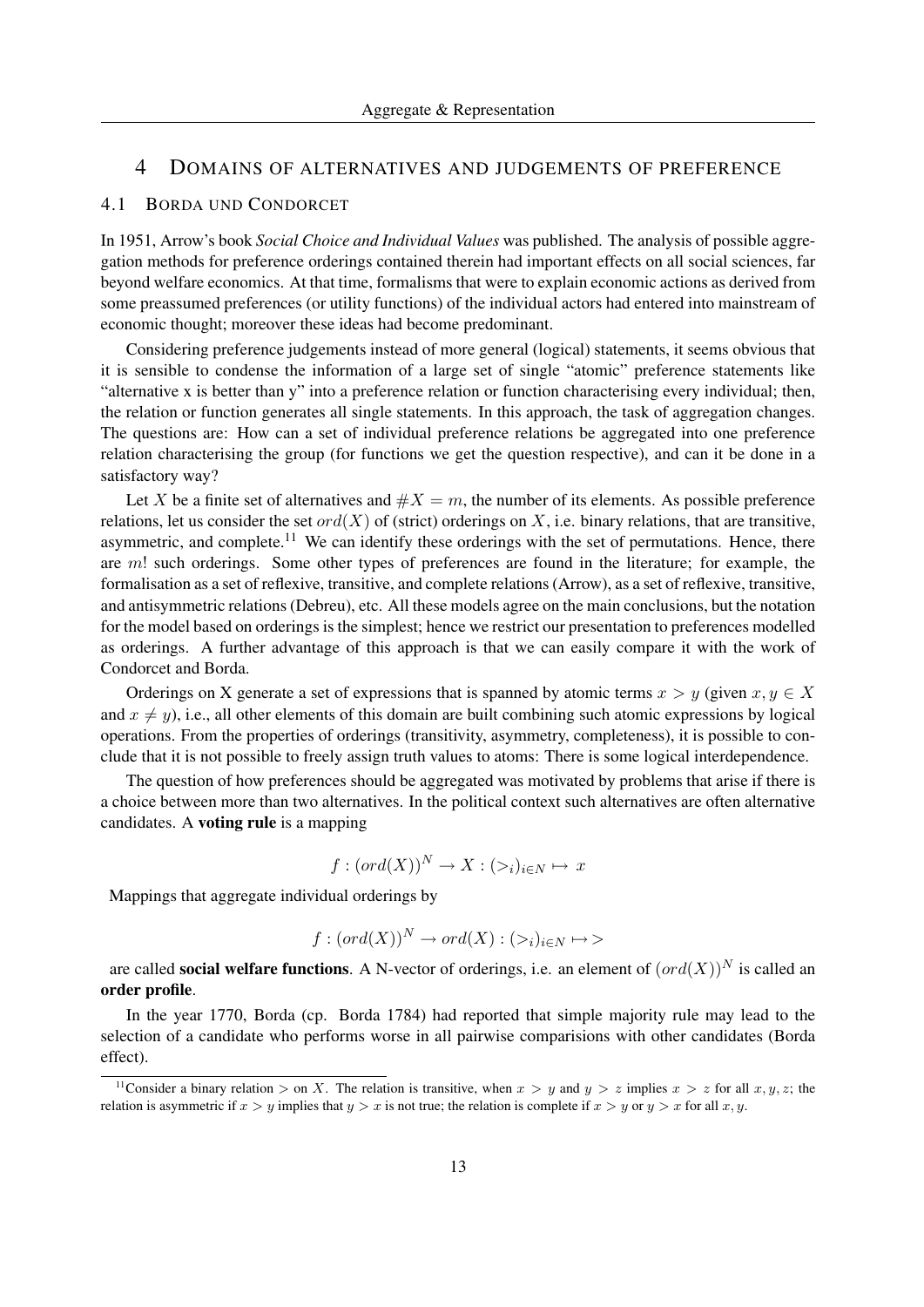|          |                       | Voters   Preference $ \#[y > x \text{ and } z > x]$ |
|----------|-----------------------|-----------------------------------------------------|
| $1 - 8$  | x > y > z             |                                                     |
| $9 - 15$ | y > z > x             |                                                     |
|          | 16 - 21   $z > y > x$ |                                                     |

Bordas analysis is based on pairwise comparisons, i.e. we ask " $x > y$  or  $y > x$ ". Responses are collected and aggregated by majority rule. We get  $x > y$  if and only if  $\#[x > y] > \#[y > x]$  (this is Borda'a approach) or  $x > y$  if and only if  $\#[x > y] > \frac{n}{2}$  $\frac{n}{2}$  (what is used by Condorcet). These definitions are not really equivalent. The first relation is called a Condorcet relation. Condorcet considers a rich collection of examples. A famous demonstration is an example of an order profile wherein the top element of its aggregate, according to the Condorcet relation, $12$  gets the smallest number of direct votes (plurality rule).

Condorcet's most famous demonstration is that the aggregation by majority rule may lead to cycles of atomic expressions like  $x > y$ ,  $y > z$ ,  $z > x$ , resulting in a relation  $>$  that is not an ordering. Such cases are said to show the Condorcet effect. And in some of these cases (when cycles are found at the top of the relation), there is no Condorcet winner. The following table demonstrates the simplest case.

| voter | preference |
|-------|------------|
|       | x > y > z  |
|       | y > z > x  |
|       | z > x > u  |

For those who only intend to select a best candidate, it would be good news if there were no Condorcet winner for only a few order profiles – but this is not the case. Let m be the number of alternatives. For  $m=3$  and  $n=3$  voters, we get 12 of the possible 216 (=5,6%) cases in which there is no winner. Garman and Kamien (1968) showed the size of this share slightly increases when there is a larger number of voters. But the number of critical cases increases remarkably if the number of candidates is increased.

|  | $\left  n \right  1 \left  3 \right  5 \left  7 \right  9 \left   \right  25 \left   \right  \infty$ |  |  |  |  |
|--|------------------------------------------------------------------------------------------------------|--|--|--|--|
|  | $\boxed{96}$ 0 5,6 7,0 7,5 7,9  8,4  8,8                                                             |  |  |  |  |

Consider  $n \to \infty$  and the variation of m. We get the following limits (Niemi/Weisberg 1968; the limiting case of infinite spaces of alternatives was studied by Rubinstein 1979).

|  |  |  |  |  | $\boxed{m 1 2 3 4 5 10 2 30 40 \infty}$     |
|--|--|--|--|--|---------------------------------------------|
|  |  |  |  |  | $\boxed{ \%}$ 0 0 3,8 18 25 48 68 76 80 100 |

If the domains of the alternatives are endowed with additional structure and suitably connected with the possible preferences, the existence of a Condorcet winner may be guaranteed. Moreover, under some circumstances (we deal with them later), the aggregation of the individual judgements yields an ordering.

Borda detected that it is possible to circumvent the difficulties with the task to aggregate individual orderings into a common ordering. He proposed that every voter should rank order the candidates according to her or his preferences and should represent this judgement by the ranking numbers (using the highest score for the most preferred candidate). Borda's rule sums up the individual ranking numbers for each candidate. The candidate exhibiting the largest sum is selected (in case of ties, an additional rule may select the "best").

 $12$ If there is a unique element on the top of the Condorcet relation, an element preferred against any other, such an element is called Condorcet winner.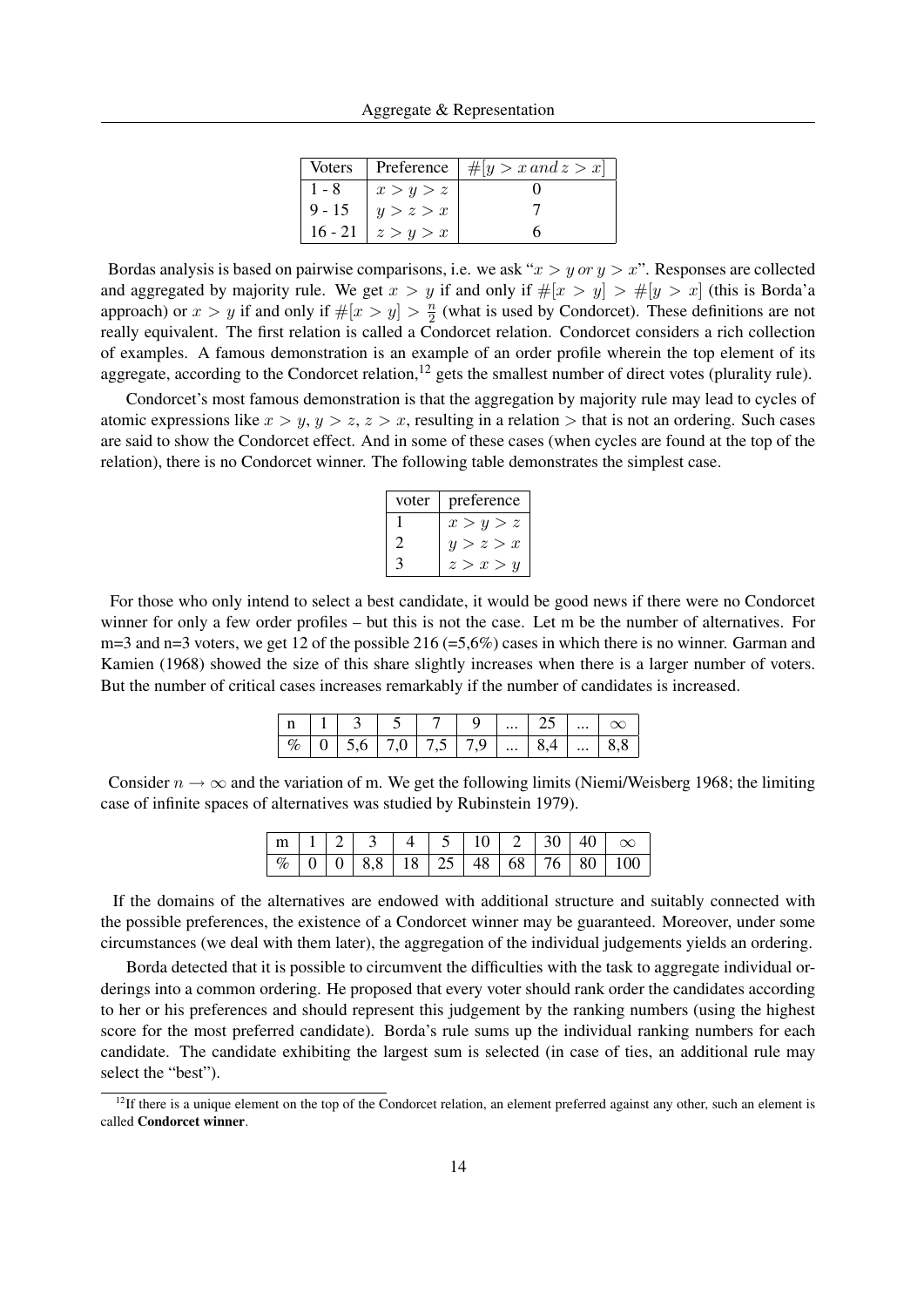The work of Black (1948) and Arrow (1951) initiated and motivated new research on aggregation rules, developing a rich literature. With respect to voting rules, substantial advances have been made for Condorcet-type rules ("Condorcet consistent rules") and Borda-type rules ("scoring methods"). Due to their favourable properties, they are preferred. A comprehensive synopsis is given in Moulin (1988, ch. 9).

#### 4.2 ARROW'S IMPOSSIBILITY THEOREM

In the following we focus on the aggregation of orderings, leaving the voting rules largely unconsidered. The most popular result in this field is Arrow's impossibility theorem. The theorem states that in case of more than two alternatives, it is impossible to construct a social welfare function rule that simultaneously entails the following properties (cp. Sen 1968):

(P) Pareto principle (or unanimity): if  $[x > y] = N$ , then  $x > y$ .

(IIA) Independence from irrelevant alternatives: if there is coincidence in the comparison of one single pair of two different order profiles, both the aggregate judgements coincide in the comparison of this pair of alternatives. This property means that the collective judgement comparing some alternatives is not dependent on other alternatives.

(nD) Non-dictatorship. There is no individual i, whose preference ordering  $>_i$ , coincide with the collective ordering > for all order profiles  $(>_i, (>_j)_{j \in N - \{i\}})$ .

There are a large number of variants of this theorem. For example, one may allow for indifference about alternatives (see Arrow 1951, Moulin 1988, pp.289f). The proof is analogue to the considerations in Section 2 and uses the property IIA to limit the necessary considerations: thereby it is enough to deal with few atomic expressions  $x > y$  and coalitions  $[x > y] := \{i \in N; x > i \}$ . Since orderings are transitive and complete, from the validity of a set of atomic expressions, we can conclude that some other expressions are true. The properties of the aggregate relation can be translated as follows:

- Completeness: if  $x \neq y$ , then either  $x > y$  or  $y > x$ ; with respect to the corresponding coalitions, we get  $[x > y] + [y > x] = N$ .
- Transitivity: if  $x > y$  and  $y > z$ , then  $x > z$ ; with respect to the corresponding coalitions, we get  $[x > z] \supset [x > y] \cap [y > z].$

Such a translation of completeness and transitivity correlates to the preservation of the negation and of the implication discussed in Section two. Analoguesly also for aggregating preferences, in order to prevent inconsistent results, we will get a dictator.

A coalition S is called **decisive** for some ordered pair of alternatives  $(x,y)$  if and only if  $S = [x > y]$ implies  $x > y$  for all order profiles in  $ord(X)^N$ . The set of coalitions decisive for  $(x, y)$  is denoted by  $W(x, y)$ . This set of coalitions can be interpreted as the winning coalitions of a game  $(N, v)$ ,  $v = v(x, y)$ . Remarks: Under the condition (IIA), a coalition S is decisive for  $(x, y)$  if and only if there exists an order profile such that  $S = [x > y]$ ,  $x > y$  is fulfilled. A coalition S which is decisive for  $(x, y)$  is decisive for  $(y, x)$  too.

**Proposition 4.1.** *If properties (P) and (IIA) hold, then*  $W(x, y) = W(w, z)$  *for all*  $w, x, y, z \in X$ .

Remark: In other words, every pair generates the same game.

*Proof.* Fix some x and y. Let  $T \in W(x, y)$ .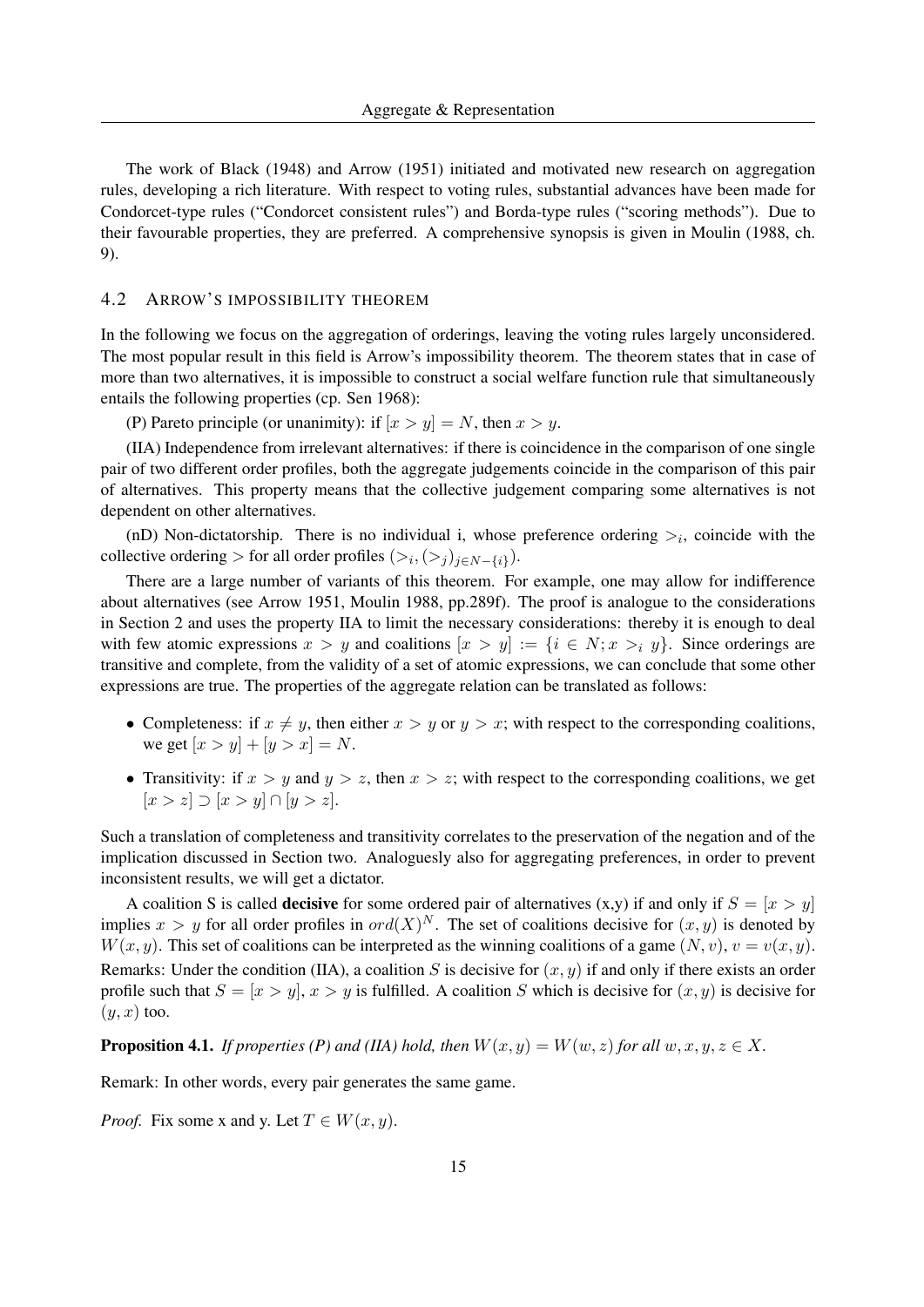- 1. We show  $T \in W(x, z)$  for all  $z \neq x$ . Consider an order profile such that  $T = [x > y > z]$  and  $N - T = [y > z > x]$ . According to the preconditions, we have  $x > y$ . We get  $y > z$  by unanimity and  $x > z$  by transitivity. Since  $T = [x > z]$ , we get  $T \in W(x, z)$ .
- 2. We show  $T \in W(w, z)$  for all  $w, z \neq x$ . Consider an order profile such that  $T = [w > x > z]$  and  $N - T = [z > w > x]$ .  $x > z$  holds because of  $T \in W(x, z)$ . We get  $w > x$  by unanimity and  $w > z$  by transitivity. Since  $T = [w > z]$ , we get  $T \in W(w, z)$ .
- 3. It remains to show:  $T \in W(w, x)$  for all  $w \neq x$ . Consider an order profile such that  $T = [w > z > x]$  and  $N - T = [z > x > w]$ .  $w > z$  holds because of  $T \in W(w, z)$ ,  $z > x$  by unanimity and  $w > x$  by transitivity. Since  $T = [w > x]$ , we get  $T \in W(w, x)$ .

## Proposition 4.2. *If property (P) and (IIA) are fulfilled, then (nD) cannot hold.*

Remark: In other words, under the condition (P) and (IIA), we get a dictator.

*Proof.* The previous proposition states that pairwise comparisons are aggregated by a unique game. Let T be a minimal winning coalition of that game. Assume that T contains more than one element. In this case, we can decompose T into two disjoint coalitions,  $T_1$  and  $T_2$ . Consider the following order profile:  $T_1 = [x > y > z], T_2 = [y > z > x],$  and  $N - T = [z > x > y]$ . We get  $T_1 = [x > z], T_2 = [y > x]$ , and  $N - T = [z > y]$ . The coalitions  $T_1$  and  $T_2$  are not winning, otherwise T would not be minimal. Since T is winning, its opposite N-T is not winning. In total we get  $z > x$ ,  $x > y$ , and  $y > z$ . This is contrary to transitivity. Thus coalition T contains only one individual, the dictator.  $\Box$ 

In 1952 Granger called attention to the relation between the aggregation of preferences and logical aggregation (algebra of formulas generated by the atoms  $x > y$  and the logical operators). From the viewpoint of logic as a result of (IIA) and (P) aggregation can be reached by considering pairwise comparisons and summing them up in a simple game. The rule of aggregation is logically consistent; hence the corresponding game exhibits a constant sum, and intersections of winning coalitions are winning too. Thus, on the one hand, the aggregate relation is guaranteed to build an order; and on the other hand, the game is dictatorial.

Not every rule of choice is generated by a binary relation. Sen (1970) reports the following example of a rule C, which cannot be derived from any binary relation:

$$
C({1,2,3})={1}, C({1,2})={2}
$$

In order to test our idea of choice, consider the following question (Sen 1970, p.17):

If the world champion in some game is a Pakistani, do we know that she/he is champion in Pakistan too?

To get back to Condorcet and Borda: Both researchers decided to base choice on preferences and tried to aggregate them. The best choice is the optimal alternative according to the aggregate order. Both Borda and Condorcet insisted on guaranteeing equal treatment. The rule should be symmetric not only with respect to electors/deciders (often called anonymity) but also with respect to candidates (often called

 $\Box$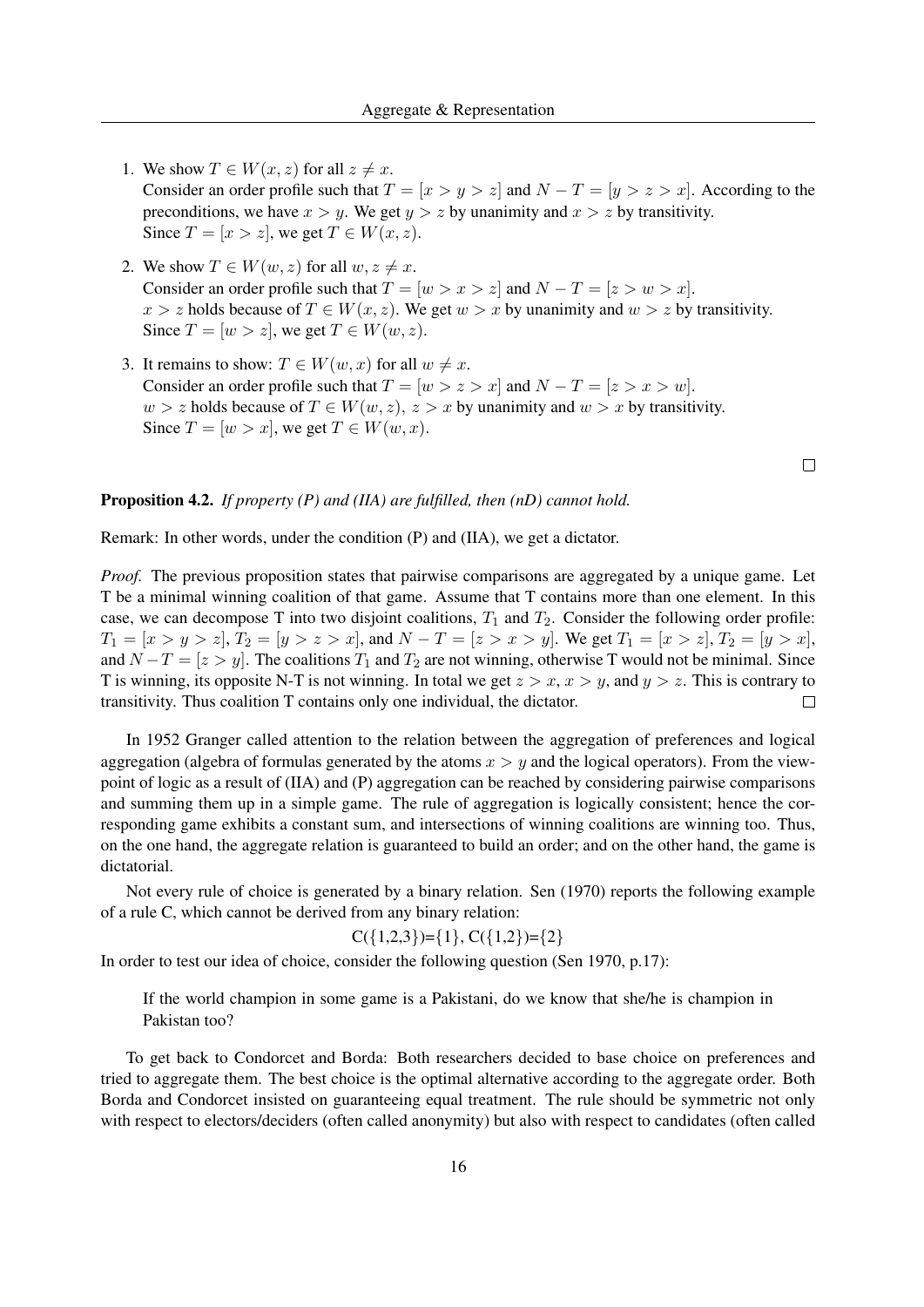neutrality). Hence, as we have learned above, they had to sacrifice some logical consistency. Borda's solution forces the aggregate to become an order, renouncing on the IIA-property. Condorcet's solution excludes profiles that lack a proper aggregate. Both approaches have their own appeal (see Young 1975 and Moulin 1988, pp. 237-240 for the first solution; and May 1951 and Moulin 1988, p. 286 f. for the second solution).

## 4.3 STRUCTURES ADMITTING PROPER AGGREGATES

Black (1948) and Arrow (1951) published a well-known theorem on the possibility to aggregate preferences of a certain type. The theorem proves that in case of an odd number of individuals and "singlepeaked"<sup>13</sup> individual preferences with respect to the same order on the set of alternatives, transitivity of the Condorcet relation is guaranteed; in particular there is a Condorcet winner.

The theorem can be extended in multiple directions.<sup>14</sup> It can be seen as a special case of guaranteeing a proper aggregate by selecting a subspace of preferences showing a property that refers to a specific structure of the space of alternatives. For many practical problems, it is plausible to make such assumption. For example, in location conflicts (with attractive objects), the individuals' preferences may be represented as utility functions proportional to the distances from their ideal points. Black and Arrow dealt with the one-dimensional version of this setting. Here we can think of a spectrum of political parties, which may be ordered from "left" to "right". Every individual of the electorate may determine his or her ideal place within the spectrum. The assumption is that the individuals' preferences will decrease with increasing distance to his or her ideal point. In all these location settings, one- or multi-dimensional preferences may be aggregated by a generalised median. But indeed there are other location conflicts, in which the utility increases with the distance from the reference point, which can be interpreted as a worst-case location: here in the normal case, a Condorcet winner does not exist.

#### 4.4 RULES THAT ARE STABLE AGAINST STATEGIC ACTS

What are the circumstances that allow for election and decision methods that impede manipulation? It seems that Condorcet had some hope that the proper election and decision-making methods would help to install enlightened representatives and to find true and just solutions reflecting the common interest (l'interêt général). On the one hand, Condorcet demonstrates advantages of group judgements (derived from probability theoretical considerations, see below); on the other hand, he demonstrates the lack of a justifiable aggregate, as discussed above. The decision-makers Condorcet has in mind when he models the decision process are truth-oriented, and they strive for a just and fair solution. In contrast in our modern view, actors mainly are modelled as rigourously self-interested, lying, and manipulative if such a behaviour is thought to yield a benefit for themselves. Condorcet was not blind to these hurdles to collective action. Forging judgments was seen a fault of men or of institutions that oppress people, preventing them from receiving an education and holding them in dependency. At the time of Condorcet's writing, there was neither a mathematical tool to ask whether a rule sets incentives to cheat and deceive, nor was there was the widespread view of purely selfish members of a community. Nevertheless, the non-cooperative analysis of the Condorcet rule exposes the fact that, under the condition that we aggregate profiles which admit a Condorcet winner (which is to chose), there is no incentive to deviate from truely reporting one's own

<sup>&</sup>lt;sup>13</sup>A preference is called single peaked if there is a unique optimal alternative with respect to preference order - let us call it "peak" - and the set of alternatives is linearly ordered in such a way that the peak alternatives divide the set into a lower part with an increasing preference and an upper part with a decreasing preference; one of the two parts may be empty.

<sup>&</sup>lt;sup>14</sup>Nevertheless most extensions of Blacks theorem are available only under very restrictive conditions.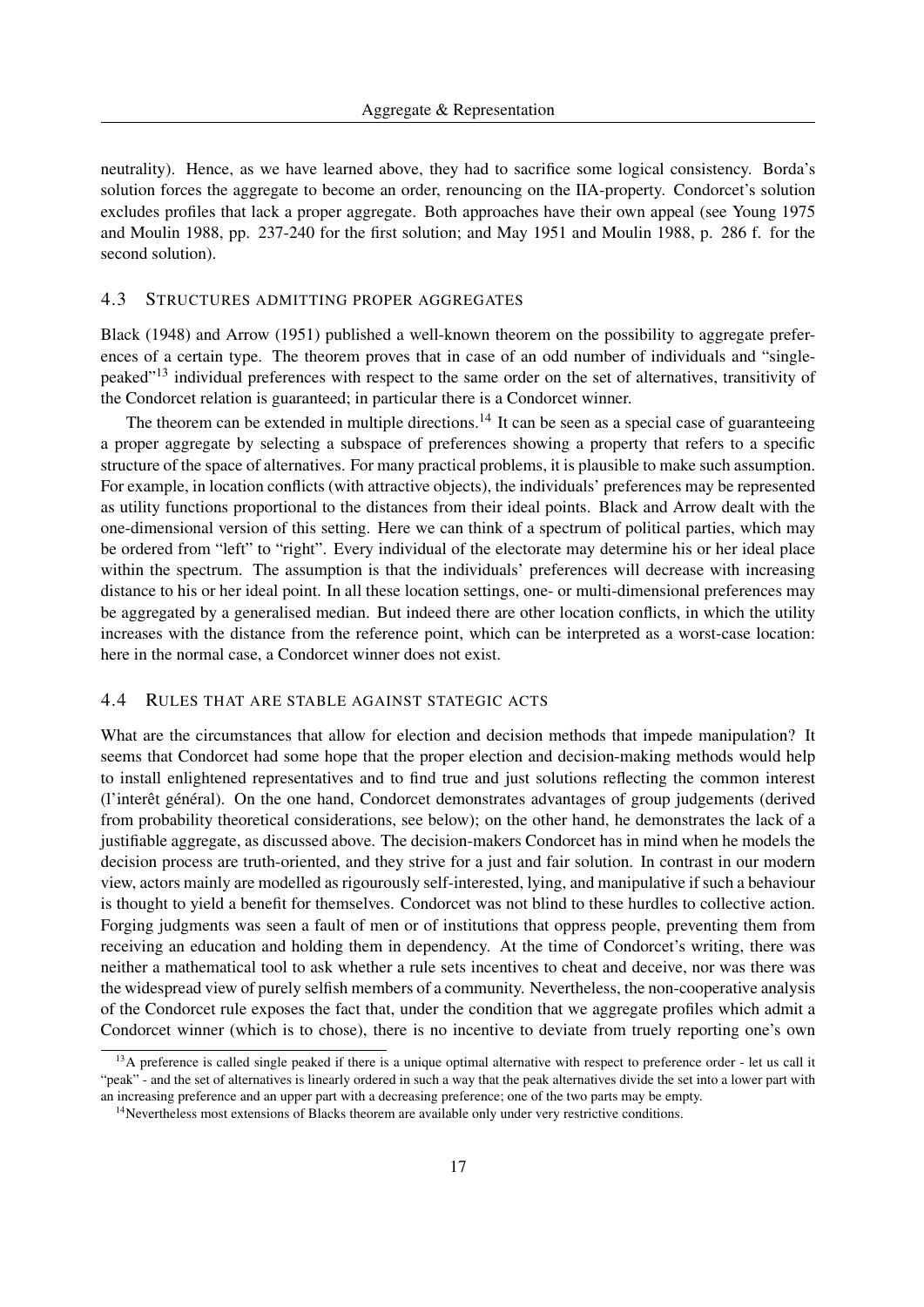judgements/preferences (under the assumption of an odd number of individuals; see Moulin 1988, Lemma 10.3, p. 263).

In order to specify the above statement, we consider the following definition of **strategic dependency**: Let f be a voting rule, a mapping, assigning an alternative  $f((\gt_i)_{i\in N}) = x \in X$  to each order profile  $(>i)_{i\in\mathbb{N}}$ . Assuming that the individual preferences are private knowledge only, individuals can freely chose the alternatives they will report. Hence an individual preference becomes a strategic variable, and individuals can try to state a preference deviating from their true preference, but suitable for realising some individual advantage.

Game-theoretically this situation is conceived as a triple  $(N,(Y_i)_{i\in N},(u_i\circ f)_{i\in N})$ , a non-cooperative game, of which the first component is the set N of players, the second component is the collection of individual strategy spaces  $Y_i = ord(X)$ , and the last component a collection of the individual utility functions  $u_i(x)$  provided by the rank of alternative x with respect to the order  $\gt_i$ . Note that the utility functions  $u_i$  are only determined up to an ordinal rescaling.

A rule f is said to be (individually) **strategically vulnerable** if and only if  $(u_i)_{i\in\mathbb{N}}$  is not a Nashequilibrium.<sup>15</sup> In such a case, there is an individual i and an alternative strategy  $y_i \neq >i$  for this individual such that  $u_i(f(y_i, \langle >_j)_{j\neq i}) > u_i(f(\langle >_k)_{k\in N})$ . This fact can be interpreted as an incentive for individual i to misreport preferences (by reporting  $y_i$  instead of the true preference  $u_i$ ) in order to be better off, under the assumption that the partners will truely report their preferences. In fact, people may exaggerate how bad some alternative is that otherwise would have the chance to be collectively chosen. In a profile which is a Nash-equilibrium, there is no incentive for individual manipulations.

Other possible manipulations arise from coordinated behaviour. In such cases a coalition can become better-off by a mutual false report. In a case like that above (where there is a Condorcet winner and group size is odd), the rule "take the Condorcet winner" is even coalitionally (strategically) invulnarable.

Let us now return to settings in which all possible preferences on a given set of alternatives are admitted. The Theorem of Gibbard-Satterthwaite (Gibbart 1973, Satterthwaite 1975) states that under the assumption of at least three alternatives and all the possible preferences are admitted, a voting rule which is strategically invulnerable has to be dictatorial.

Now consider a rule which is strategically vulnerable (i.e. it lacks a Nash-equilibrium or at least a coalition-proof equilibrium). An individual or a coalition that has an incentive to misreport preferences may lack a guarantee that the advantage aspired to can be achieved. It may be possible that the other partners (the "opposition") prevent the realisation by deviating from true reports themselves. Thus, for an analysis, it is useful to explore what an individual or a coalition can guarantee alone.

A voting rule  $f : (ord(A))^N \to X$  is related to its **companion game**  $(N, v_f)$ , the winning coalitions of which are exactly those coalitions that can enforce any alternative. Formally<sup>16</sup> we can write:

$$
v_f(S) = 1 \Leftrightarrow \bigwedge_{a \in A} \bigvee_{y_S} \bigwedge_{y_{N-S}} f(y_S, y_{N-S}) = a
$$

If the voting rule is Condorcet consistent or a rule of Borda type, then the companion game is essen-

<sup>&</sup>lt;sup>15</sup>A strategy vector is called a Nash equilibrium, if for all individuals the individual outcome cannot be improved by altering the strategy of respective individual.

<sup>&</sup>lt;sup>16</sup>The formula is read as follows. For all  $a \in A$  there exists a joint strategy  $y_S$  of coalition S such that for all strategies  $y_{N-S}$ of its opposition  $N-S$  the following equation holds:  $f(y_S, y_{N-S}) = a$ .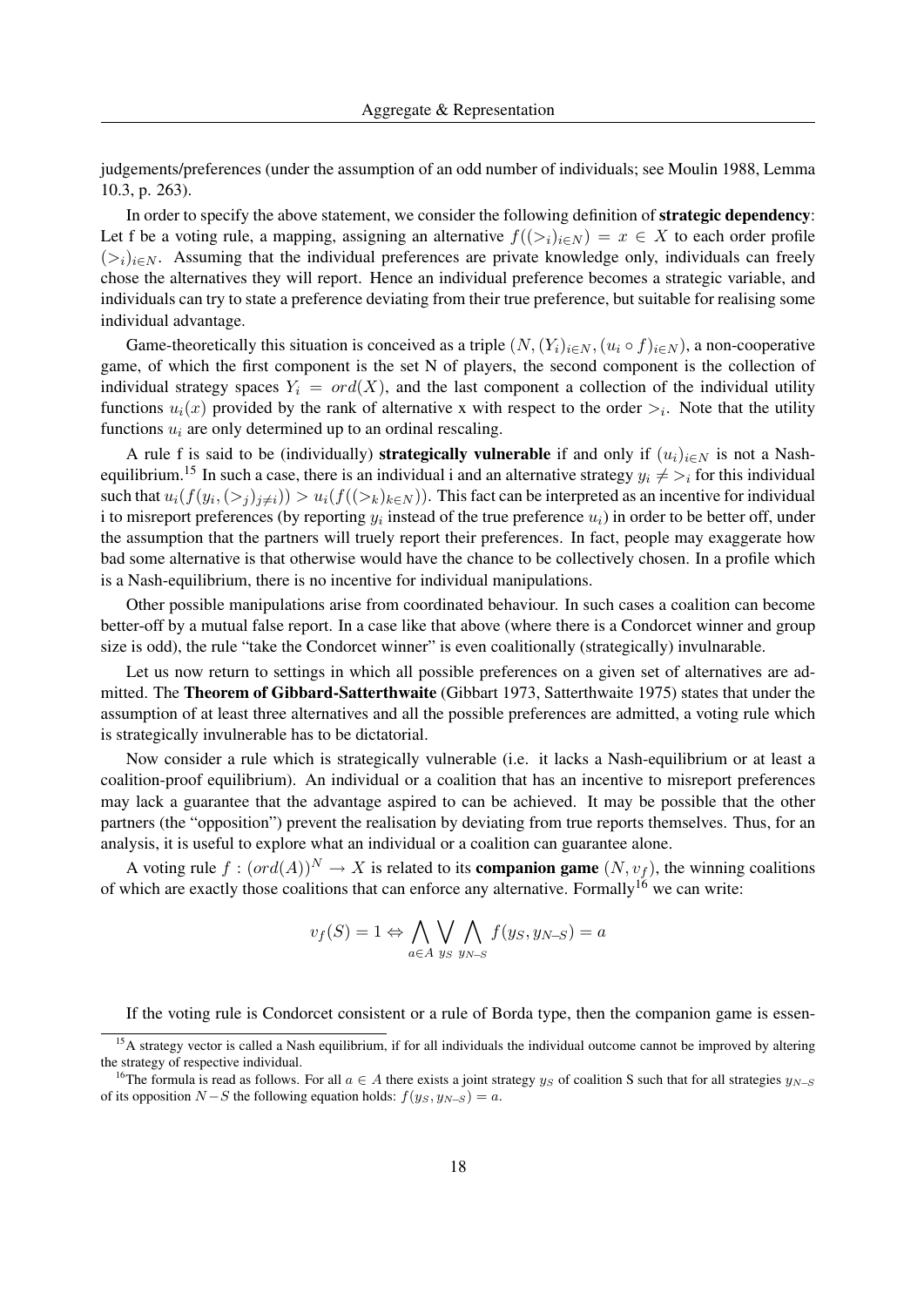tially given by  $17$  (Moulin 1988, p. 268):

| Typ                  | $v(S)=1$                        | $v(S)=0$ |
|----------------------|---------------------------------|----------|
| Condorcet consistent | $\#S > \#N-S$   $\#S < \#N-S$   |          |
| Borda type           | $\#S > 2\#N-S$   $\#S < 2\#N-S$ |          |

According to such rules, we select a Condorcet winner or a Borda winner respectively. Consider the case of five individuals. Condorcet consistency results in the set of all three-person coalitions being minimal winning coalitions, whereas a Borda type rule selects all four-person coalitions.

Though a winning coalition can enforce every alternative, it is not clear if all of its members can find an alternative to agree upon. Thus it is useful to ask if there are alternatives such that no winning coalition has an incentive to turn it down. The respective solution concept **core of the conflict choice**<sup>18</sup> is borrowed from co-operative game theory. This solution concept maps every conflict of choice, i.e. a triple  $(X,(\geq_i), f)$  consisting of set of alternatives, preferences, and a voting rule, onto the set of alternatives such that there is no winning coalition that prefers another alternative. Formally we write:

$$
Core(X, (>_i), f) = \{x \in X; \bigwedge_{a \in X} v_f([a > x]) = 0\}
$$

Assessing every element of the core as a solution to the problem of aggregation, we interpret the condition of an non-empty core as the condition under which an aggregation of the preferences is possible.

It has been shown that the core of choice is non-empty for all possible order profiles<sup>19</sup> if the set of alternatives is small when compared to the degree of similarity between the companion game and veto games; the larger the set of alternatives, the more similar to a veto game the companion game has to be. As the critical variable, we can identify the maximum variation of decisions of the different winning coalitions. Consider a veto game. The intersection of all winning coalitions of such a game is not empty. Thus the maximum variation of results is zero. In section 2.4 it was shown that veto games are needed in order to preserve the implication. In the case of a superadditive game, two winning coalitions have a non-empty intersection: some variation may occur, but this variation is limited in such a way that games of this kind preserve negation. A stronger limitation arises from the condition that every set of k winning coalitions has a non-empty intersection. Then, a set of k winning coalitions never shows totally divergent opinions. A classification of games of this kind was introduced by Post (1941); we will discuss his approach below.

Let us fix a game. Consider the maximum number k such that every set of k winning coalitions has a non-empty intersection (let us call this number the Post number of the respective game). Then either k+1 is the minimum number such that there exist  $k+1$  winning coalitions that have an empty intersection or the intersection of all winning coalitions is non-empty; in the latter case the game is a veto game. The number k+1 and  $\infty$  in the veto game case is called a **Nakamura number**. Its reciprocal value is a measure for the maximum variation of the effective spectrum of opinions.

The main result is given by the following theorem (Nakamura 1975, Moulin p. 269):

<sup>&</sup>lt;sup>17</sup>For coalitions in the range of  $\#S = \#N - S$  and  $\#S = 2\#N - S$ , respectively, there is a variety of different solutions for "stand-offs".

<sup>&</sup>lt;sup>18</sup>The notion of a core is justified, since we get the usual core of a simple game by inserting  $\{x \in \mathbb{R}^n; \sum \{x_i; i \in N\} = 1\}$ as the set of alternatives that can be decided upon (by winning coalitions); it is well-known that the core of veto-games is empty.

<sup>&</sup>lt;sup>19</sup>Moreover, the aggregate relation generated by the companion game is acyclic.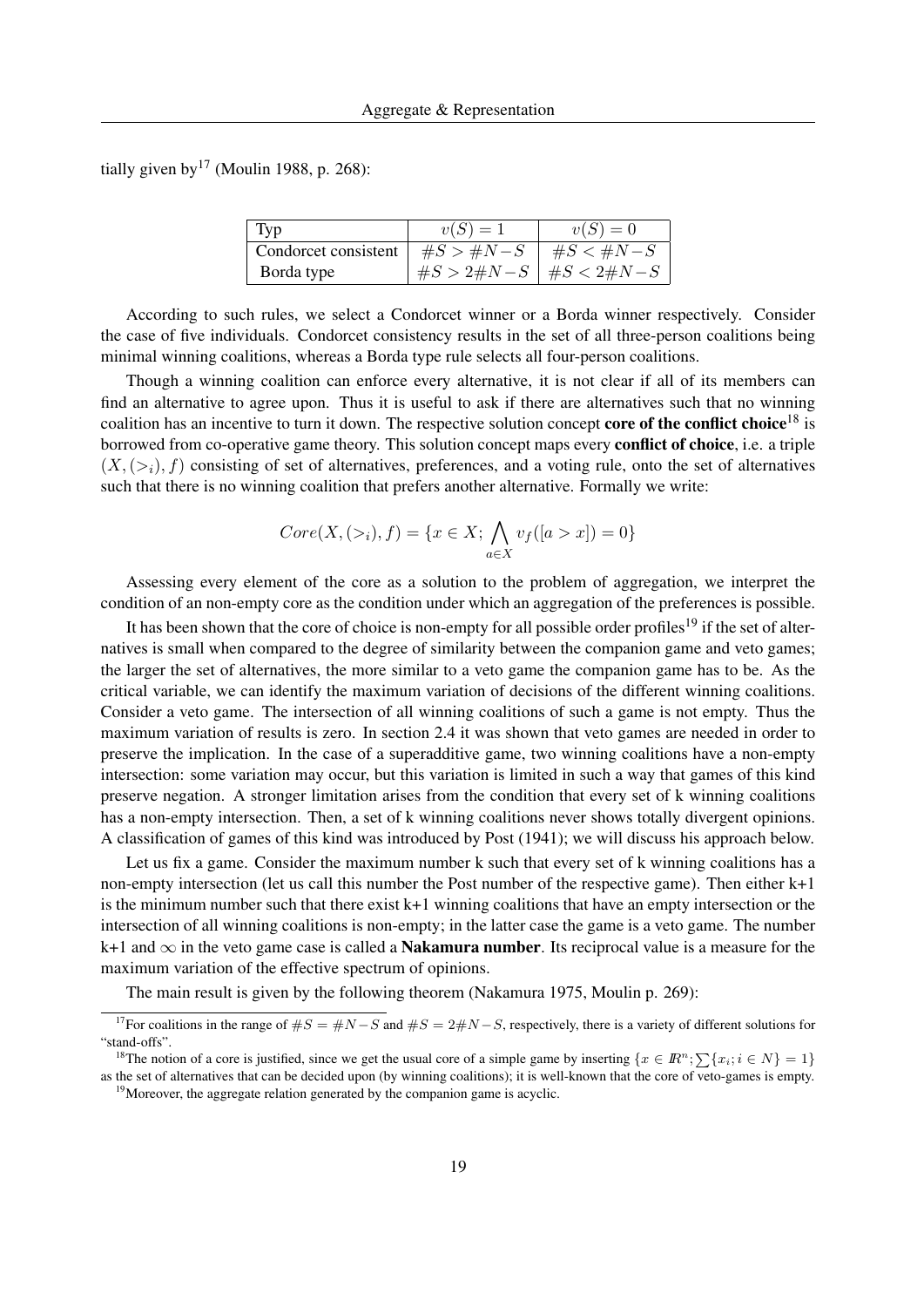Proposition 4.3. *The core of the conflict choice of all possible conflicts of choice with a fixed set of individuals, a fixed set of alternatives, and a fixed voting rule is not empty if and only if the Nakamura number of the companion game is larger than the number of alternatives.*

### Remark:

The above condition (the core of all possible conflicts of choice with a fixed set of individuals, fixed set of alternatives, and fixed voting rule is not empty) is often called the core stability.

The reciprocal value of the Nakamura number measures the maximum variation of the effective spectrum of opinions. In order to construct cycles of aggregated preference judgements that make it impossible to mark an optimal choice, a sufficient variation in the spectrum of effective opinions is needed. If there is no sufficient variation, then we can exclude coalitional strategic vulnerability too.

For equal treatment, we can aggregate by using the symmetrically weighted majority games  $(q;1,...,1)$ . The Nakamura number r of such a game is given by

$$
r \ge \frac{n}{n-q} > r - 1
$$

From this formula, we learn that for m alternatives, core stability is reached only for a large majority of q votes. With increasing number of alternatives, the needed majority rapidly approaches unanimity:

$$
q > n \frac{m-1}{m}
$$

## 5 ACCESS TO TRUTH - A CALCULUS OF PROBABILITIES

A major driving force in Condorcet's project of the analysis and design of aggregation rules was the desire to help to get reason and truth accepted. Formally an aggregation of binary judgements took place. A modern view would assume a package of individual interests as the basis for the aggregation or for a reasonable compromise.

From the observation that reason cannot be guaranteed by the rule of aggregation alone, Condorcet infers that it is important to identify the additional conditions for getting optimal results. Reasoned dialogues that are not broken off so early that premature results are enforced are among the conditions he mentions. To establish such a favourable climate for discussions and decisions, the state has to create conditions for its citizens that allow for judging "by reason", "freely", and "independently". State respect and guarantees for human rights are among these conditions. It is especially important to abolish the paternalism of religious, political, and economic powers. The aim is to set humans free to find the "truth".

La vérité d'une décision dépend principalement de trois causes: des lumières et de la justesse d'ésprit des opinants, considérés individuellement; de la manière dont la discussion influe sur eux, soit pour leur donner de nouvelle lumières, soit pour les égarér; enfin, de l'influence plus ou moins forte des motifs étrangers à la vérité de la décision; influence qui peut ou séduire, ou faire agir de mauvaise foi. Il faut donc qu'une constitution remplisse les quatre conditions suivantes: que les votants soient éclairés; qu'ils ne soient ni corrompus, ni capables de se livrer à des préjugées conformes à leurs intérêts; que la discussion ne serve qu'à les instruire; que leurs préjugés ou leur corruption ne puissent trop influencer sur la décision. La première et la seconde condition dépendent da la manière dont ils sont élus; les deux autres de la forme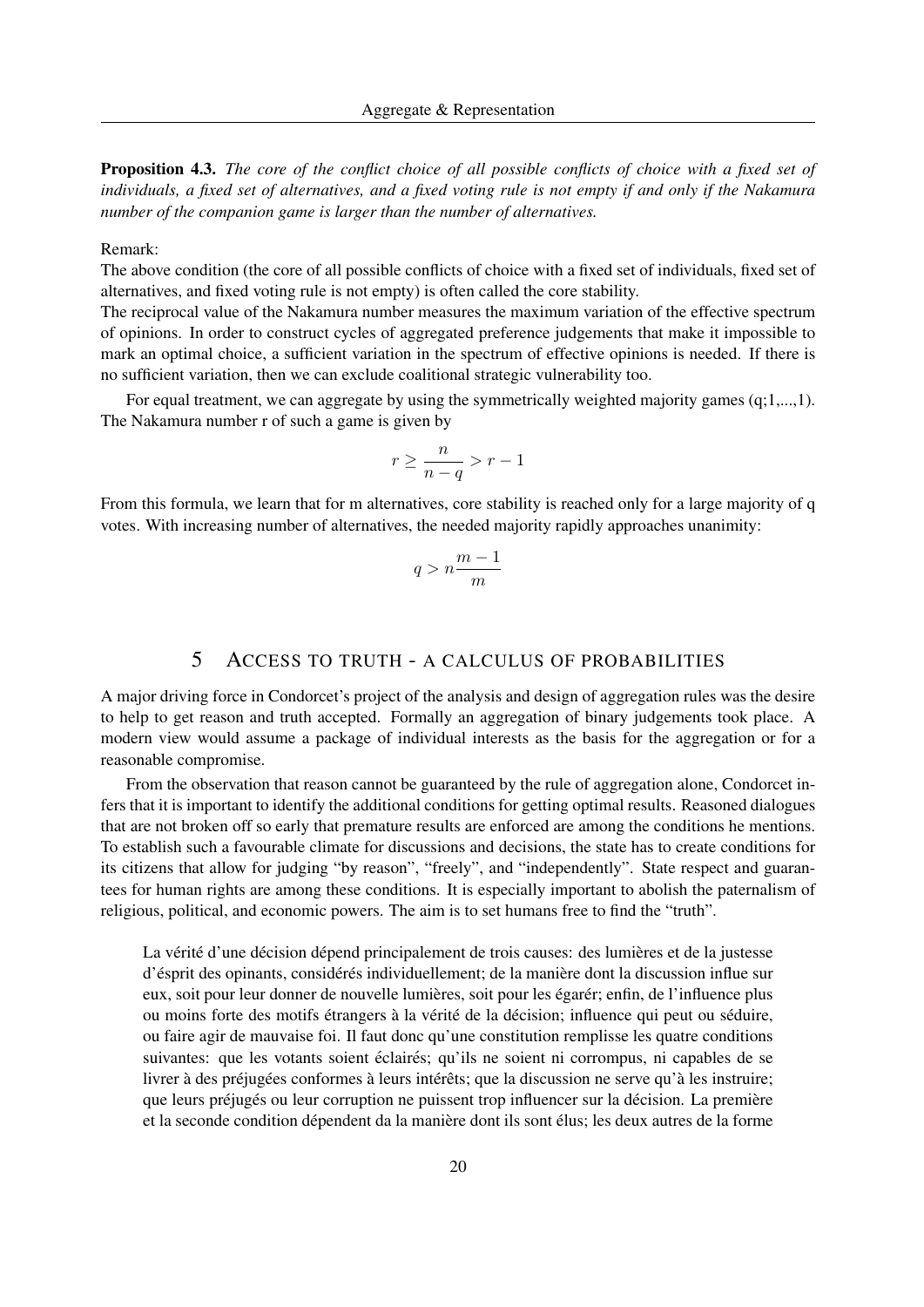de l'assemblée. C'est donc pour remplir ces deux conditions qu'elle doit être constituée. (Examen sur cette question, Œuvres, t. 9, p. 338)

The world does not just laugh when a committee makes logically inconsistent decisions, but also when there is err about facts, especially when well-known even by children. In 1897 the House of Representatives of Indiana unanimously decided that the number  $\pi$  has value 3.2. Evidently using the rule of aggregation in order to find the truth, we can get wrong results. A single human may err, committees too. In this context Condorcet raises the question, how probable an erroneous aggregate judgement is if majority rule is applied.

A well-known result of the respective inquiries of Condorcet is called the Condorcet Jury Theorem (Essai, pp. 3-14, 1785). A modern version of it is given by Owen/Grofman/Feld 1989:

Proposition 5.1. *Let n be odd. The individual access to truth is represented by a random variable admitting values 1 (= is right) and 0 (= is erronous). It is assumed that all these random variables are independent of each other. Under the condition that all members of the group exhibit the same probability p of error and the decision is made by majority, the following holds: the probability P of an error of the aggregate (of an erronous decision of the group) decreases strictly for*  $p < \frac{1}{2}$  and increases strictly for  $p > \frac{1}{2}$  with increasing group size. The respective limiting values for  $n \to \infty$  are 0 and 1.

Note that if the group contains one member only, then P and p coincide. Using an arbitrary simple game  $(N, v)$  as a device for aggregating the values  $x_i$  of the random variables  $X_i$ ,  $i \in N$ , the aggregate random variable  $v((X_i)_{i\in N})$  provides the truth value of the aggregate opinion. There are other interpretations of such a structure. In reliability theory and quality control, the game represents the connectivity in a system. The random variable  $v((X_i)_{i\in N})$  represents the reliability of the systems output, which is dependent on the reliabilities  $X_i$  of the components  $i \in N$ .

Generalisations of the above Jury Theorem are sought. On the one hand, one can abstain from the independent access to truth; and on the other hand, from the uniformity of individual probabilities of error. Condorcet discussed both generalisations (limited to the majority rule) in detail;<sup>20</sup> his argumentation is mainly by examples, but there are analytical parts too (Essai, pp. 248-251, and Essai, pp. 252-255, 259- 264, respectively).

To my knowledge, such research is resumed only about 50 years later. In the year 1838, Poisson presented the book *Recherche sur la probabilite des jugements en mati ´ ere criminelle et en mati ` ere civile, ` prec´ ed´ es des r ´ egles g ` en´ erales du calcul des probabilit ´ es´* , which emphasizes that court judgements have to consider the evaluation and aggregation of testimonies.

Lacking the uniformity of access to truth, majority rule may provide strange results. Respective examples can be found in Groffman/Owen/Feld (1983) and Owen/Groffman/Feld (1989). A group of three individuals are endowed with the following probabilities of error  $p_1 = 0.72$ ,  $p_2 = 0.72$ ,  $p_3 = 0$ . The mean error is  $\bar{p} = 0.48$ , but after aggregation we get an aggregate error of  $P = 0.52$ . In the mirror case  $p_1 = 1$ ,  $p_2 = 0.28$ ,  $p_3 = 0.28$ , we get an aggregate error of  $P = 0.48$  (mean error is  $\bar{p} = 0.52$ ; note that the first group member is certain to show a false judgement). The above authors prove that the basic statement of the Condorcet Jury Theorem is preserved: with increasing group size, the aggregate error converges to 0  $(\bar{p} < 0.5)$  and 1 respectively ( $\bar{p} > 0.5$ ).

If individual judgement is not guaranteed to be independent, the mathematical analysis becomes much more difficult (Ramamurthy/Parthasarathy 1988). For the most part, only simple special cases are considered, like the existence of public opinion leaders.

 $20$ The respective Essai contains more than 300 pages and an introduction of more than 100 additional pages.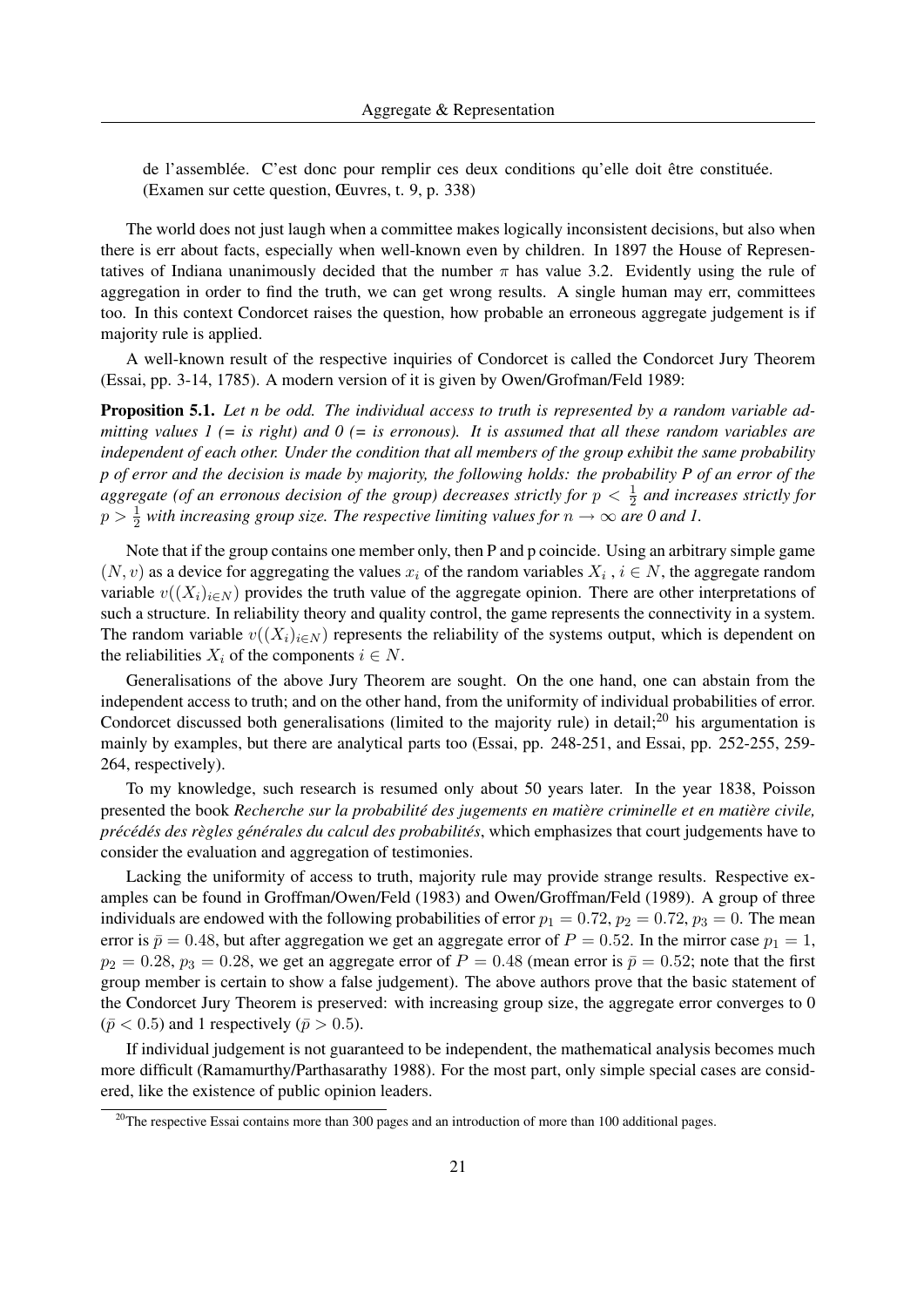## 6 ADD-ON SIMPLE GAMES

## 6.1 BLOCKING, DUAL GAME AND CONSTANT-SUM EXTENSION

The application of simple games devised here aims to put a group in the position to decide on "sentences". Should the group be a jury, the goal may be to get a common evaluation of the testimonies. For a parliament, it may be to enact a law. Yet in all cases, rules of aggregation distribute power that may be used by interested people. Cooperation in suitable coalitions provides the power to enact a certain proposition. Moreover, cooperation in other suitable coalitions may provide the power to avert it. In the following, we deal with such preventative power, called blocking power.

Consider a constant-sum simple game: then the decision-making power and blocking power coincide.

Fix a game  $(N, v)$ . The game  $(N, v^*)$ , defined by  $v^*(S) = 1 - v(N - S)$ , marks exactly those coalitions as winning which have blocking power in  $(N, v)$ . The game  $(N, v^*)$  is called the game dual to  $(N, v)$  or simply the **dual game** (if confusion is excluded).

Consider the duality, i.e. the mapping  $\ast : v \to v^*$ . It fulfills  $(v^*)^* = v$ . The set of constant-sum games contains "self-duals", i.e. games in which  $v = v^*$  for the definition of duality implies  $v(S) + v(N - S) = 1$ .

The dual nature of a weighted majority game is easy to determine. Let  $(\lambda; m_1, m_2, ..., m_n)$  be a representation of the weighted majority game  $(N, v)$ . Then,  $((1 - \lambda) + \sum_i m_i; m_1, m_2, ..., m_n)$  is a representation of  $(N, v^*)$ .

As we have discussed in Subsection 2.2, the constant-sum property is desirable in some decision scenarios. If a superadditive game is given, then by adding a player and adding the blocking coalitions expanded with this new player to the set of winning coalitions, we get a constant-sum game. Often the player added is called a chairman, because his or her vote breaks stand-offs.

Formally the **constant-sum extension**  $(\hat{N}, \hat{v})$  of a superadditive game  $(N, v)$  is defined by  $\hat{N} = N \cup$  ${n+1}$  and

$$
\hat{v}(S) = \begin{cases} v(S) & \text{if } n+1 \notin S \\ 1 - v(N-S) & \text{if } n+1 \in S \end{cases}
$$

Again for weighted majority games, it is easy to calculate the constant-sum extention. If  $(\lambda; m_1, m_2, ..., m_n)$  is a representation of  $(N, v)$ , then  $(\lambda; m_1, m_2, ..., m_n, 2\lambda - 1 - \sum_i m_i)$  is a representation of  $(\tilde{N}, \hat{v})$ .

## 6.2 COMPOSED GAMES UND POST'S CLASSES

We now consider the space of all simple games  $V$  (the players' set N is finite of arbitrary size). A **dummy** is a player who is not member in any minimal winning coalition. Other players may not ask for the agreement of such a player, since such a vote would never move the aggregate decision.

In the following we use four operations called Post's operators, namely:

- 1. adding a dummy,
- 2. merging two players,
- 3. permuting the players' set,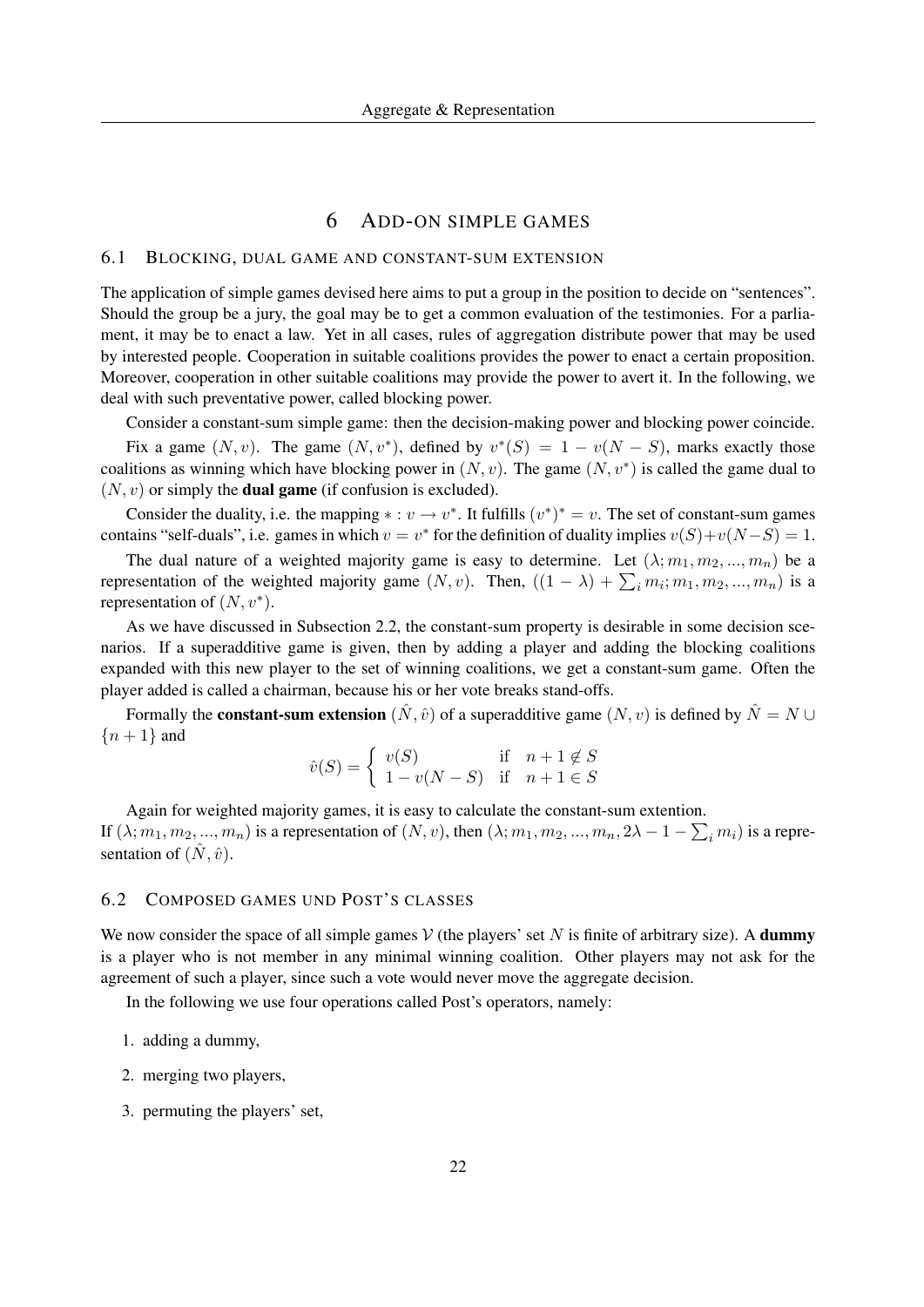4. and the composition of the games.

Whereas the first three operators do not need a further comment, we have to elaborate on the last one. Let  $\{N_1, N_2, ..., N_m\}, \#M = m$  be a partition of N, i.e. a decomposition of N into m sets such that every two of them have an empty intersection.<sup>21</sup> A number of games  $(N_1, v_1), (N_2, v_2), ..., (N_m, v_m)$  are composed by the aggregating game  $(M, w)$ , resulting in a game  $(N, v)$ , which is given by:

$$
v(S) = w(S \cap N_1, S \cap N_2, ..., S \cap N_m)
$$

In short, the (characteristic function of the) game is written as  $v = w[v_1, v_2, ..., v_m]$ . The composition reflects a situation in which the group of decision makers is divided into m constituencies or districts, and the final decision is made by their representatives, who are bound by the votes made in the districts. A further application of the composition is a multiple-house parliamentary system endowed with an aggregating rule w (for example, a motion has to pass both a House of Commons and a House of States or Cantons).

In order to demonstrate the mechanism of Post's operators, let us examine some example games. Let id denote the ("degenerate") game with one player only. Adding dummies to this game, we get games with a dictator.

The token **maj** denotes the game characterised by the minimal winning coalitions 110, 101, and 011; this game is the smallest constant-sum game. Merging two of the three players, we get the game et, endowed with a unique winning coalitition; this game is the smallest unanimity game. The constant-sum extension is not a composition of Post's operators. But let us note that  $\hat{et} = maj$ .

The game induced by the minimal winning coalitions 110 and 101 is called **veto**; permuting the players' set by the permutation  $\alpha$ , we get two more "versions" of veto; up to this operation, veto is the smallest game which shows a veto coalition that is not winning by itself.

The game induced by the minimal winning coalitions 10 and 01 is called **vel**; it is the dual to et.

Consider a parliamentary system with two houses, in which both houses have to agree to a proposal; then, in such a case, the game et is applied. Only in very few cases are composed games weighted majority games, even if composed of such a simple game as et. In Shapley's listing (Shapley 1962) of small simple games, we find the game et[vel,vel], an example of a game that is neither superadditive nor dual to a superadditive game (its dual is vel[et,et]); such a game cannot be a weighted majority game.

Following Post, we define a game as belonging to the class  $\mathcal{F}^k$  if every set of k winning coalitions has a non-empty intersection. The set of superadditive games can be identified as class  $\mathcal{F}^2$ . In Section 3.4 we defined Nakamura numbers; a game with a Nakamura number of r is an element of all classes  $\mathcal{F}^k$  such that  $k < r$ . In this view, the Nakamura Theorem translates to

core stability is equivalent to  $v \in \mathcal{F}^{\#A}$ .

Let us supplement the definition of F-classes with the class  $\mathcal{F}^{\infty}$ : a game belongs to this class if the interasection of all winning coalitions is not empty. This class provides a new subsumption for veto games.<sup>22</sup>

The following **Theorem of Post** (1941) gives an insight into the structure of the space  $\mathcal V$  of all simple games. The notation  $\ll A \gg$  is used for the set of games that is generated by repeatedly applying Post's operations, starting with the set A.

<sup>&</sup>lt;sup>21</sup> Such sets are called disjunct or disjoint.

<sup>&</sup>lt;sup>22</sup>Consider the classical solution concept core for cooperative games. Then  $Core(v) \neq \emptyset \Leftrightarrow v \in \mathcal{F}^{\infty}$ . is fulfilled. The set  ${x \in \mathbb{R}^n; \sum {x_i; i \in N} = 1}$  can be interpreted as set of alternatives.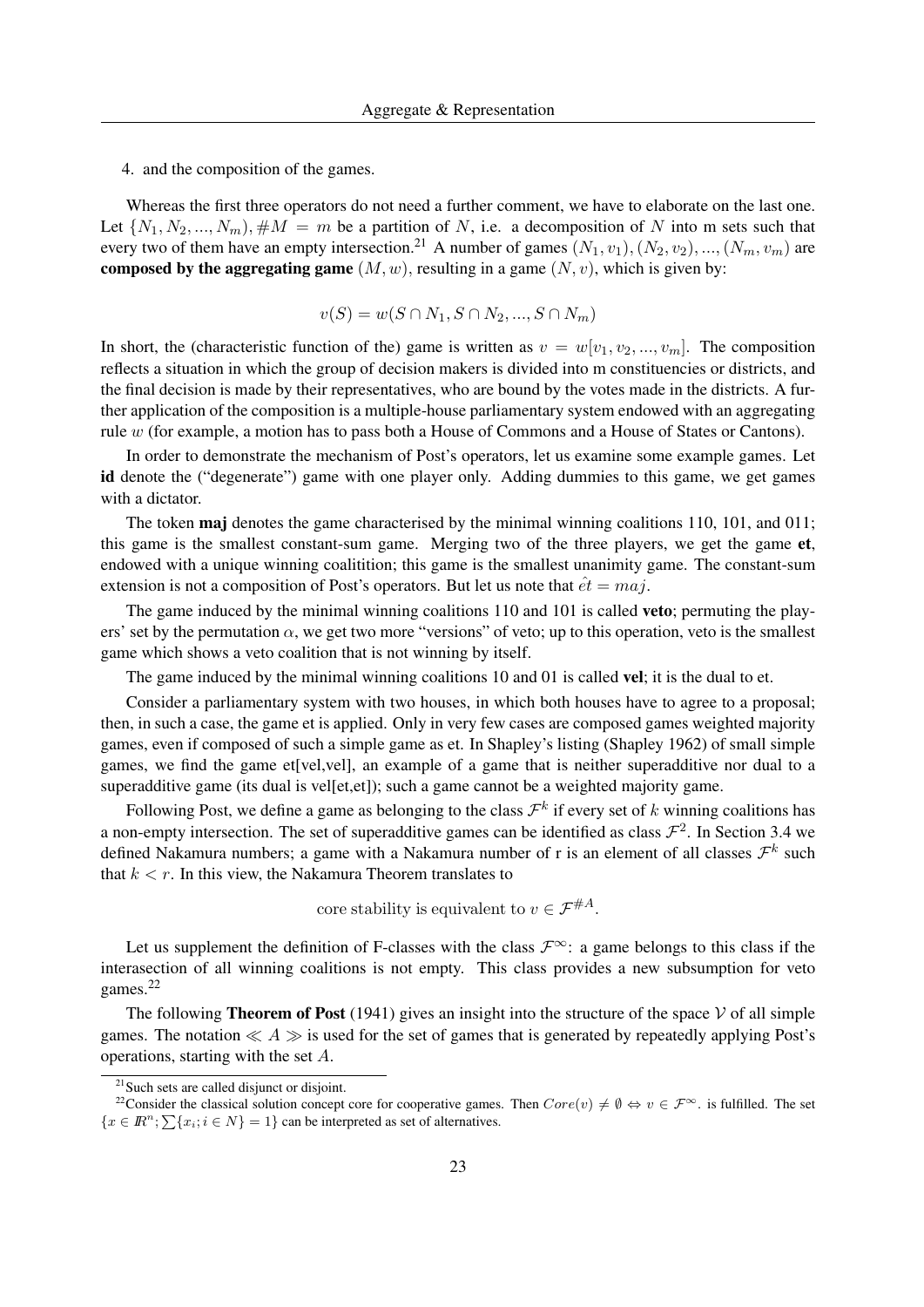Proposition 6.1. *Every subset of* V*, which is closed with respect to all four Post operators, is found in the following listing:*

- $\mathcal{D} = \ll id \gg$
- $P = \ll et \gg$
- $\mathcal{P}^* = \ll vel \gg$
- $C = C^* = \ll maj \gg$
- $\mathcal{F}^{\infty} = \ll veto \gg$
- $\bullet$   $({\mathcal F}^\infty)^*$
- $\bullet\;\mathcal{F}^k, k\geq 2$
- $({\mathcal{F}}^k)^*, k \geq 2$
- $\bullet \nu$

*The following relations are given:*

- $\bullet \ \mathcal{F}^2 \cap (\mathcal{F}^2)^* = \mathcal{C} \supset \mathcal{D}$
- $\mathcal{F}^k \supset \mathcal{F}^{k+1} \supset \mathcal{F}^{\infty} \supset \mathcal{P} \supset \mathcal{D}$
- $\bullet\,\,({\mathcal F}^k)^*\supset ({\mathcal F}^{k+1})^*\supset ({\mathcal F}^\infty)^*\supset P^*\supset {\mathcal D}$

Remark. The elements of the class  $D$  are dictator games. The elements of the class  $C$  are constant-sum games.

With respect to weighting majority games, we get:

Proposition 6.2. *The set of weighting majority games is closed with respect to duality, adding dummies, permutations, merging, but it is not closed with respect to composition.*

Let  $(\lambda; m_1, ..., m_i, ..., m_n)$  be a representation of a fixed game. For a proof, realise that  $(m(N) + 1 - \lambda; m_1, ..., m_i, ..., m_n)$  represents its dual;  $(\lambda; m_1, ..., m_i, ..., m_n, 0)$  represents the game enriched with a dummy; and  $(\lambda; m_1, ..., m_i, ..., m_{n-2}, m_{n-1} + m_n)$  is the game in which the two last players are merged.

## 6.3 RESSOURCES AND PROCESSES OF PRODUCTION

An additional interpretation of a weighted majority game is motivated by the study of collective goods and of production processes. In this view, the representation  $(\lambda; m_1, ..., m_i, ..., m_n)$  refers to a production process in which a player i is endowed with  $m_i$  units of a resource. In order to produce the collective good,  $\lambda$  units of the resource are required. In analogy to such a production process, we can identify any game with a similar production function if we allow for multiple resources: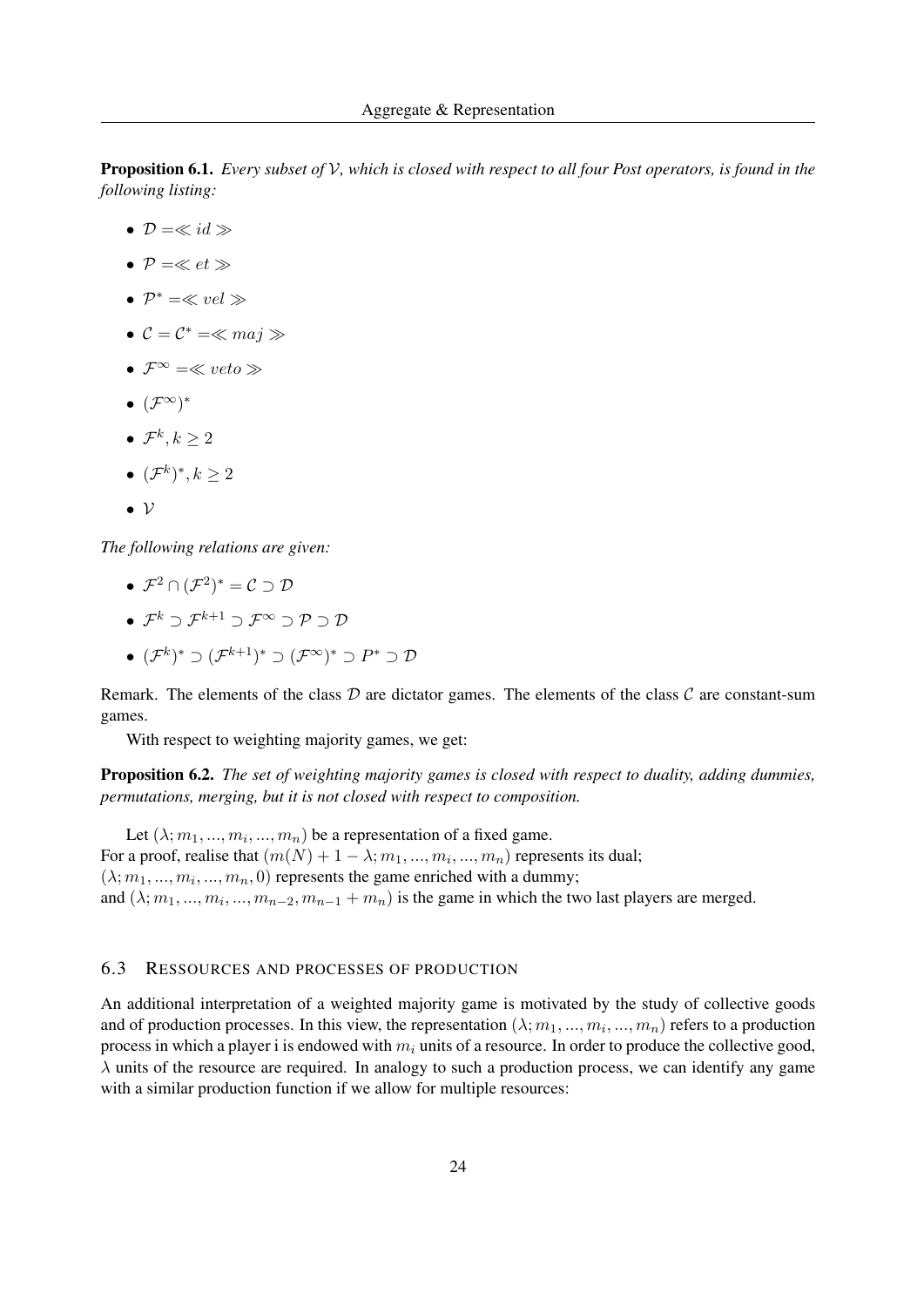```
\sqrt{ }\overline{\phantom{a}}\lambda_1; m_{11}, \ldots, m_{1n}\lambda_2; m_{21}, \ldots, m_{2n}.
.
.
.
.
.
.
.
.
.
.
.
     \lambda_k; m_{k1}, \ldots, m_{kn}\setminus\Bigg\}
```
The respective collective good is produced if, for all resources j, at least  $\lambda_j$  units are inserted. The game et[vel,vel] is an example of a game with two resources; as we have shown above, it is not a one-resource game (= weighted majority game). To set a representation, let the first two players be endowed with one unit of the first resource each, and the last two players be endowed with one unit of the second resource each. The collective good is produced if a unit of both resources is inserted.

Remark. The main difference from composition is that, for a representation by resources, the players' set is not decomposed.

# 7 AGGREGATION AND REPRESENTATION

## 7.1 TWO TYPES OF AGGREGATION

The rules of aggregation discussed above integrate individual judgements about propositions into a common evaluation of this proposition. Such propositions or statements may refer to properties of one or more objects. In the special case, the objects to refer to are the individuals themselves; a single individual may show the specific property (value 1) or not (value 0). Correspondingly, it can be asked if the group will inherit the property from its members. In other applications, one may refer to pairs, triples, quadruples, etc. of atomic objects. An example of the usage of pairs are preference comparisons like "alternative A is preferred to alternative B". In all cases, a rule aggregates the individual evaluations into one general judgement.

Two different types of aggregation are to be distinguished. The first type refers to aggregations of individual data into one datum of the same kind; the second type of aggregate represents the variety of data. So far we have dealt with the first type. Individual judgements or attributes are integrated into a judgement or attribute that also may assigned to an individual. As we have seen, given a plurality of propositions, objects or attributes may lead to difficulties in identifying a consistent aggregate.

For instance, given some variety of possible propositions under consideration, the assumption of logical consistency in individual judgements cannot justify the presupposition of the logical consistency of the general judgement unless a single member of the group is marked as a "dictator". A "dictator", according to the definition in the sections above (with only the exception in the probability section) is independent of and immune to the opinions of other members of the group. In practice, for management it would not be wise to constantly disregard the opinions of employees.

The interaction of a group with its environment may be modelled as a process in which the environment produces propositions which are to be evaluated by the individual members of the group and processed according to the structure of the group. Finally the group's aggregate answer is transfered to the environment as the "system's" reply. Acknowledging the logical difficulties discussed above, if the environment is rich enough to deliver a broader variety of propositions, then we have to develop different requirements for aggregates than for individuals. Also, empirically it can be observed that the behaviour of individuals conforms to different standards than the behaviour of groups. Such differences may not always have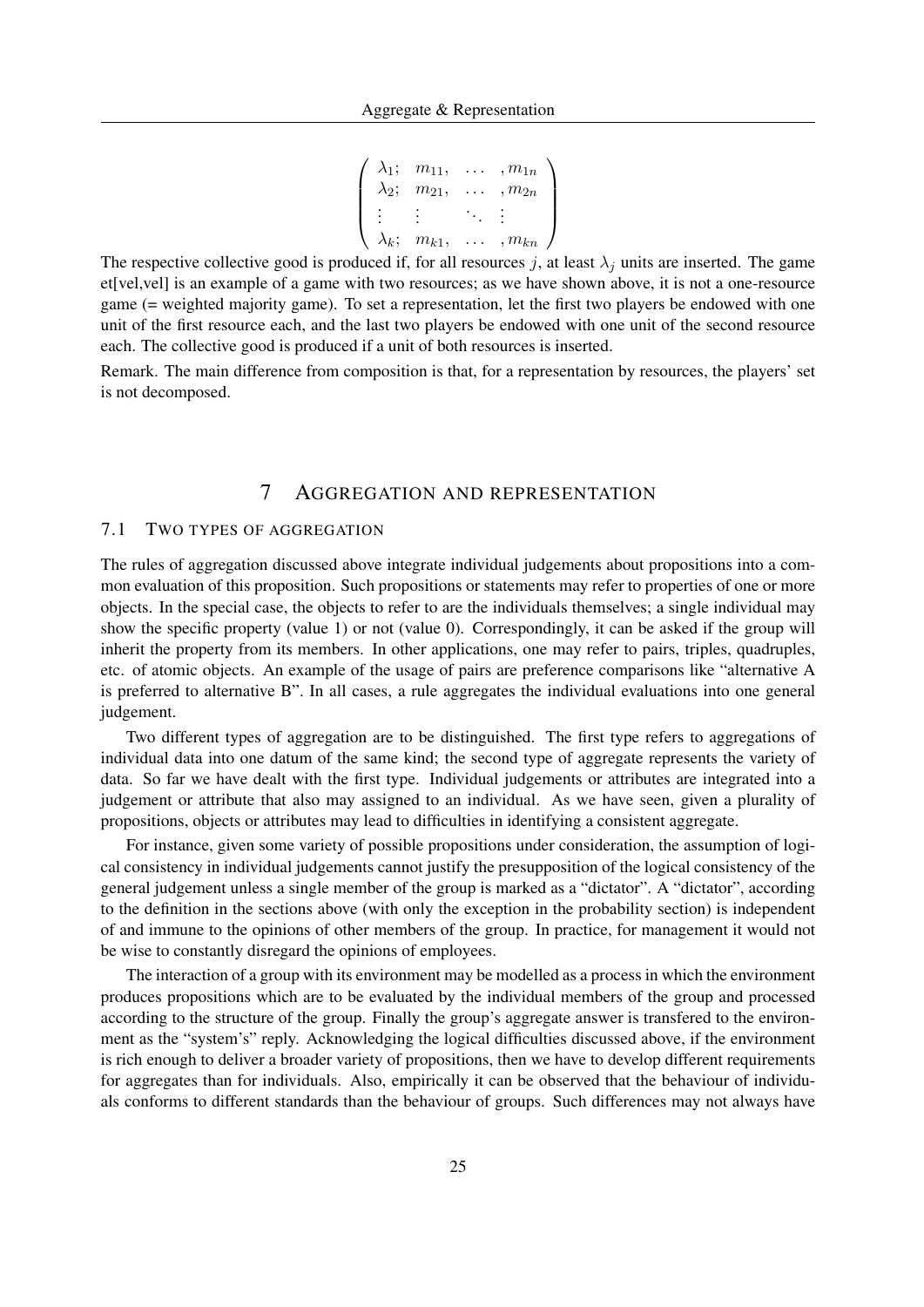effects that favour individuals.

The second type of aggregation does not treat the aggregate as an individual. Instead, a comprehensive characterisation of properties under consideration is strived for. An aggregation of this type may be based on counting and measuring. The occurence of a property (or of some combinations of properties or of some extent of a quantitative property) often is represented by relative frequencies or weights. Here, individual opinions, evaluations or properties are summarised "as far as possible or needed". Such aggregations are oriented on the statistical viewpoint or a viewpoint that descibes some order in the variety.

In dealing with quantitative properties like individual body size, the aggregation of the first type may consist in assigning the arithmetic mean or the median as a property of the group. Such datum may be the datum of an individual. This changes if we simultaneously consider a set of properties. Properties may be correlated with each other (it is not possible to combine them freely); in such cases, the existence of such an individual may become impossible e.g. if the individual should simultaniously exhibit all means or medians respectively. These problems of "metric aggregation" have certain analogues to the discussed problems of logical aggregation. An aggregation of the second type, which take into account additional parameters or characteristics of the distribution, may help to find a more appropiate characterisation of the aggregate.

#### 7.2 REPRESENTATIVE, REPRESENTANCES AND REPRESENTATION

Groups use structurally different methods to facilitate aggregation; as examples, consider the following four methods:

- suspension of "immature" or "contested" decisions
- introduction of a hierarchy
- multiple countersigns
- assignment of competences

Applying such methods, the group becomes organised.

Within a certain frame, a representative of an organised group can act in lieu of the group. In our context, a representative of a group for a certain class of statements has to judge all respective questions the same way the group would judge under the rule provided for this class.

A coalition S is called homogenious if and only if all members of the coalition have a uniform judgement of all propositions under consideration. If all possible evaluations of propositions of the domain A of rule v are present in a group, then sorting individuals according to opinion profiles results in individuals, i.e. the only homogeneous coalitions are singletons. In such a case, only a dictator can be a representative, and the game v is dictatorial. In the other case, if not all possible profiles are present, larger coalitions may be homogenious.

Groups that cannot be represented (with respect to their opinion or acting) by a single individual may be represented by a larger selection of individuals. In practical policy this possibility is employed if people elect members of committees and parliaments. Representatives are a tool in many organisations: a head of a department may represent that department; a deputy may represent his or her electoral district. In a well-defined domain, they can decide and act in lieu of the people or (sub-)organisation they represent.

The circumstances under which a committee is valued as representative for the whole are important. Beginning with a certain degree of organisation, larger groups are endowed with "instances", which –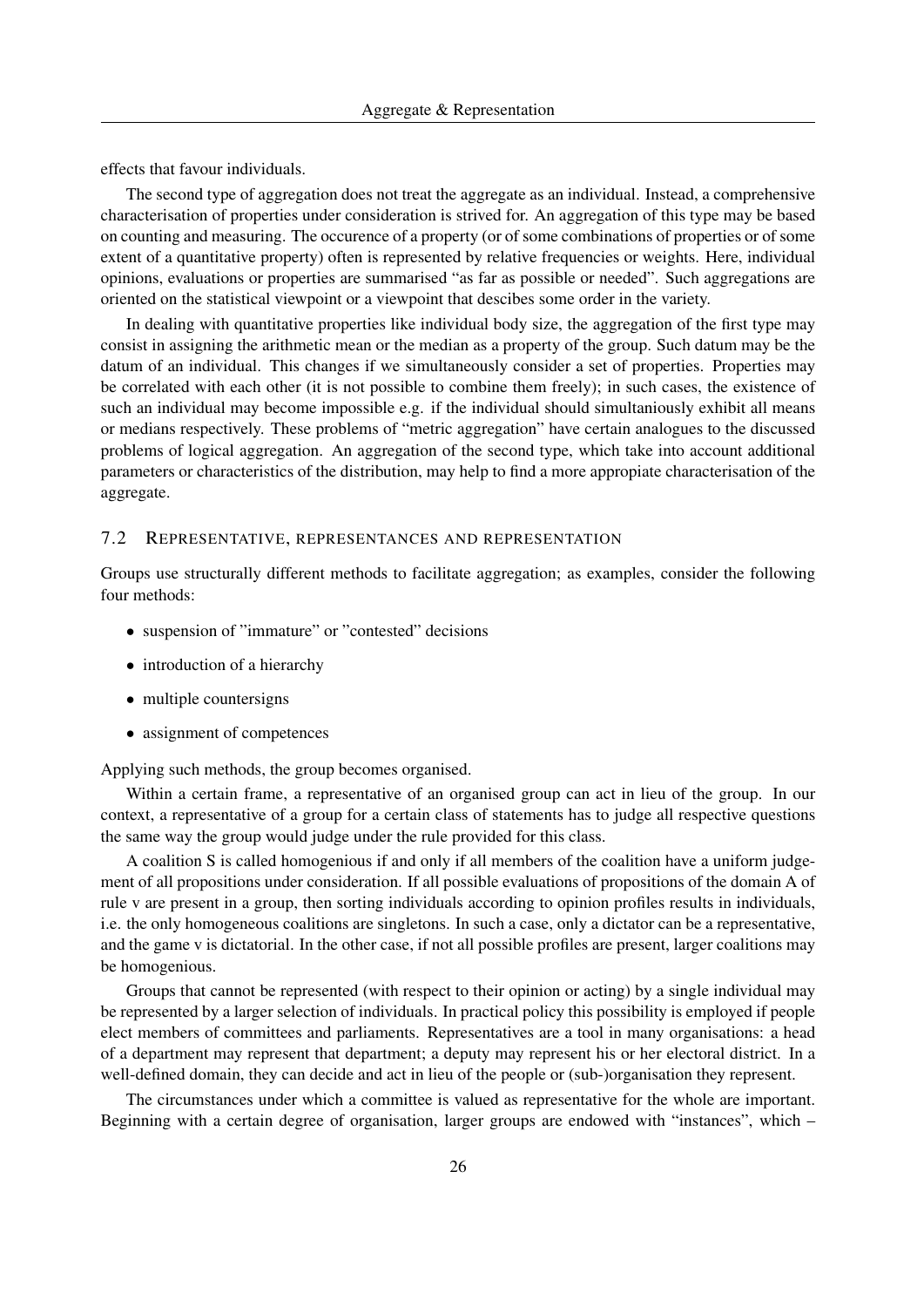sometimes partially under competition – claim to be representative for the whole (in a given context). Such a "representation" (representatative unit, organ, agency) itself is a group endowed with a rule of aggregation. The members of such committees are called representatives, too, even if it is unclear whom or what they are really representing.

## 7.3 POLITICAL REPRESENTATION

Political science has its own and controversal literature on the subject of representation. Especially where normative evaluations of political systems are concerned, controversies are unavoidable. In the German post-war discussions (see Rausch 1968), guided by the norm of a representative parliamentarism, plebiscitarian elements of the constitution of the state have often been understood as incompatible with a representative system. There has also been a debate on the role political parties should play in the political system and especially in a representative system.

In contrast to those discourses, here we focus on the representativeness of the political groups and the choice procedures. In theory, there are two basically different approaches. One approach originates in the norm that a delegate should represent the entire group. The other approach is opposed to that, and maintains that a delegate should represent only that part of the group which has charged her or him. For the latter approach, different interpretations (according to different scenarios) are possible. For instance, a delegate may represent his or her voters, his or her district or simpy a political party. The idea of representation may also include the idea of acting on behalf of and in lieu of the (sub)group represented.

If one thinks of the people as (the only) sovereign, all political organs can be traced back to representations of the people: presidents, queens, "Reichsstande", committees, juries, parliaments, and whatever ¨ else. The representatives control a certain power; however, they hold it not for their own sake, but in lieu of others. There has to be some regulation on the extent of authorative power. The kind of regulation and inspection chosen can be very different, and they depend on the goal of the representation. Do representatives form a people in miniature or are they an elected aristocracy? Is the main task of the representation to establish a strong government, or is it concerned with the control and inspection of the government in the interest of the represented? Condorcet exposed such problems and was involved in the practical arrangement of a system of democratically selected representation. But there is no formal theory on how several instances interact with each other. Even now, such a theory is in its infancy.

Which measures are to be encountered in order to lead representatives to truely represent the represented people or units? During Condorcet's lifetime, the claim of repeated, free, secret, and equal elections had been asserted, the demands for women's right to vote, for the abolishment of slavery, and for the separation of powers. As reported in the first section, in Condorcet's view, this is not enough – not at all. He himself experienced how, after a democratic start, the revolution's leaders developed a thirst of power, leading them to enslave the people again. Many similar examples of the turn to terror after a liberation are known today.

Still in the year 1785 Condorcet was rather a democratic monarchist than a republican. He sets the discovery of the "truth" and the common interest (l'intérêt général) as the first priority. The task was to develop all resources needed for such a project. Education and free elections are seen as cornerstones of it. Presumably, he thought of his "midwifery" for the newborn revolution as providing assistance of the above kind.

In June 1793 an anonymous criticism of the outline of a new constitution was published (Aux citoyens français sur la nouvelle constitution. Ouvres, tome 12). Condorcet was identified as the author, and in July he was accused and pursued. He risked his life criticizing the new restrictions on the human and civil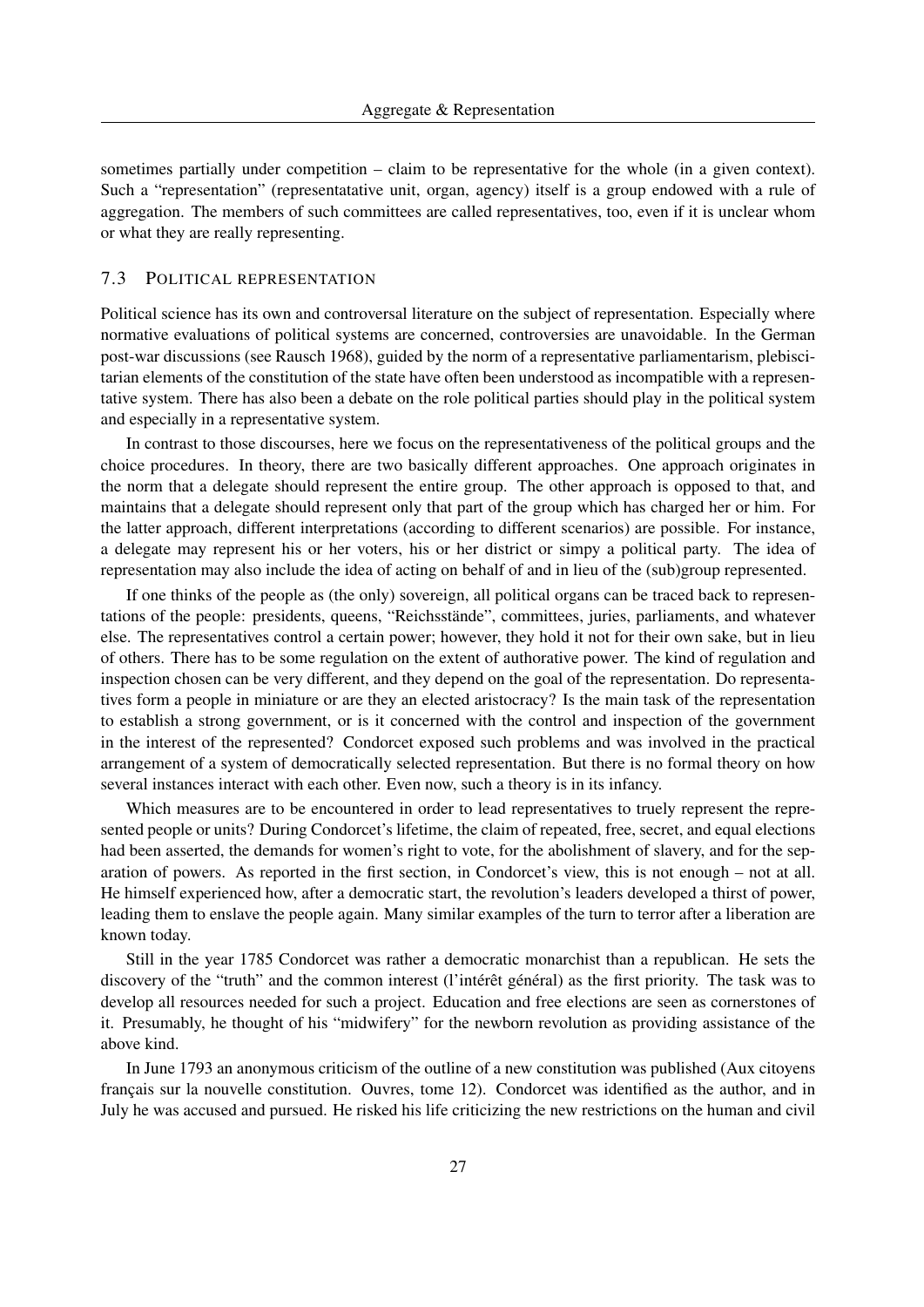rights, and denounced the misuse of procedures ("... on parait craindre de donner au peuple trop de droits a exercer") and the vague and inconsistent promises made by the ruling party. It was not acceptable for ` him that the group which had won the power manipulated the people to decide on things which they had no knowledge about, and thus it became dirigible by intriguers. The test of impartiality, consultation, and assessment had become impossible. The freedom of press was abolished, and the rights of the delegates were limited. Condorcet was allerted to the attempt of a small group ("association particulière") to occupy all power. For the leaders in power, the following words were the most insufferable ones, totally intolerable:

N'oubliez pas ... et jugez ensuite si des hommes qui auraient cherché à préparer le piédestal d'un nouveau roi n'auraient pas voulu aussi un conseil exécutif ... qu'il fût plus facile de remplacer par un monarque, sans déranger aucun des autres ressorts de la machine politique. (p. 674)

He concludes the proclamation with following words:

Français, celui qui vous adresse ces réflexions vous devait la vérité, et il vous l'a dite. Il ne s'est point nommé, parce que la presse, comme la parole, a cessé d'être libre, et que votre intérêt exige de cacher à vos ennemis le nom de vos défenseurs. (p.  $675$ )

The constitutional debates mentioned above have produced divergent answers. One difference, which exists mainly between continental Europe and the Anglo-Saxon countries, refers to the prevailing type of representation in parliaments. In continental Europe there was more effort to build committees in such a way that they model society in miniature.<sup>23</sup>

Since the parties play a priviliged rôle in the shaping of public opinion and in the legislative system, it is understandable that those with its opinions, preferences, and ties are represented proportionally to the strength of the political parties (inducing proportional representation in election systems).<sup>24</sup> Here we cannot consider these problems (which concern the whole political system and its culture) more deeply because we have to come back to the core concern  $-$  i.e. the representability of a committee and its performance with respect to aggregation.

#### 7.4 REPRESENTATIVE COMMITTEES AND MINIMAL REPRESENTATIONS

To determine a committee, which can reflect opinions and interests in a group, a citerion is needed to present the variation. It is often assumed that opinions and interests mainly are determined by regional districts or by political parties. The district or party becomes the main criterion used to represent the variety. Both districts and parties induce a partition among the group members.

In this coarse simplification the residential district or the vote for a party serves as a criterion for defining the respective classes of opinion and classes of interests that should be represented in parliament.

In our formalisation, the parliament is identified with a simple game, members, and a decision-making rule; it represents the whole group if, for the central propositions, the propositions under consideration the

<sup>&</sup>lt;sup>23</sup>Considered more thoroughly, this is a fiction, and the effort to get to know the judgements of the citicens is limited; moreover, often there is major influencing and manipulation, but in principle it is not easy to act against the expressed will of the public or against the publicly declared or published will of a larger part of the population.

<sup>&</sup>lt;sup>24</sup>The representation by parties was already criticised. Leibholz is a more prominent political theorist, who unrestlessly warned of the dangers of the self-expanding power of the parties, which may also act against "their own" delegates and "their" voters.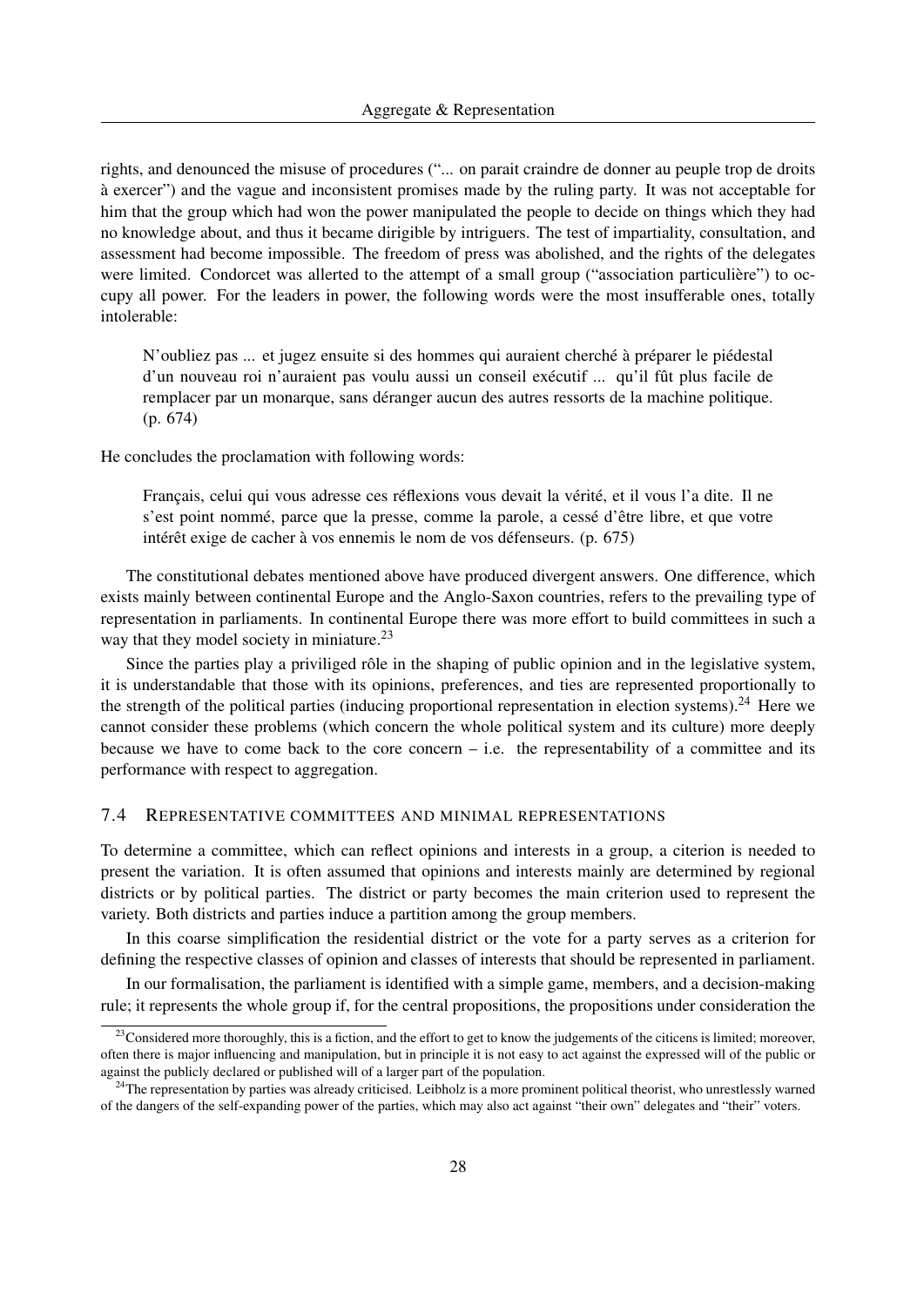winning coalitions correspond to the winning coalitions of the parliament. Analoguously to achieve representative committees in the parliament, they should meet the requirement of showing the corresponding "majorities" in both parliament and the committee.

In the following we represent this by referring to one criterion only. According to this criterion, n types are distinguished. Formally we use an equivalence relation  $i \sim j$  in order to decompose the group into n "types of opinion" or "types of interest"  $G_1, ..., G_n$ . Such a partition  $(G_1, ..., G_n)$  of the members of  $(G, g)$ " induces a game  $(N, \tilde{q})$  between types by

$$
\tilde{g}(S) = g(\sum\{G_i; i \in S\}) .
$$

Such a game can be understood as a result of multiple mergers (which are Post operators). Since weighted majority games are closed to merging, we know the following:

Corollary 7.1. *If the aggregation rule of the group G uses a weighted majority game, then the game between types is a majority game too.*

This fact results in an additional important consequence:

Corollary 7.2. *If the (weighted majority) aggregation rule of a group gives equal weight to every vote, then there is a representative committee for this group in which every vote is equally weighted.*

From what has been said above, we know that the game  $(N, v)$  between the types is a weighted majority game, for example, induced by  $(\lambda; m_1, ..., m_i, ..., m_n)$ . In order to construct a representative committee in which all individuals are treated equally, let us fix the size of the committee by  $m(N) = \sum \{m(i); i \in N\}.$ Then, every type i gets  $m_i$  members in the committee, endowed with one vote each. The voting threshold is  $\lambda$ , as before.

In game theory, a vector  $(\lambda; m_1, ..., m_i, ..., m_n)$  is called a representation of the game (N,v) if precisely the winning coalitions S ( $v(S) = 1$ ) are those coalitions for which  $m(S) > \lambda$  is fulfilled.

In accord with the previous discussion, the analysis of parliaments and committees gains from the game theoretic notion of representation in a certain way. In our application, it is a game between types that represents the group. To represent the group, it has to be derived from a (game theoretic) representation of the basic game between all members of the group.

Let us now deal with some properties of games and their representations. First, we observe that a game admits either many representations or none. Let  $\nu$  be a natural number and let  $(\lambda_1; m_{11}, \ldots, m_{1n})$ and  $(\lambda_2; m_{21}, \ldots, m_{2n})$  be representations of  $(N, v)$ ; then  $\nu(\lambda_1; m_{11}, \ldots, m_{1n})$  and  $(\lambda_1; m_{11}, \ldots, m_{1n}) +$  $(\lambda_2; m_{21}, \ldots, m_{2n})$  are representations too.

For example, the representations (6;5,3,2,1), (3;2,1,1,1), (12;10,6,4,2), (9;7,4,3,2), and (9;7,2,3,4) represent the same game, a game called apex, the smallest one of the apex games, in which the strongest player can build a minimal winning coalition with each other player, and the coalition of all players except that strongest one is the only other minimal winning coalition.

If the parliament or committee is determined by election, then a proportional procedure induces representativeness. But in most cases, especially if the size of the "house" is fixed, the proportions cannot be guaranteed exactly; there are at least problems of rounding off. The properties considered and proposed by the theorists in the field of the respective procedures (procedures of apportionment; see Brams & Straffin 1982) do not include representativeness. I consider this a major shortcoming in the theory. Up to now in the literature, the preservation of majorities has not been a focal point.

With a view to preserving majorities, the following procedure provides for representativeness and small houses: Based on the results of an election ("one man, one vote"), we consider the corresponding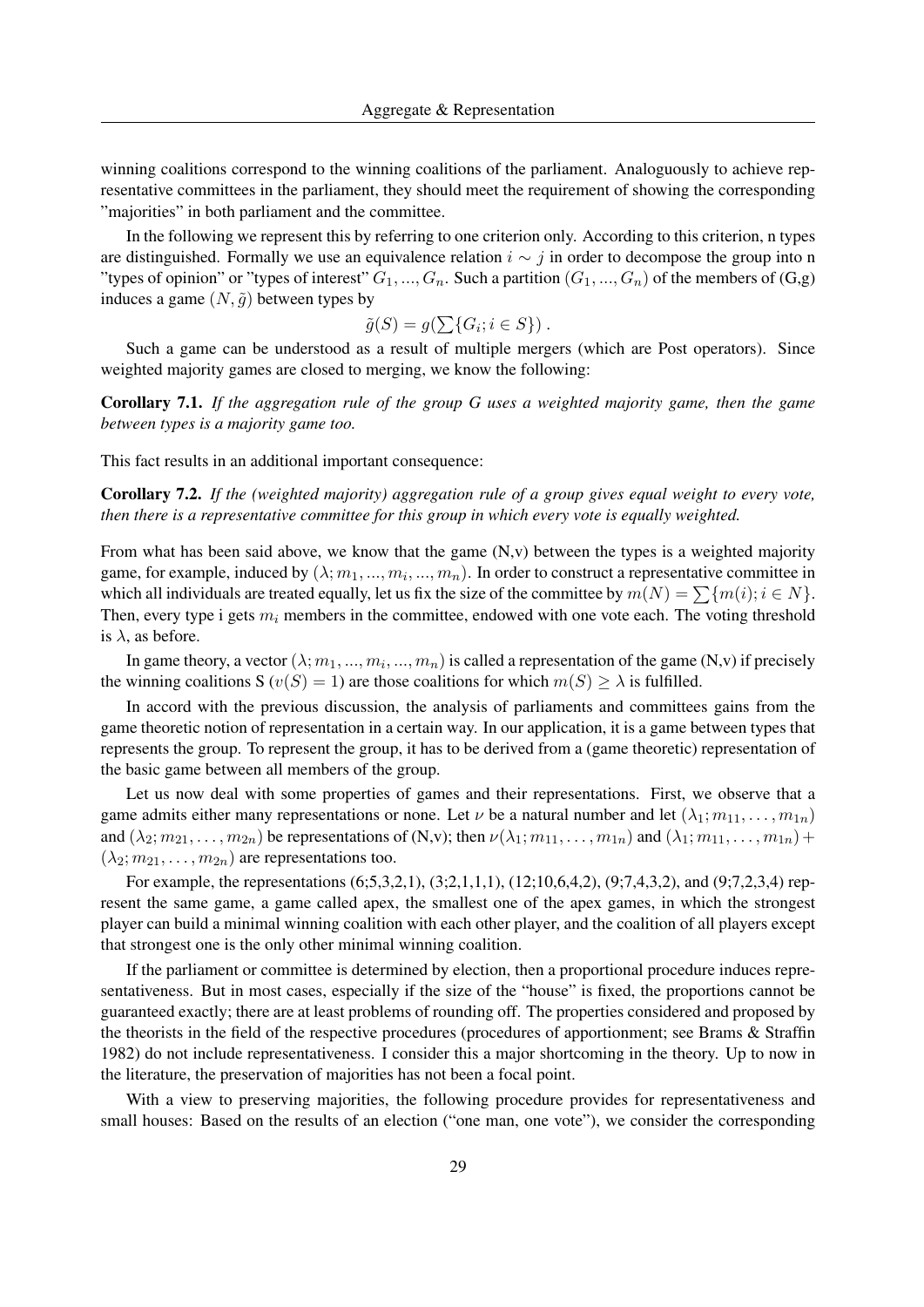weighted majority game between the political parties. We determine the **minimal representation**, i.e. representation  $(\lambda; m_1, ..., m_i, ..., m_n)$  which minimises the number of "seats"  $\sum_i m_i$  (such a minimal representation exists, but may be not unique). Every parliament or committee of size  $k\sum_i m_i$ , in which every party i gets  $km_i$  representatives, mirrors the majorities in the electorate. Moreover, from the articles of Rosenmüller & Sudhölter (1994), Sudhölter (1996), and Sudhölter & Peleg (1998), it can be concluded that minimal representation is also a significant solution if we aim at distributional justice.

It is not always easy to find the minimal representation of a game. However, based on the list of all minimal winning coalitions for a subclass of games (called homogeneous weighted majority games; this class is large only for small numbers of players, say smaller than 11), there is a simple procedure to construct minimal representation (Ostmann 1987; here we also demonstrate that, for these games, there is a unique minimal representation).

Let us explain the procedure for determining the minimal representation with the help of a simple example. The following game is shown in the form of a matrix of the minimal winning coalitions. The players are numbered in such an order, with the stronger<sup>25</sup> coming first. Then, the coalitions are given in rows, ordered lexicographically.

$$
\begin{pmatrix}\n1 & 1 & 0 & 0 & 0 \\
1 & 0 & 1 & 0 & 0 \\
0 & 1 & 1 & 1 & 0\n\end{pmatrix}
$$

A player is designated as a step player if players weaker than himself cannot substitute for him. A player is designated as a sum player if, in some minimal winning coalition, a set of weaker players can substitute for him.

The rule of construction is as follows:

- Dummies get the weight 0.
- Step players get 1 more than the available remains of weaker players.
- Sum players get the weight of their substitution set.

In our example we get the following calculations: 5: 0 (dummy), 4: 1 (step), 3: 2=1+1 (step), 2: as 3, 1: 3=2+1 (sum). Thus, we get the minimal representation  $(5; 3, 2, 2, 1)$ .

Consider now the results from the election to the German parliament (*Bundestag*) in the year 2005. The electorate established the following game between the parties:

$$
(1+\frac{45.430.378}{2}; 16.194.665, 13.136.740, 4.648.144, 4.118.194, 3.838.326, 3.494.309)
$$

According to law, the *Bundestag* was determined as a house with 614 deputies. This induces the following game between the parties:

 $\left(1 + \frac{614}{2} \right)$ ; 222 180 61 54 51 46)

<sup>&</sup>lt;sup>25</sup>Player i is at least as strong as player j if, for all winning coalitions S, in which j is a member, the coalition  $S - \{j\} + \{i\}$  is a winning coalition too.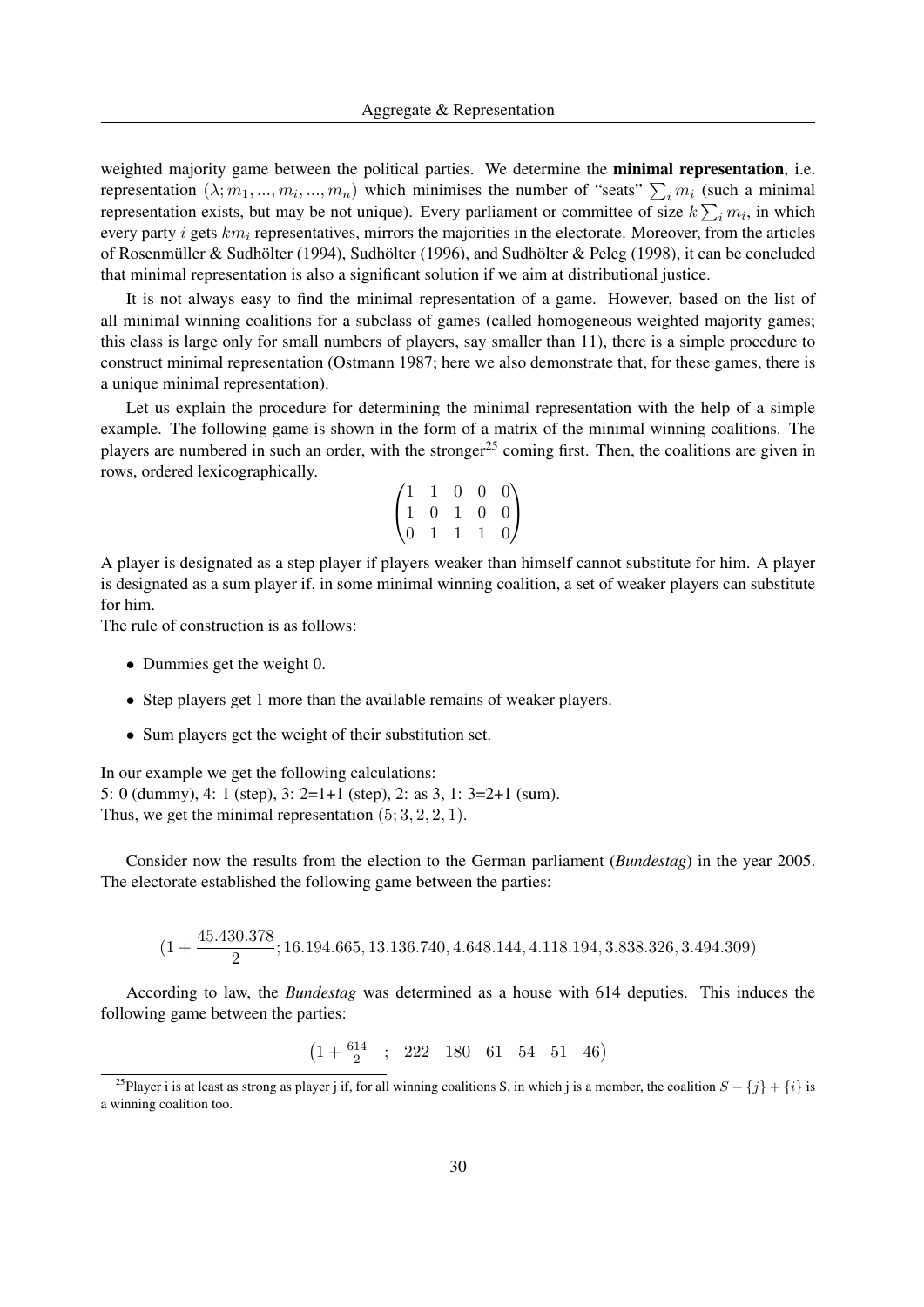In our case, both games (electorate and *Bundestag*) coincide; representativeness is achieved. The minimal representation of the game is:

$$
(5 ; 3 2 1 1 1 1)
$$

Collecting players of same strength, we get a more compact notation. The first line includes the numbers of parties with the same amount of strength; the matrix below reports the profiles of the minimal winning coalitions.

$$
\left(\begin{pmatrix} 1 & 1 & 4 \\ 1 & 1 & 0 \\ 1 & 0 & 2 \\ 0 & 1 & 3 \end{pmatrix}\right)
$$

The above game is not really a proper representation once one realises that a larger part of the electorate is not represented. To demonstrate we define the "neglected party/disregarded electors" (this party received 22,3%), the numbers of which are marked in bold below. We get:

 $(0, 5 + \frac{60.859.701}{8})$  $\frac{201101}{2}$ ; 16.194.665, **14.429.323**, 13.136.740, 4.648.144, 4.118.194, 3.838.326, 3.494.309)

The minimal representation is:

$$
(8 \; ; \; 4 \; 4 \; 3 \; 1 \; 1 \; 1 \; 1)
$$

The condensed representation, noted by levels of strength is:

$$
\left(\begin{pmatrix} 2 & 1 & 4 \\ 2 & 0 & 0 \\ 1 & 1 & 1 \end{pmatrix}\right)
$$

For proper representation in the parliament, we assign empty seats to the "neglected party". Then, we get the following representation:

$$
(8 \; ; \; 4 \; 3 \; 1 \; 1 \; 1 \; 1)
$$

Since the large party lacks the neglected party as coalition partner, its strength is reduced to the middle level. The minimal representation is:

$$
(5 ; 2 2 1 1 1 1)
$$

This game is characterised by a veto coalition; the intersection of all winning coalitions is the coalition of the two big parties.

While the minimal representation above was used to judge the representativeness of a parliament, there is an further important use of minimal representation: the determination of seats in parliamentary committees. If a question is not supposed to be prepared and/or treated in the plenum, usually a committee is formed in which the parliamentary groups are to be appropriately represented. Representativeness – in the sense of a preserved game – is not yet an explicit goal either in theory or in the rules or parliamentary procedures (as in apportionment theory). In our view, we also have to question how large a committee has to be in order to allow for representativeness.

An obstacle to the application of the minimal representation may also be the practise of treating things that are governed by different rules within the same committee. Even when reduced to explicit decision making, there are different thresholds needed, for example, for investigations, for demanding information, for introducing a motion, etc. Under the condition of such multifunctionalities, parties that are dummies according to the main decision rule may have rights in regard to other items, which must not be neglected.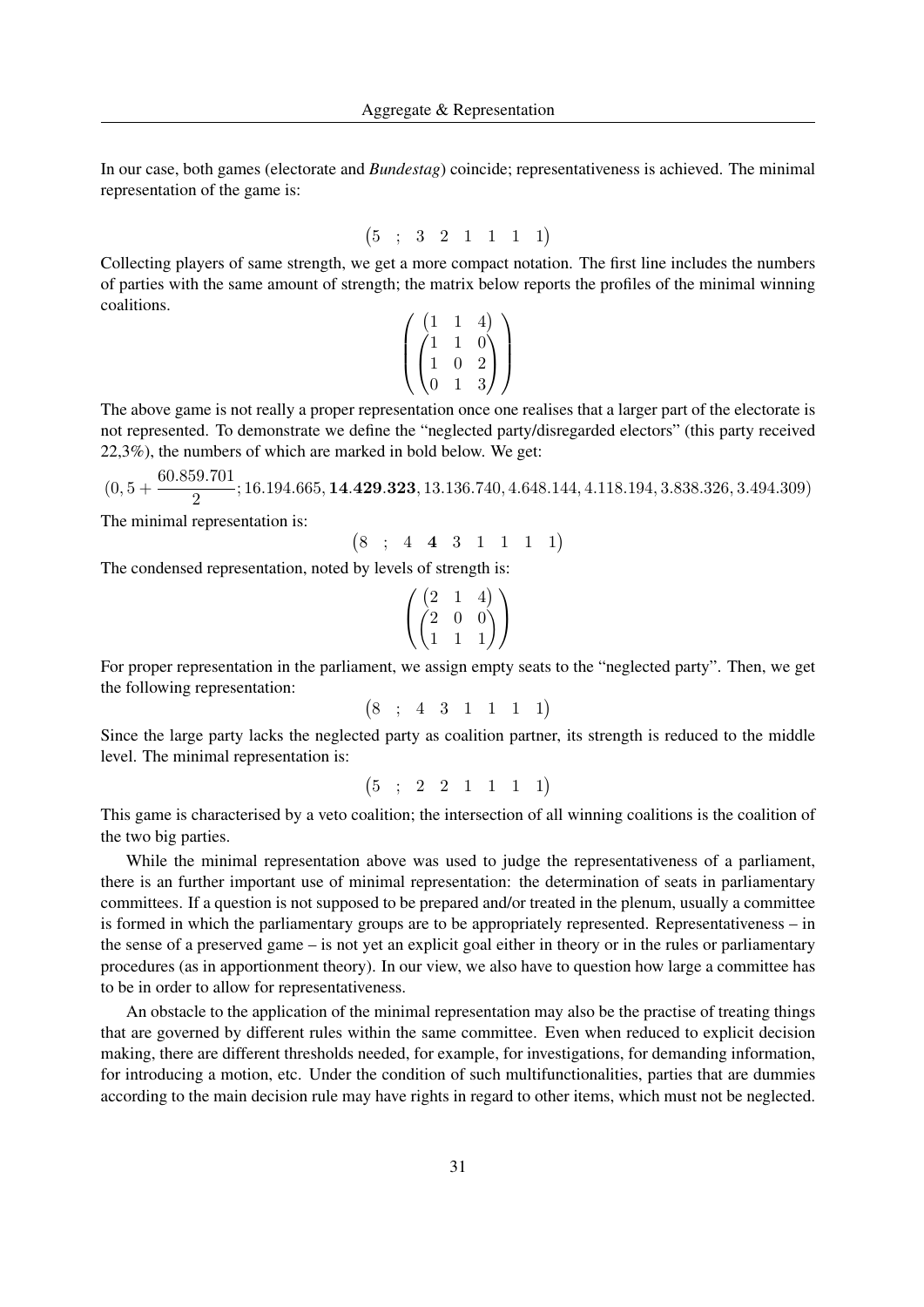## **REFERENCES**

- [1] Arago, M. F. & O'Connor-Condorcet, A. (eds.) (1847-1849). Œuvres de Condorcet. 12 volumes. Paris: Firmin Didot.
- [2] Arrow, K. J. (1951). Social Choice and Individual Values. New York: Wiley.
- [3] Beth, Th., Jungnickel, D. & Lenz, H. (1985). Design Theory. Mannheim: Bibliographisches Institut.
- [4] Borda (1784). Mémoire sur les élections au scrutin. Histoire de l'Académie des Sciences pour 1781. Paris.
- [5] Brams, Steven J., and Philip D. Straffin, Jr. (1982). The Apportionment Problem (review of Balinski and Young, Fair Representation, Yale University Press, 1982). Science 217, no. 4558 (30 July): 437- 438.
- [6] Brams, Steven J., Paul H. Edelman, and Peter C. Fishburn (2001). Paradoxes of Fair Division. Journal of Philosophy 98, no. 6 (June): 300-314.
- [7] Brams, St. J. & and Kaplan, T. R. (2005). Dividing the Indivisible: Procedures for Allocating Cabinet Ministries to Political Parties in a Parliamentary System. Universität Bielefeld. IMW working paper 340.
- [8] Buffon (1777). Essai d'Arithmétique Morale.
- [9] Condorcet. All citations except the Esquisse refer to the collected works edition: Arago, M. F. & O'Connor-Condorcet, A. (eds.) (1847-1849) (Œuvres).
- [10] Condorcet, A. (1795). Tableau général de la science qui a pour objet l'application du calcul aux sciences politiques et morales. Tome 1.
- [11] Condorcet, A. (1785). Essai sur l'application de l'analyse à la probabilité des décisions rendus à la pluralité des voix. Tome 7.
- [12] Condorcet, A. (1789). Essai sur les assemblées provençales. Tome 8.
- [13] Condorcet, A. (1789). Examen sur cette question. Tome 9.
- [14] Condorcet, A. (1793). Sur les élections. Tome 12.
- [15] Condorcet, A. (1793). Esquisse d'un tableau des progres de l'esprit humain. New edition: Editions sociales,. Paris 1971.
- [16] Cournot, A. A. (1838). Sur la probabilite des jugements. Journal de Liouville. ´
- [17] Einhauser, R. (1898). Proportionalwahl. Zeitschrift fur die gesamte Staatswissenschaft 54, 720-729. ¨
- [18] Edgeworth, F. Y. (1881). Mathematical psychics. London: Kegan Paul.
- [19] Gibbard, A. (1973). Manipulation of voting schemes: a general result. Econometrica 41, 587-601.
- [20] Granger, G.-G. (1956). La Mathematique Sociale du Marquis de Condorcet. Paris: Presses Universi- ´ taires de France.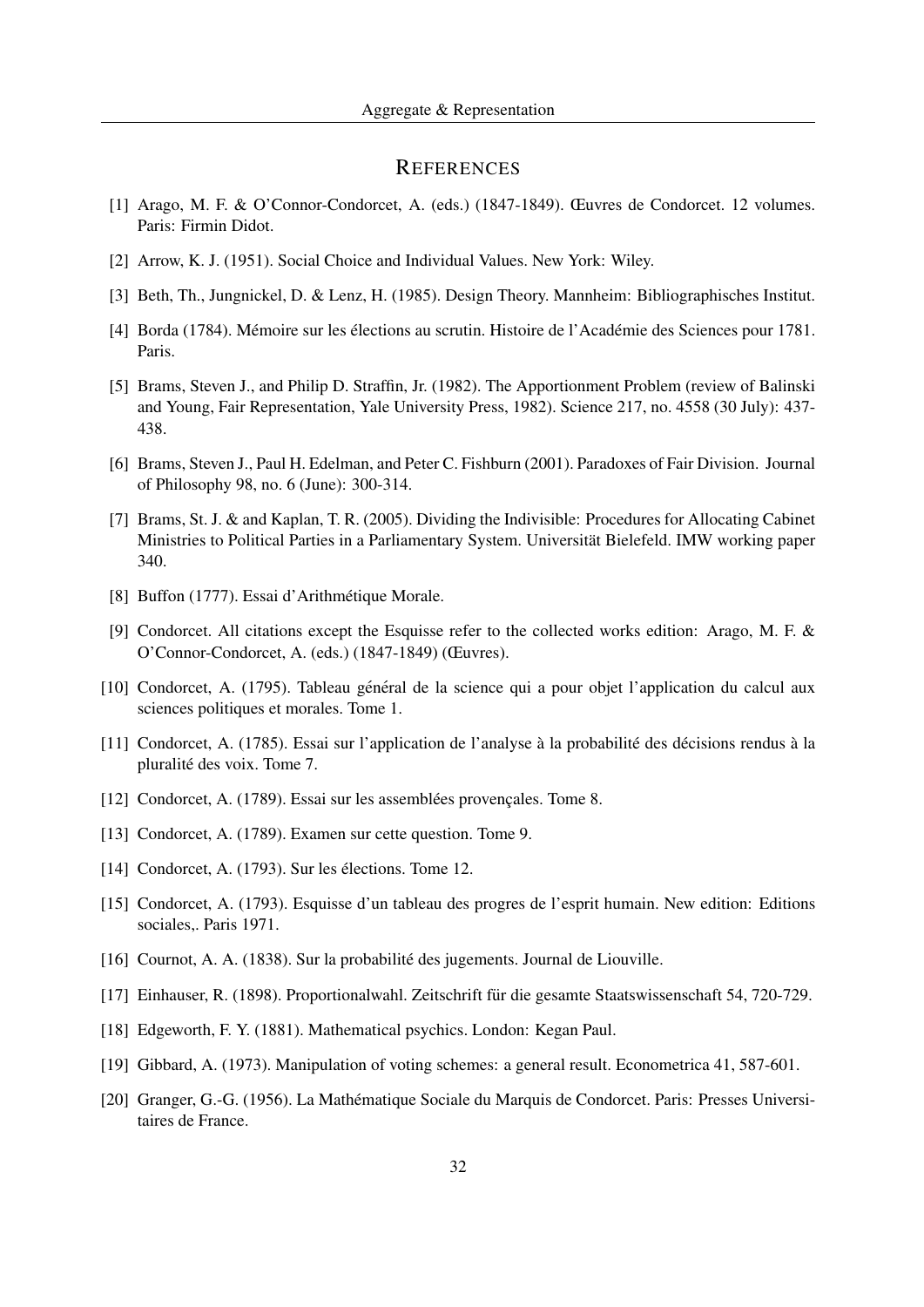- [21] Guilbaud, G. Th.  $(1952)$ . Les Théories de l'interêt général et le problème logique de l'agrégation. Économies et Sociétés 5, 501-584.
- [22] Jablonski, S. T. et al. (1970). Boolesche Funktionen und Postsche Klassen. Berlin (russian original: 1966, Moskau).
- [23] Koyre, Alexandre (1948). Condorcet. Revue de Metaphysique et de Morale 53, 166-189. ´
- [24] Laplace (1812). Essai philosophique sur les probabilités.
- [25] Moulin, H. (1988). Axioms of cooperative decision making. Cambridge: Cambridge University Press.
- [26] McLean, I. & Hewitt, F. (1994). Condorcet: Foundations of Social Choice and Political Theory. Aldershot: Edward Elgar.
- [27] Ostmann, A. (1985). Decisions by Players of Comparable Strength. Zeitschrift für Nationalökonomie 45, 267-284.
- [28] Ostmann, A. (1987). On the Minimal Representation of Homogeneous Games. International Journal of Game Theory 16, 69-81.
- [29] Ostmann, A. (1993). Simple Games: On Order and Symmetry. Note di Matematica 13, 251-67.
- [30] Poisson, S.-D. (1837). Recherche sur la probabilité des jugements en matière criminelle et en matière civile, précédés des règles generales du calcul des probabilités. Paris: Bachelier.
- [31] Post, E. L. (1941). The two-valued iterative systems of mathematical logic. Annals of Mathematical Studies 5.
- [32] Rashed, R. (1974). Condorcet Mathématique et Société. Paris: Hermann.
- [33] Rausch (ed.) (1968). Zur Theorie und Geschichte der Repräsentation und Repräsentativverfassung. Darmstadt: WBG.
- [34] Rosenmüller, J., and P. Sudhölter (1994). The nucleolus of homogeneous games with steps, Discrete Applied Mathematics 50, 53 - 76.
- [35] Satterthwaite, M.A. (1975). Strategy-proofness and Arrow's conditions. Journal of Economic Theory 10, 198-217.
- [36] Sen, A. K. (1968). Collective Choice and Social Welfare. Edinburgh: Oliver & Boyd.
- [37] Shapley, L. (1962). Simple Games. An Outline of the Descriptive Theory. Behavioral Science 7, 59-66.
- [38] Sudhölter, P. (1996). Star-shapedness of the kernel for homogeneous games. Mathematical Social Sciences 32, 179 - 214.
- [39] Sudhölter, P. & Peleg, B. (1998). Nucleoli as maximizers of collective satisfaction functions. Social Choice and Welfare 15, 383-411.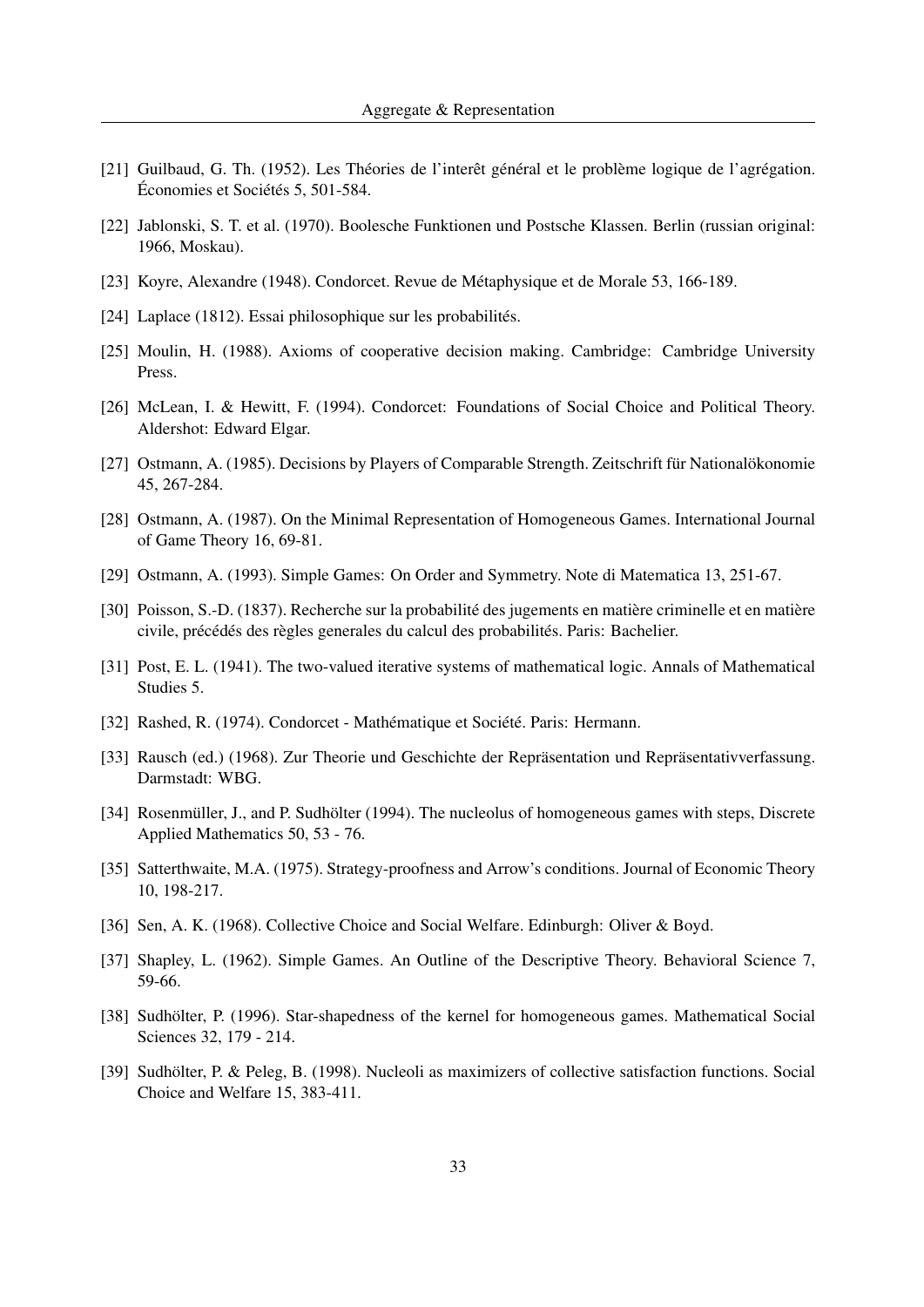- [40] Sudhölter, P. & Peleg, B. (1999). Single-peakedness and coalition-proofness. Review of Economic Design 4, 381-387.
- [41] Todhunter, I. (1865). A history of the mathematical theory of probability from the time of Pascal to that of Laplace. London: Macmillan.
- [42] Wahlster, B. (1979). Condorcet. Esquise d'un tableau historique des progres de l'esprit humain. Zur ` Entstehung des bürgerlichen Fortschrittsbegriffs. Zulassungsarbeit zum Staatsexamen. Universität Tübingen.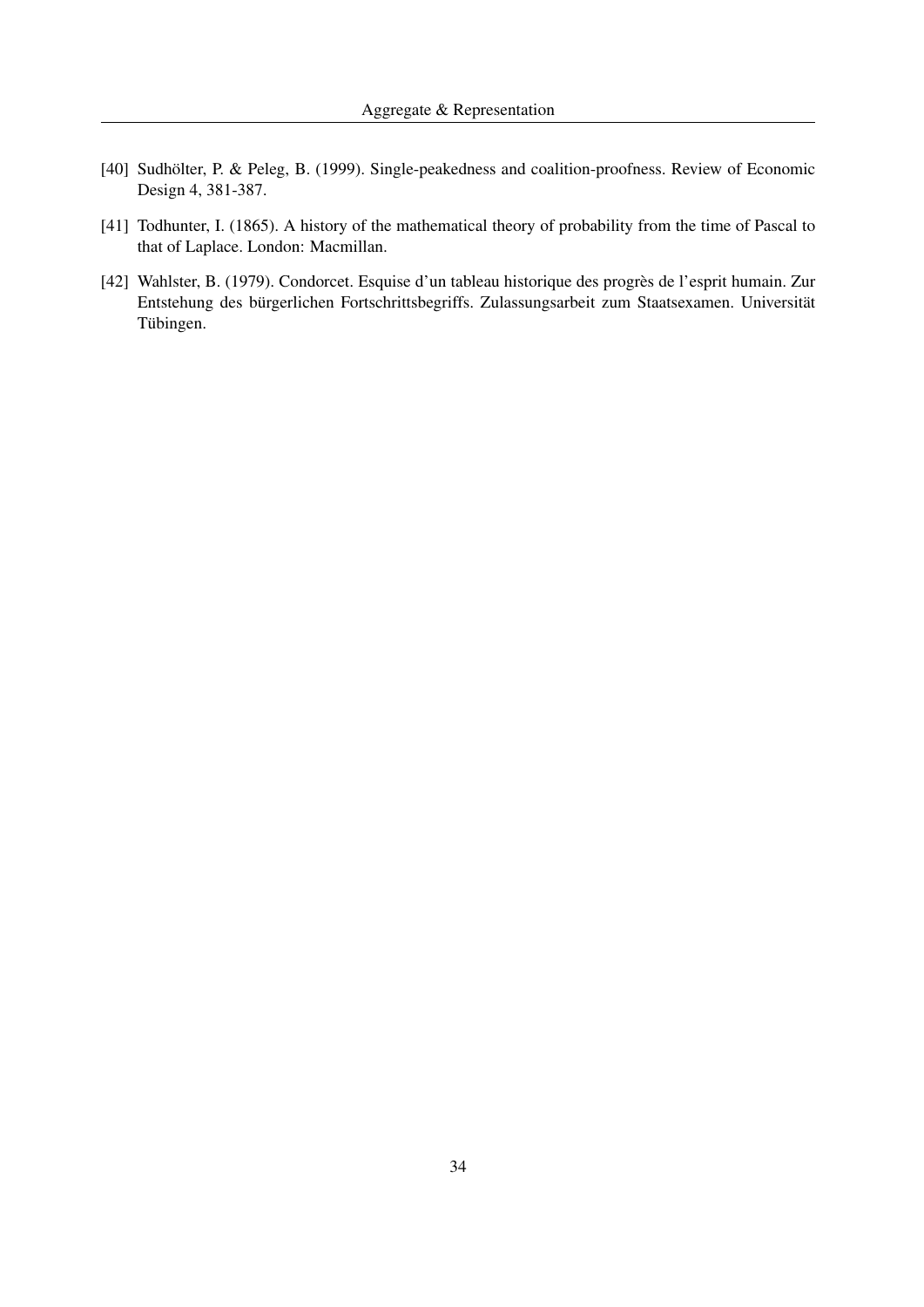# **Max Planck Institute for Research on Collective Goods**

## **Preprints 2007**

- 165. Frank P. Maier-Rigaud / Martin Beckenkamp, Purchase Decisions with Non-linear Pricing Options under Risk – Experimental Evidence. 2007/10.
- 164. Martin Hellwig, Switzerland and Euroland: European Monetary Union, Monetary Stability and Financial Stability. 2007/9.
- 163. Martin Hellwig, A Reconsideration of the Jensen-Meckling Model of Outside Finance. 2007/8.
- 162. Jörn Lüdemann, Netzwerke, Öffentliches Recht und Rezeptionstheorie. 2007/7.
- 161. Christoph Engel, Incentives for Process Innovation in a Collusive Duopoly. 2007/6.
- 160. Christoph Engel, Innovationsanreize aus Wettbewerb und Kollusion. 2007/6b.
- 159. Dorothee Schmidt, Mitigating the shadow of conflict The role of social and human capital for the reduction of conflicts. 2007/5.
- 158. Christoph Engel, Geistiges Eigentum als Anreiz zur Innovation Die Grenzen des Arguments. 2007/4b.
- 157. Christoph Engel, Intellectual Property as a Carrot for Innovators. Using Game Theory to Show the Limits of the Argument. 2007/4.
- 156. Denise Bauer, Die Gesellschaft Bürgerlichen Rechts als Corporate Actor. 2007/3.
- 155. Martin Hellwig, A Contribution to the Theory of Optimal Utilitarian Income Taxation. 2007/2.
- 154. Christoph Engel, Competition in a Pure World of Internet Telephony. 2007/1.

## **Preprints 2006**

- 153. Christoph Engel, How Much Collusion? A Meta-Analysis On Oligopoly Experiments. 2006/27.
- 152. Martin Hellwig, Incentive Provision with Hidden Characteristics: A Unified Approach. 2006/26.
- 151. Martin Beckenkamp, Heike Hennig-Schmidt, Frank P. Maier-Rigaud, Cooperation in Symmetric and Asymmetric Prisoner's Dilemma Games. 2006/25.
- 150. Felix Bierbrauer, Collectively Incentive Compatible Tax Systems. 2006/24.
- 149. Sven Fischer / Andreas Nicklisch, Ex Interim Voting in Public Good Provision. 2006/23.

published in: Journal of Institutional and Theoretical Economics 2007, Vol 163 (1), 2007, 56-74.

148. Martin Hellwig, Private Damage Claims and the Passing-On Defense in Horizontal Price-Fixing Cases: An Economist's Perspective. 2006/22.

published in: Jürgen Basedow (ed.), Private Enforcement of EC Competition Law, The Hague: Kluwer Law International, Den Haag, (2007) 121 - 159.

147. Martin Hellwig, The Provision and Pricing of Excludable Public Goods: Ramsey-Boiteux Pricing versus Bundling. 2006/21.

forthcoming in: Journal of Public Economics